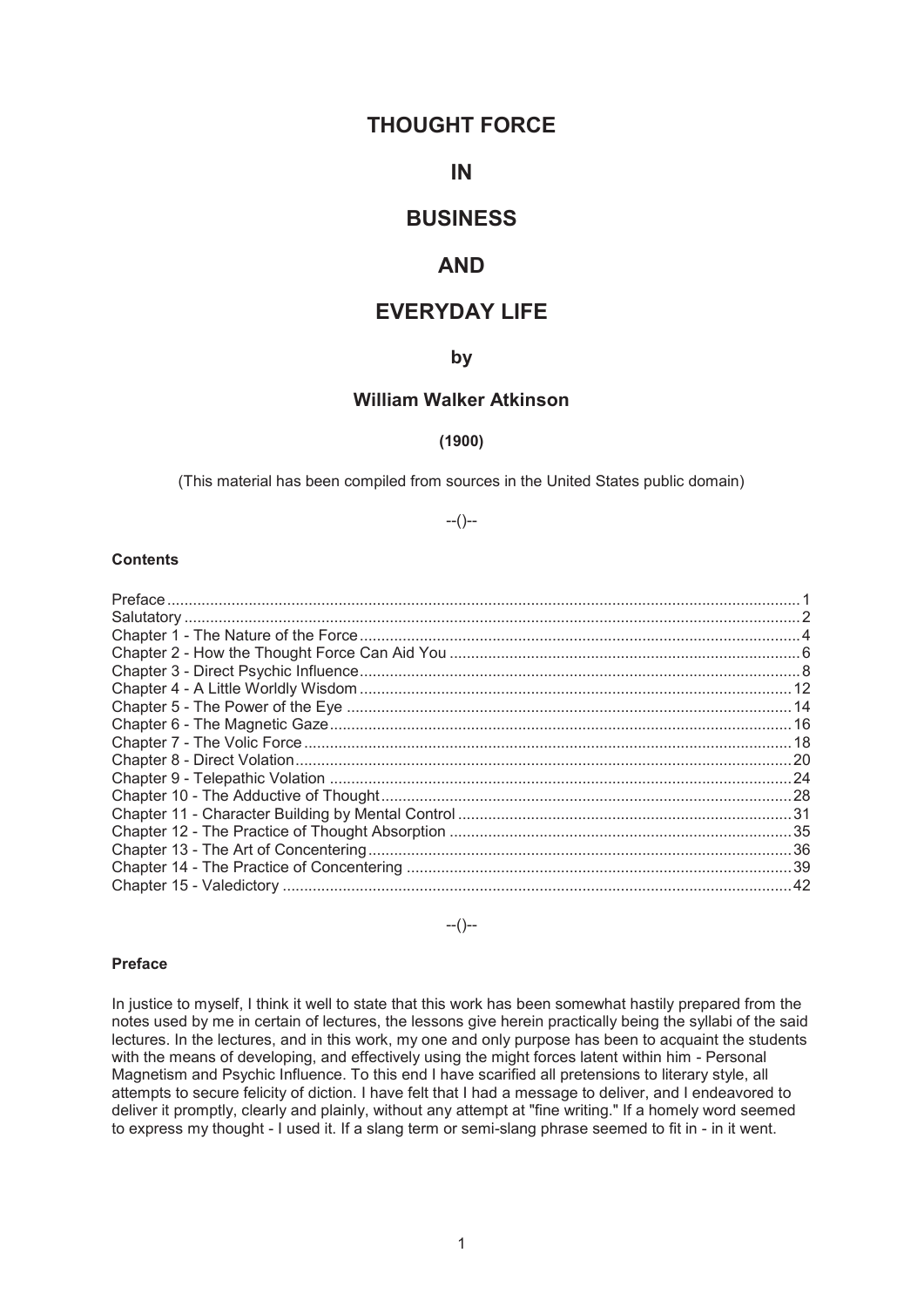trust that my critics will spare themselves the trouble of pointing out my many defects of style and composition - I fully realize these things. I have subordinated everything else, in my endeavor to make this work plain and practical. This is an explanation, not an apology.

With the above understanding between us, I submit this little work to your kind consideration. Whilst fully cognizant of its defects, I still feel that it will be helpful to some of the many who are endeavoring to overcome unfavorable environments, which it may serve as a guidepost, pointing out the past to better things. I feel that it will do its share of the work of removing Fear thought from the minds of men, of replacing "I Can't" with "I Can and I WILL." I feel that I must do these things, for it contains within it the germs of a mighty Truth.

W. W. A. Chicago, Illinois, December 4, 1900

 $-(-)$ 

## **Salutatory**

*The nearer to the practical men keep The less they deal in vague and abstract things The less they deal in huge, mysterious words The mightier is their power.*  **Thomas L. Harris** 

*Views of other writers - Erroneous theories - Vegetarianism - Celibacy - Vital Fluid -Deep Breathing - Real progress made by investigation, not by theories - Existence of personal magnetism unquestioned - A self-evident truth - Results, not theories - No pet theories advanced - Accept nothing that you cannot demonstrate.* 

"Theories are but mighty soap-bubbles, with which the grown-up children of science amuse themselves." The majority of writers upon this subject have devoted nearly all their efforts, as well as their space, to proving, first, that Personal Magnetism really existed; and, secondly, that the phenomenon was best accounted for by some pet theory of their own. Some attribute the power of influencing men to the use of a vegetarian diet, notwithstanding the fact that some of the most "magnetic" individuals "make graveyards of their stomachs." Others insist that in celibacy and abstinence from sexual intercourse may be found the secret, notwithstanding the fact that the majority of "magnetic" individuals do not differ in their sexual customs from their less magnetic brothers. Others hold that the "magnetic" force abounds in the air around us to absorb great quantities of the vital fluid, charging ourselves with force in the manner of the storage battery. And so on, each with his little pet theory.

Now, I have no fault to find with the systems above mentioned. Although not leading a life of celibacy, I see much good in the doctrine of continence, and there can be no two opinions as to the merits of chastity; whilst not accepting the theory of the absorption of "magnetic force" from the earth's atmosphere, I am a firm advocate of, and believer in, "deep breathing, " and believe that if the same was universally practiced much sickness and physical weakness would disappear from the earth. All these things are good, but a little reflection will show anyone that they are not the prime factors in the production of the quality known as "Personal Magnetism." The writers on the subject usually conclude by telling their readers of the wonderful possibilities open to anyone who can acquire this power and learn how to use it. They, however, say little or nothing of how this force may be acquired, that is beyond stating their theories. They deliver discourses - but do not instruct.

They are preachers - not teachers. They dwell upon theories - and neglect facts.

The real progress in this branch of scientific research has been made, not by writers or theorists, but by a few earnest investigators who have conducted numberless experiments, and have explored every avenue of information, and who have brought this wonderful subject out of the realms of mere speculation and placed it upon a scientific basis.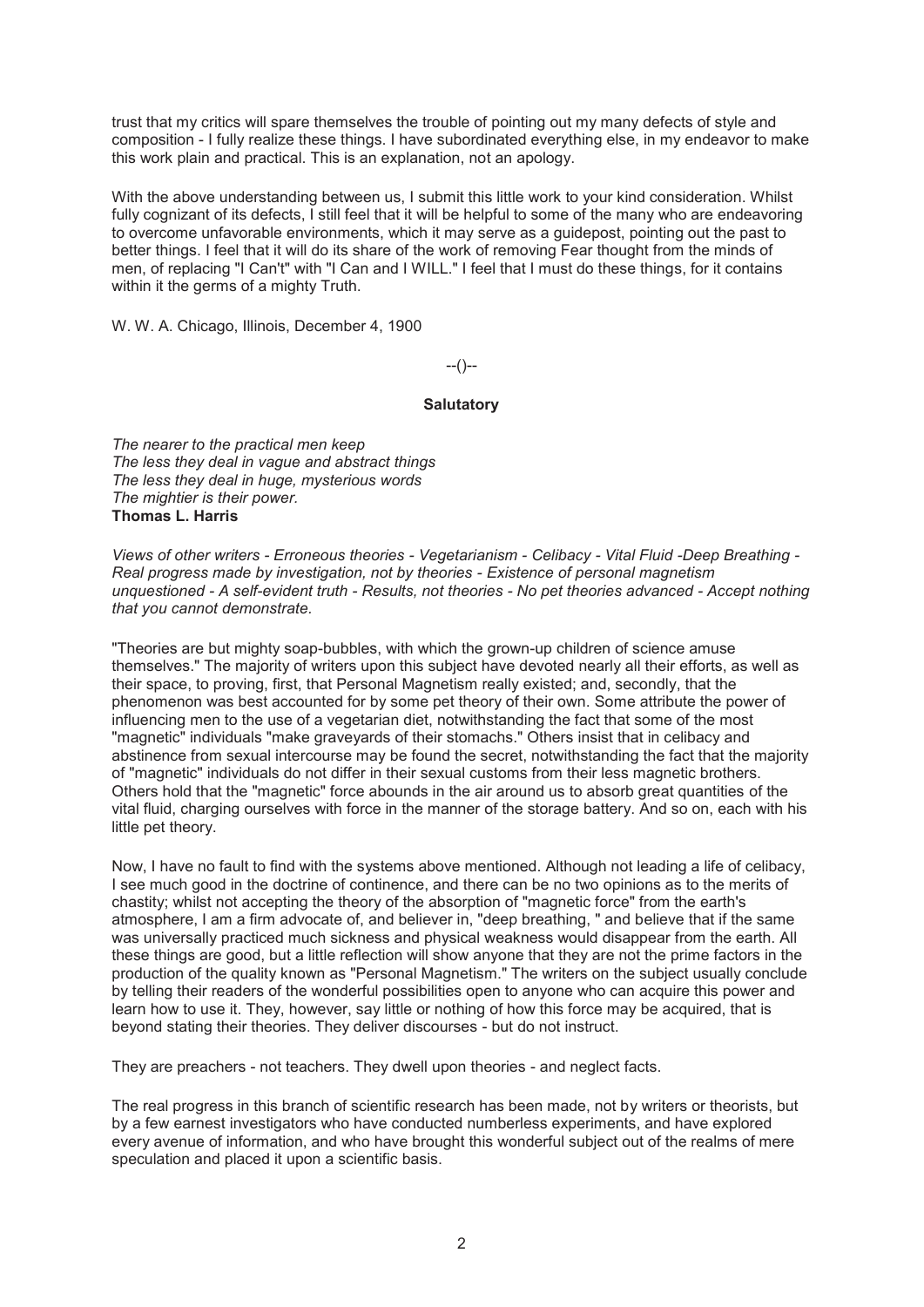The writer has been a close student and investigator of this subject for many years, and the present work is an attempt to give to his students some of the fundamental principles derived from the investigations and practical experiments of himself and his co-workers in this field. Our lessons, therefore, will be confined, so far as is possible, to statements of proven facts, and practical instruction, touching upon theory only when absolutely necessary.

In my opinion, I would insult your intelligence if I were to present to you an elaborate argument, the purpose of which would be an attempt to prove the existence of that wonderful force, latent in man, developed by the few, but possible of acquirement by all; that mysterious quality called, for want of a better name - Personal Magnetism.

To set out to prove its existence, would be akin to an attempt to convince the average intelligent man of the fact that the magnet influences the needle; that the X-rays penetrate the body of man or still more solid object; that a message be conveyed by electricity, along a beam of light, or even by wireless telegraphy, through the air without the need of any other medium. Every intelligent person is aware of the existence of the above-mentioned phenomena, and does not need to have the same demonstrated to him. If he is interested in the subject at all, he wishes to be taught how to permeate these forces, so that he may be able to reproduce the experiments himself. This is equally true of the student of Personal Magnetism. He has long since learned that such a force exists. He sees it around him everyday, and knows of the wonders that are accomplished by its aid. He, possibly, is aware that he has developed the force to a certain degree, and what he wants, in any event, is to become acquainted with the means whereby he can fully develop and intelligently use the force latent within him. I therefore shall make no attempt to demonstrate the existence of the force, believing it to be self-evident.

I also intend to avoid a tiresome discussion of the numerous theories, which have been advanced to account for the phenomenon theories, which have been advanced to account for the phenomenon of Personal Magnetism. I have no pet theory to advance. I will endeavor to teach you how to obtain results, and you can then read up on the subject of theories, or possibly formulate a new theory of your own. I will state briefly my own conception of the cause underlying the phenomena alluded to in this work, but I shall not attempt to force my views upon you. You are at liberty to accept or reject any theory, as the result in no way depends upon any special form of belief. Many of those who have obtained the best results, have discarded one theory after another, and now say that they do not attempt to explain the real cause underlying the results, being content to work on, without a dogmatic theory, so long as they know how to obtain the results. With this explanation, I will leave the land of theory and enter into the realm of practice, and will endeavor to so instruct you along the lines of the development and use of this mighty force, that you may reproduce the results already obtained by others, and perhaps may become investigators and leaders in the work of blazing the way through the woods of superstition and mystery with which the subject has been surrounded so long. I will ask you to accept nothing that you cannot prove.

--()--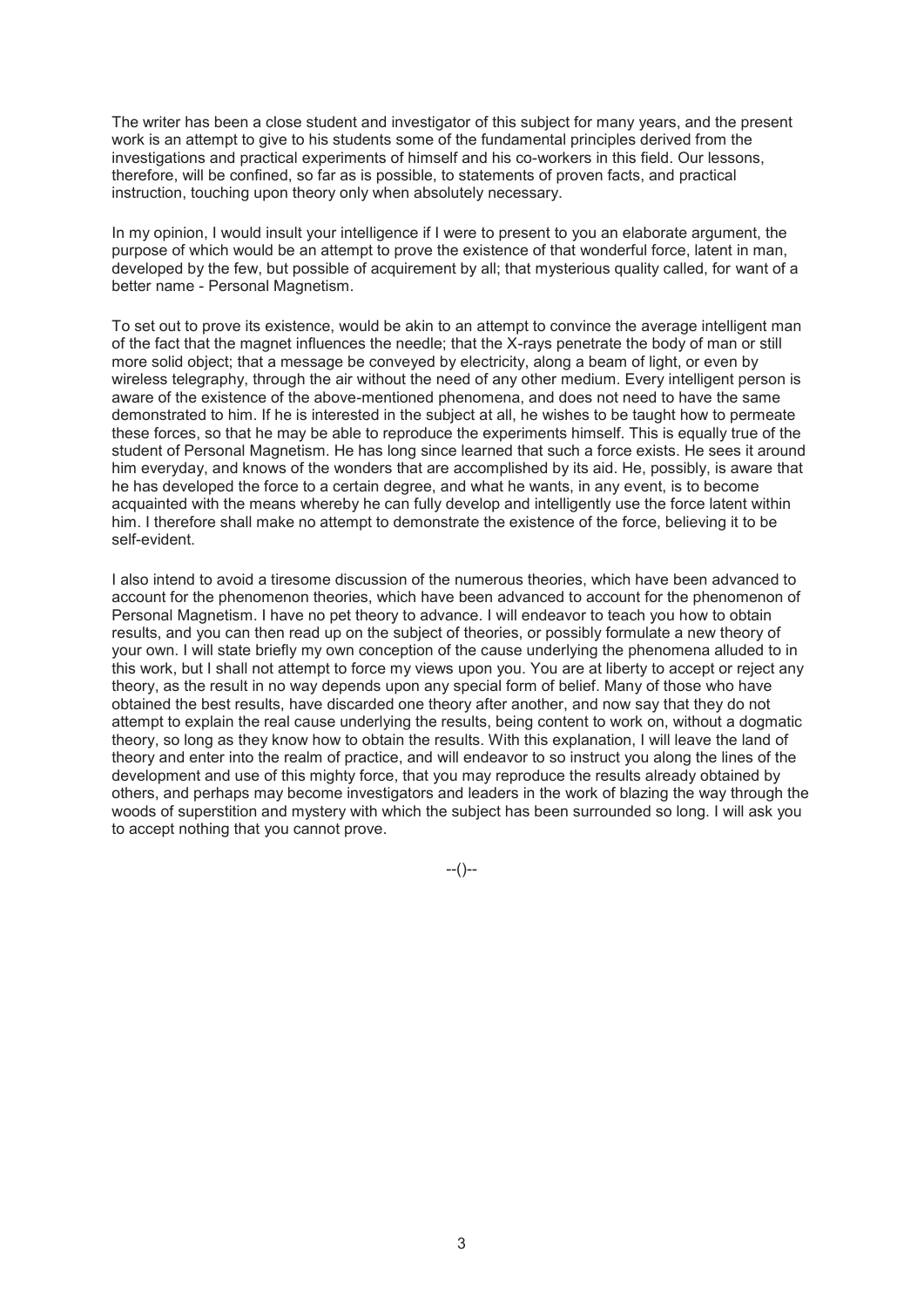#### **The Nature of the Force**

*The force not magnetic in its nature - Subtle current of thought waves - Thoughts are things - Our thoughts affect ourselves as well as others - Change of appearance following change of occupation - Thought the greatest force in the world - "I can and I will" vs. "I can't" - Practical instruction not transcendental discourse - The adductive power of thought - Fear thought the root of injurious thinking.* 

To the minds of most people, the term Personal Magnetism conveys the idea of a current radiating from the person of the magnetic individual, drawing to him all those within the radius of his magnetic force. This idea, whilst on the whole erroneous, still contains within it the germ of the real truth. There is a current of attracting force radiating from man, but it is not a magnetic force in so far as the term "magnetism" implies some connection with the lodestone or electricity. The human magnetic current, whilst bearing some resemblance to these two familiar forces in its effects, has no real connection with them so far as is concerned its origin or intrinsic nature.

That which we call Personal Magnetism is the subtle current of thought-waves, or thought-vibrations, projected from the human mind. Every thought created by our minds is a force of greater or lesser intensity, varying in strength according to the impetus imparted to it at the time of its creation. When we think, we send from us a subtle current, which tables along like a ray often far removed from us by space, a forceful thought will go on its errand charged with a mighty power, and will often bear down the instinctive resistance of the minds of others to outside impressions, whilst a weak thought will be unable to obtain an entrance Trance to the mental castle of another, unless that castle be but poorly guarded. Repeated thoughts along the same lines sent one after the other, will- often effect - an entrance where a single thought-wave, although much stronger, will be repulsed. It is an exhibition of a physical law in the Psychical world, and exemplifies the old saying about steady dripping wearing away a stone.

We are all influenced much more than we are aware by the thoughts of others. I do not mean by their opinions but by their thoughts. A great writer on this subject very truly says: "thoughts are things." They are things, and most powerful things at that. Unless we understand this fact, we are at the mercy of a mighty force, of whose nature we know nothing, and whose very existence many of us deny. On the other hand, if we understand the nature and laws governing this wonderful force, we can master it and render it our instrument and assistant. Every thought created by us, weak or strong, good or bad, healthy or unhealthy, sends out its vibratory waves, which affect, to a greater or lesser extent all with whom we come in contact, or who may come within the radius of our thought vibrations. Thought waves are like the ripples on a pond caused by the casting in of a pebble, they move in constantly widening circles, radiating from a central point. Of course, if an impulse projects the thought waves forcibly toward a certain object, its force will be felt more strongly at that point.

Besides affecting others, our thoughts affect us, not only temporarily, but also permanently. We are what we think ourselves into being. The biblical statement that "as a man thinketh in his heart, so is he," is literally correct. We are all creatures of our own mental creating. You know how easy it is to think yourself into a "blue" state of mind, or the reverse, but you do not realized that repeated thought upon a certain line will manifest itself not only in character (which it certainly does), but also in the physical appearance of the thinker. This is a demonstrable fact, and you have but to look around you to realize it. You have noticed how a man's occupation shows itself in his appearance and general character. What do you suppose occasions this phenomenon? Nothing more or less than that thought. If you have changed your occupation, your general character and appearance kept pace with your changed habits of thought. Your new occupation brought out a new train of thought, and "Thoughts take form in Action." You may have never taken this view of the matter, but it is true nevertheless, and you may find ample proof of its correctness by merely looking around you.

A man who thinks Energy manifests Energy. The man, who thinks Courage manifests courage. The man who thinks, "I can and I will," "gets there", while the "I can't" man "gets left." You know that to be true. Now, what causes the difference? Thought - just plain thought. But why? - Just because it cannot help itself. Action follows as the natural result of vigorous thinking. You think in earnest, and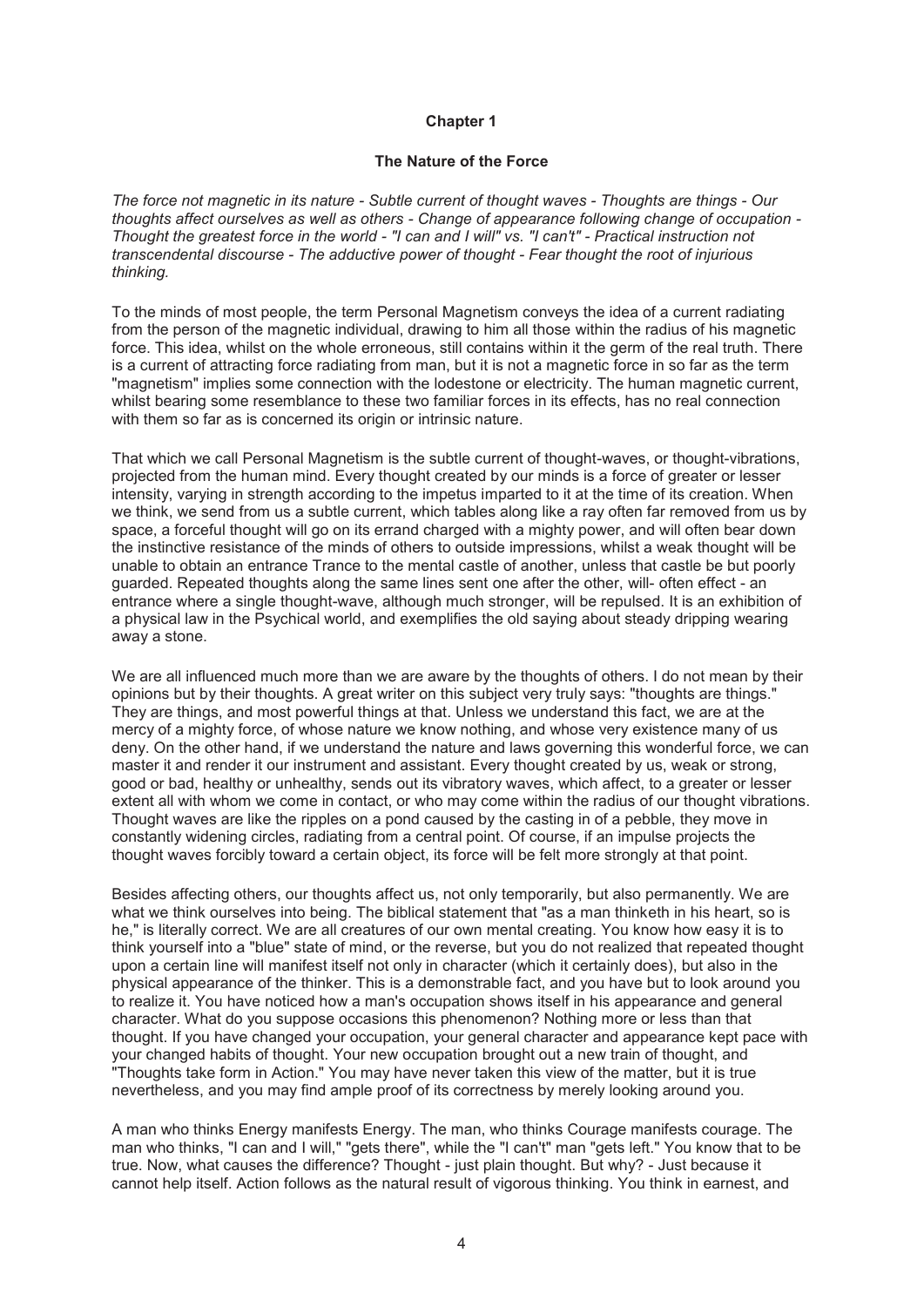action does the rest. Thought is the greatest thing in the world. If you do not know it now, you will before you are through with this course of lessons. You may say that this is no new thing to you - that you know all about "making up your mind," and all that sort of thing, long ago. Then why did you not put it into practice and make something of yourself? I will tell you the trouble. You thought "I Can't" instead of "I Can." Now, I am going to change that "I Can't" into a big "I Can" and a bigger "I Will." That is what I am here for, and I intend to "make you over," before I am through with you. I suppose that you thought I would give you an elaborate, transcendental discourse on things away up in the clouds, and hoped that I would tell you how to charge yourself up with a lot of magnetism, so that you would be able to light the gas with the tips of your fingers, or draw everybody to you like a piece of steel to a magnet, now, didn't you? Well, I am not. But I intend to tell you how you can generate in yourself a force, compared with which magnetism is weak; a force that will make a man of you; a force that will make you realize the I AM within you; a power that will enable you to be a man of strong personal qualities; a man of influence; a successful man. I will tell you how you can acquire that which you have been calling Personal Magnetism, providing you will start at it in earnest. It is worth working for, and when you feel your new strength developing within you, you would not exchange your newfound knowledge for a fortune.

Why you feel a little stronger already, I don't you? Of course you do. I never have talked five minutes to a class of students as you do. I never have talked five minutes to a class of students about "I Can and I Will" and about the I AM within them without their throwing back their shoulders, raising their heads, taking a long breath, and looking me square in the eyes as a man or woman should. It was "thought manifesting itself in action." Do you see the point? I had planted the little seed of selfknowledge, and it had begun to sprout.

Before I conclude this lesson, I wish to direct your attention to one other very important thing about thought, and that is the Adductive Power of Thought. Pay attention to this; please as it is of the highest importance. Avoiding all attempts at a scientific explanation, and keeping away from technical terms, I will state the matter concisely thus: Thoughts attract like thoughts; the good thought attracts other good thoughts; the bad thought, the bad; thought of strength, likewise; thoughts of discouragement and doubt follow the rule, and so on through the entire gamut of thoughts.

Your thought attracts to it the corresponding thought of others and increases your stock of that particular kind of thought. Do you see the point? Think Fear thoughts, and you draw to yourself all the Fear thought in that neighborhood. The harder you think it, the greater supply of undesirable thought flocks to you. Think "I am Fearless," and all the courageous thought force within your radius will move towards you, and will aid you. Try it. That is, try the latter. Don't think Fear thought.

Fear and Hate are the parents of all the vile thoughts. I will go into this matter with you at greater length in subsequent lessons, but let me urge upon you now, with all the earnestness of which I am capable, to tear out those wile seeds - Fear and Hate. Tear them out by the roots. They spoil the whole garden and breed a host of other weeds, such as Worry, Doubt, Timidity, Lack of Self Respect, Jealousy, Spite, Malice, Envy, Slander and Morbid Ideas. I am not trying to preach you a sermon, but I know that these vile thoughts are hindering your progress, and you will realize it, too, if you will stop to thinking for a moment. Open the blinds, and let the pure sunshine of Bright, Cheerful and Happy thoughts pour in, and the microbes of Doubt and Despair and Failure will leave, and seek more congenial quarters.

If you were my dearest friend, and I knew that this message would be my last on earth, I would shout to you, as loud as my vocal organs would permit: "Let Go of Fear and Hate Thoughts."

--()--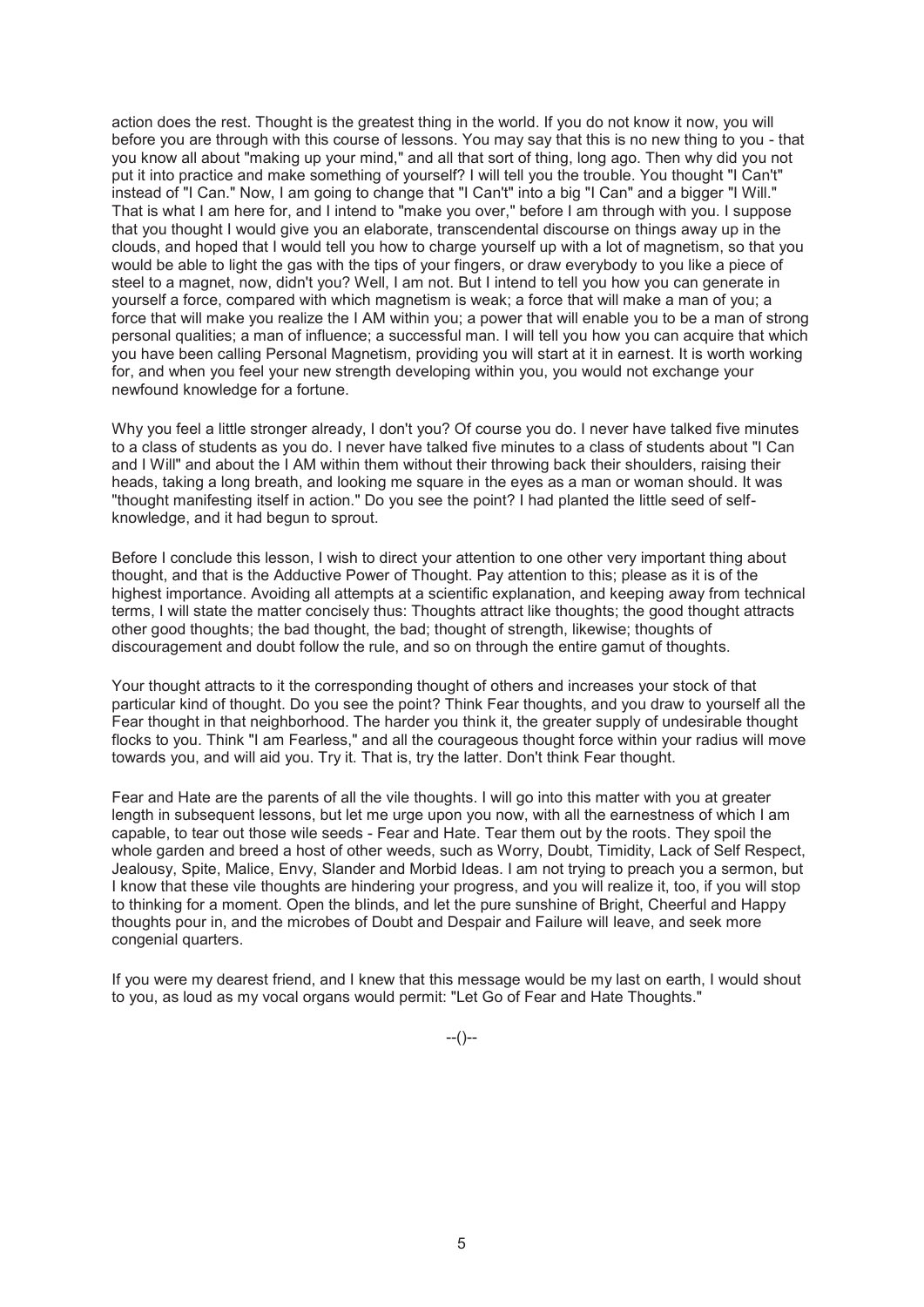#### **How the Thought Force Can Aid You**

*Success dependent upon Personal Influence - "Strong men arrive" - Apparent exceptions to the rule - When negative men produce; positive men reap the benefit - Money the material manifestation of success - Money a means, not an end - The Law of Mental Control - Influence through suggestion - Influence by thought vibrations - Influence by thoughts adductive power - Influence acquired by character building.* 

I am addressing you upon the supposition that you are desirous of developing the forces within you, for the purpose of attaining success. Success in life depends very materially upon the possession of the quality of attracting and influencing our fellow men. No matter what other qualities you may possess, you are handicapped by a lack of that subtle force which we are in the habit of calling Personal Magnetism. Look around you and you will see that nearly every man who has "arrived " is possessed of the ability to attract, persuade, influence or control his fellows. They are all what is known as "strong" men. There are a few exceptions to this great rule, and these exceptions only go to prove the rule itself. These exceptions are usually found among men who have demonstrated their success along the lines of art, scientific research, invention, literary work, etc., and it will readily be seen that their success, from the very nature of things, depends more upon a close, concentrated, plodding research or effort, rather than upon push, energy, force and knowledge of human nature, or ability to handle men. These men are successful in their own lines of endeavor, but, as a rule, the results of their labor are reaped by others of more worldly turn of mind. If these burners of midnight oil meet with financial success, it is because some more positive man has taken charge of the business end of their work and pushed it through, in which case the said positive man usually reaps the lion's share.

This being the true state of affairs, I am justified in regarding success as meaning the attaining of financial reward, and that must depend largely upon the Personal Magnetism of the seeker of success. The inventor, student, writer, and scientist can be greatly benefited by an understanding of the intelligent use of the powers of Mental Control, but to the "man among men" remains the privilege of securing the best results of that wonderful power, for it brings him not only Success, but also its material manifestations -Money.

Money, regarded as mere money, is not a high ideal, but regarded, as the means of surrounding ourselves with the best things of like, it becomes no unworthy goal for human endeavor. I, therefore, feel, justified in treating it as the end to be sought after.

To repeat, success in life depends largely upon our ability to interest, attract, influence and control our fellow men. I do not think that you will require any argument upon that point, that is if you have had any acquaintance, whatever, with the world of men and affairs.

The next thing is to learn how this wonderful and valuable power may be acquired. The answer is: by the mastery of the law of Mental Control. That is the secret of not only Personal Magnetism, but also of Success in Life and of Happiness as well. To the man or woman who masters this law, the world is an oyster to be opened and enjoyed in comfort. Even he, who lacks the application and perseverance to follow up the exercises for the development of his latent power, will be stronger and more positive from a mere acquaintance with the subject. "This is all very well," you say, "but tell us how we may develop this power." That is just what I am doing now. I am leading you up to an understanding of the theory, by easy steps. I wish the idea to unfold naturally, so as to avoid giving you mental dyspepsia.

Now, for a summing up of the general theory, before I take up the subject in detail.

I have told you that the power of thought could be used in a number of ways in the direction of influencing men and gaining success. I have given you an idea of how thought operates in the direction named. Before proceeding to our next lesson, I think it well to again call your attention to the several different ways in which thought can aid you in attaining success, through the influencing of men.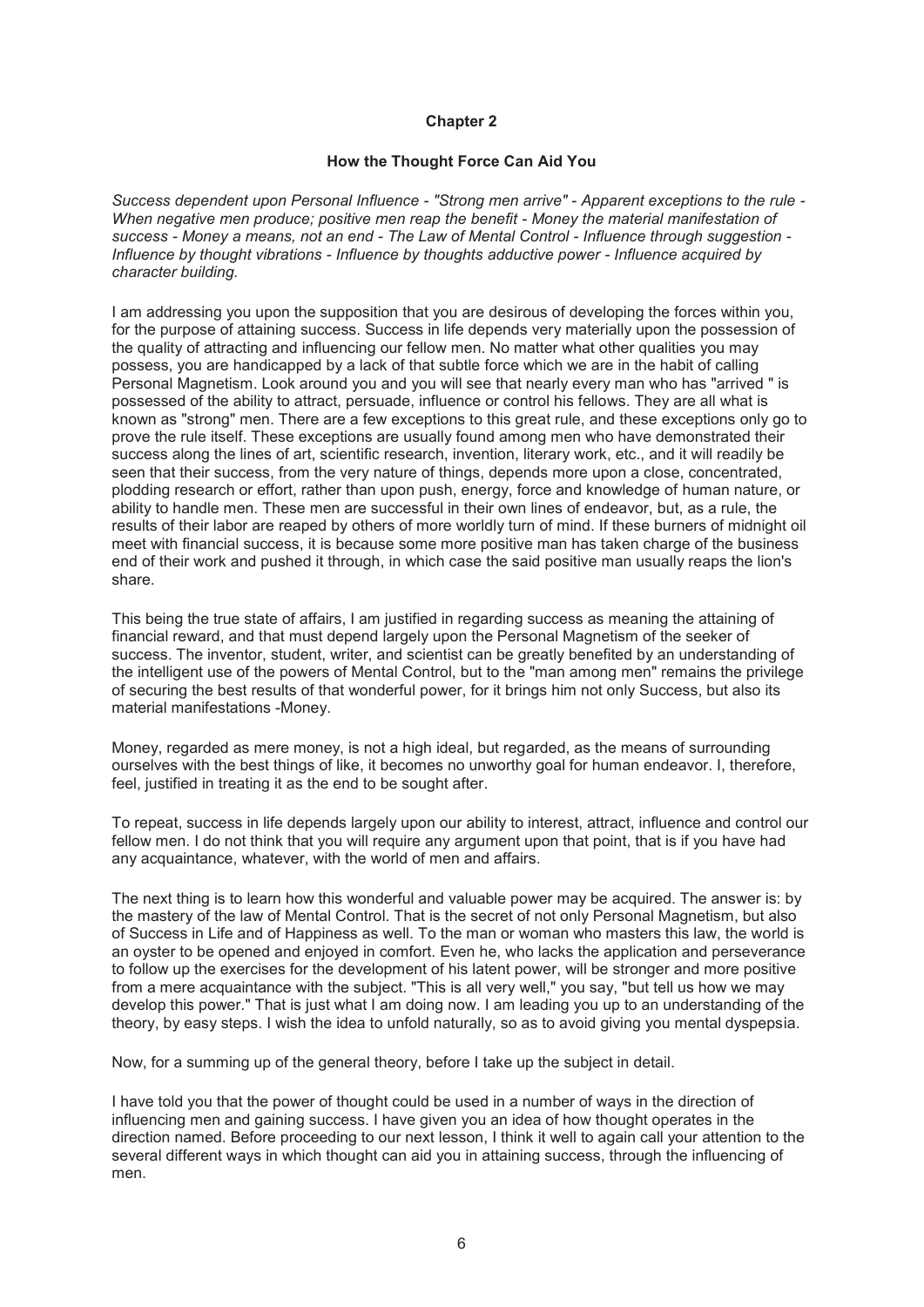Thought will aid you in the following manner:

- 1) By the use of your positive thought force in the direction of directly influencing men in person, through the law of Suggestion. By this I mean that you will be able to interest men in your schemes and plans, enlist their aid, secure their patronage, and influence them generally. This faculty, natural to some men, can be acquired by any man or woman who has the will power and perseverance to develop it within them. Most students of the subject are desirous of acquiring knowledge of this branch of Mental Control before the other phases of the subject, and I, therefore, will take it up in my next lesson.
- 2) By the power of direct thought vibrations set in motion by your mind, which will exert a powerful effect upon the minds of others, unless they understand the secret of guarding against these forces and rendering themselves positive to others. An understanding of this law will also enable you to present a positive mental attitude toward the thought waves emanating from the minds of others.
- 3) By the power of the adductive qualities of thought, which works upon the theory "like attracts like." By holding certain thoughts constantly, in your mind, you attract to you thoughts and influences of the like nature, from the great body of thought surrounding us, unseen, but all powerful. This power is one of the strongest forces in nature, and if properly used will attract assistance from the most unexpected quarters. "Thoughts are Things," and possess a wonderful power of attracting to themselves other thought waves of the same vibratory pitch and quality.
- 4) By the power of thought in shaping your character and temperament to meet the requirements of your organization. You lack certain qualities needful for your success. You know it as well, if not better, than anyone else, but you have been deluded by a belief that these shortcomings were a part of you and that "the leopard cannot change his spots." To you the study of the Law of Mental Control comes as a might ally, for you can overcome these deficiencies, and can acquire new characteristics and qualities, as well as learning how to strengthen those which you have already. I will endeavor to start you on the right road, by this series of lessons. I will print out the way for you, but you must do the work yourself. Every man must work out his own salvation in this study, as in every other branch of human endeavor.

 $-(-)$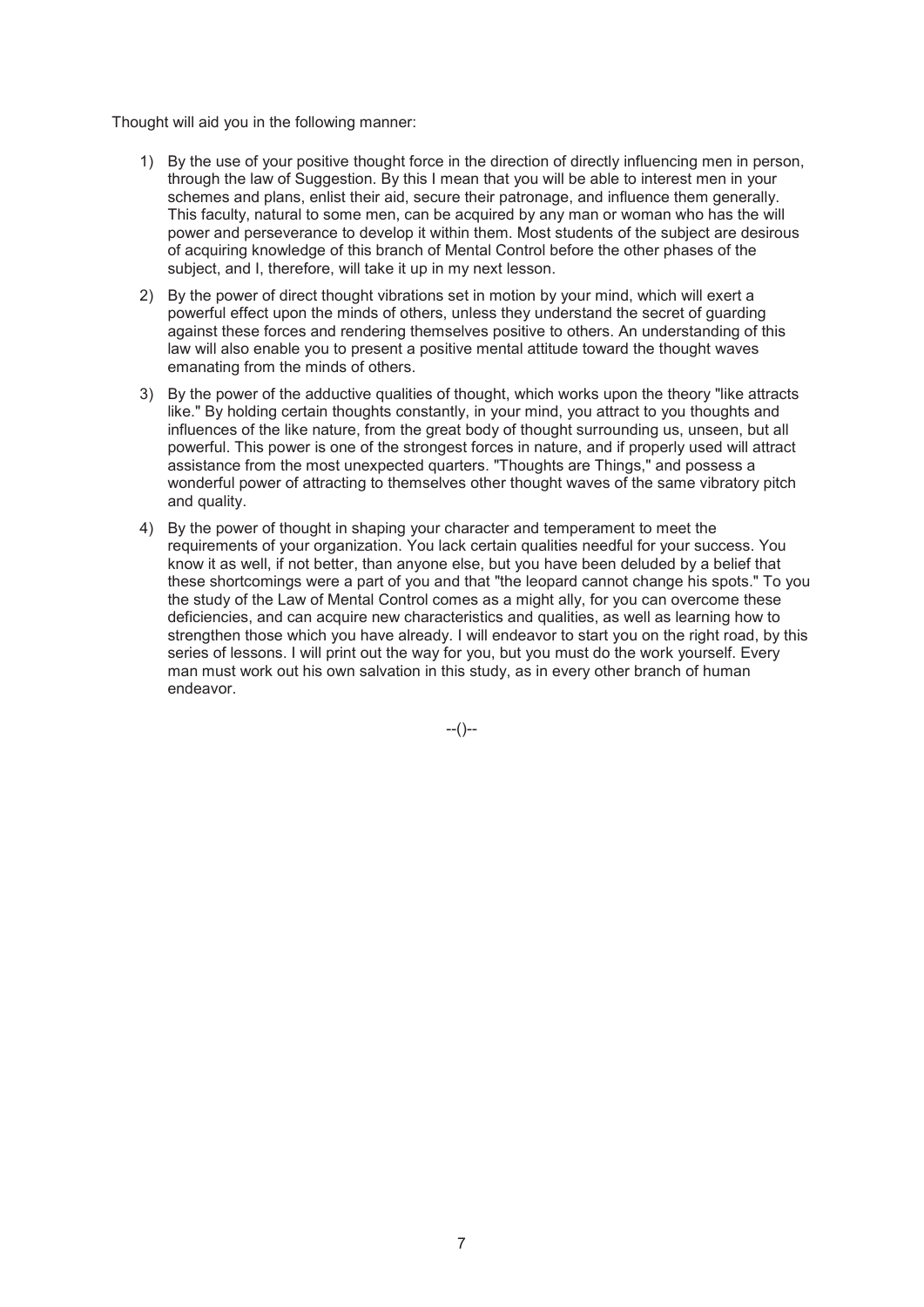#### **Direct Psychic Influence**

*Influence in a personal interview - The three great methods - Direct suggestion - Thought waves - The adductive quality of thought - What is suggestion? - The Dual Mind -Hypnotic Suggestion - The Active and Passive functions - The qualities of the two functions - Human sheep - The two brother partners - The Passive brother - The active brother - Their respective traits - The "dead-easy" man - The "hardas-nails man - How to elude the vigilant partner - Never take No! for an answer, in business or in love - Fortune is feminine - Love laughs at locksmiths - Confidence will win the day.* 

In this and the next lesson I will endeavor to make plain to you the process whereby an individual exerts and influence over his fellow men, in a personal interview, and interests them in his schemes and plans; enlists their aid and support; secures their patronage; and influences them generally. We all know men who are able to accomplish these results, and yet we content ourselves with wondering about their strange power, without endeavoring to acquire it.

The art of influencing men or women whilst we are in their presence, of necessity includes the other several methods of mental influence mentioned in the preceding lessons, and partakes of the nature of each. It is difficult to speak intelligently of this phase of mental influences, without covering the entire grounds that will be explained in subsequent lessons. I must content myself with a general reference to these several different branches of the subject; as you will meet them later on, at which time I will take them up at greater length. I would suggest that after completing this series of lessons you take up this particular lesson again, and go over it carefully a second time. You will have a much clearer idea of this subject, and many things which now seem more or less vague and unsatisfactory, will appear clear and easily understood.

In influencing men who we meet face to face, we affect them in a number of ways, which may be roughly summed up in three forms, viz.:

- 1) By direct suggestion through the voice, manner, appearance and eye. This includes not only voluntary suggestions on our part, but also the suggestions made involuntarily by every earnest man.
- 2) By thought waves directed to the other person by a voluntary effort of our mind.
- 3) By the adductive quality of thought, resulting from the process of controlled thought, of which I spoke in the preceding lesson. This force, once generated, operates involuntarily and constitutes the most striking phase of what we call Personal Magnetism.

In this lesson I shall confine myself to the first mentioned form of personal influence, and will take up the succeeding forms in subsequent lessons.

It is a most difficult task to give an intelligent comprehensive idea of the subject of Suggestion, in the limited space at my disposal. If the student has acquainted himself with the principles underlying Hypnotism or Hypnotic Suggestion, he will readily understand just what I mean when I say "Suggestion." To those who have not had this advantage, I will say that a suggestion is "an impression, consciously or unconsciously received through any of our senses." We are constantly accepting or rejecting suggestions, the acceptance or rejection depending upon the degree of suggestibility in ourselves, the degree being caused by the development or cultivation of the nonreceptive qualities of the mind. We cannot attempt to go deeply into the subject of what is known as the Dual Mind in man, which has been variously designated as the Objective and Subjective minds; the Voluntary and involuntary minds; the Conscious and Subconscious minds, etc. If the student is desirous of acquainting himself fully with this subject, I would suggest that he take up some good work on Hypnotism or Hypnotic Suggestion. There are several good books on this subject, but I would suggest the occult books published by The Library Shelf (known as Series A, B, C, and D), which are courses of instruction in the basic principles of personal magnetism, hypnotism, suggestion and kindred branches of psychic research.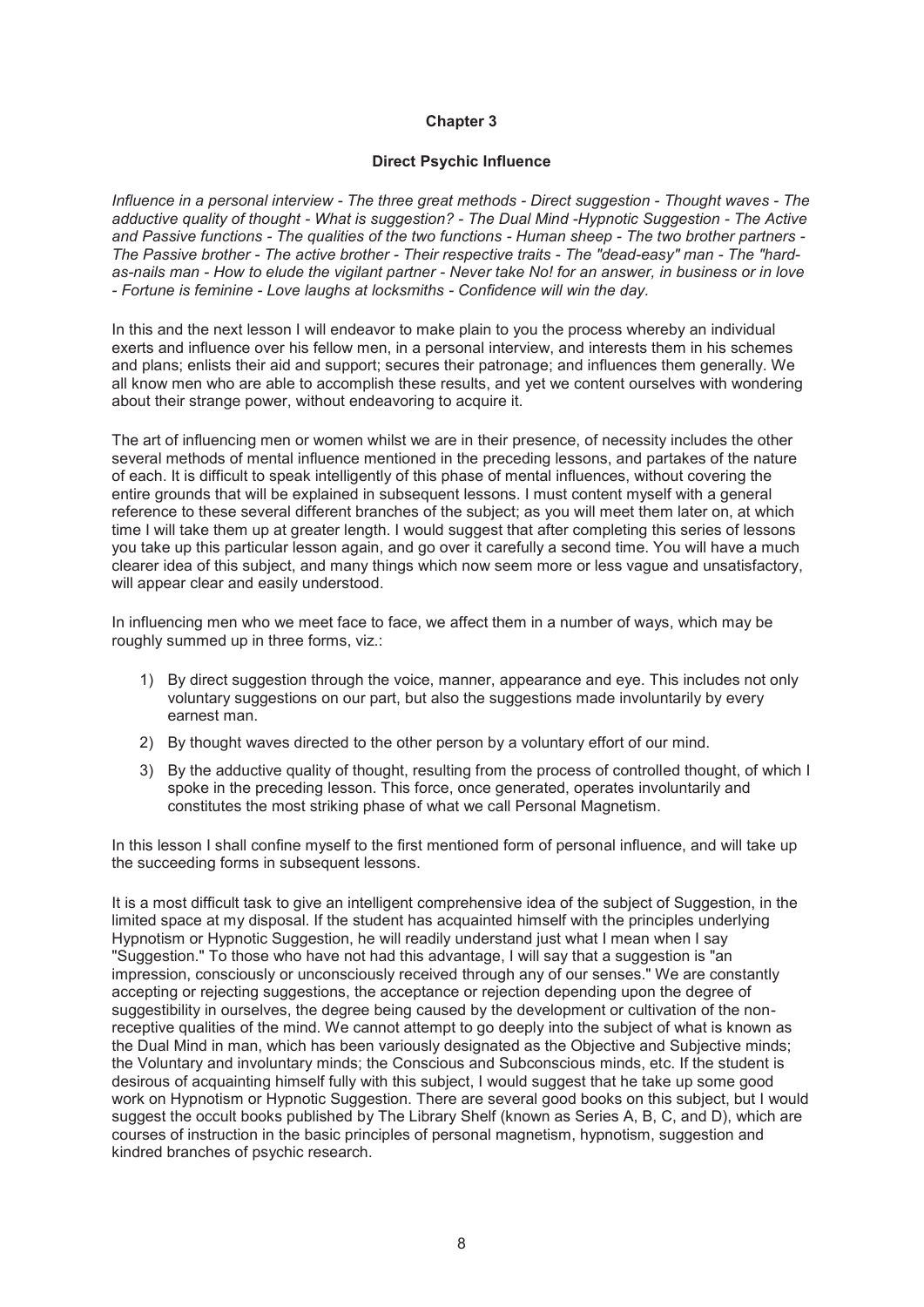In order that the student may grasp the idea that I wish to convey regarding the use of suggestion as a means of exerting personal influence, I would have him understand that the mind has two general functions, which (following the terms used by me in my other writings) are known as the Active Function and the Passive Function, respectively. The Active function does the voluntary, volitional thinking, and also manifests what we call "will power." It is the function used frequently by the active, energetic, vigorous, wide-awake man, in his busy moments. The Passive function does the instinctive, automatic, and involuntary thinking, exhibiting no "will power" and manifesting on entirely contrary lines from the Active function. The Passive function is a most valuable servant on man, and really performs the greater part of his mental work, doing all the drudgery and fulfilling its allotted task without receiving praise or thanks. It works uncomplainingly, and apparently without any effort, and never seems to tire. The Active function, on the other hand, works only at the promptings of the will, and uses up a greater amount of nervous force than its Passive brother. It does the energetic active work of the mind, and tires after a great deal of effort and cries out for rest. You are conscious of, more or less, the effort when you employ the Active function, but not so when you use the easy going, faithful, good natured Passive function. I think that you will understand the distinctive features of these two functions, from this brief explanation.

Some persons do nearly all their thinking along Passive lines. Such persons find it too much of a task to do their own thinking, and prefer the "ready-made" thought of others, to that of their own production. They are practically human sheep. They are very credulous and will accept almost any statement made to them in an earnest, positive manner. These people are very suggestible and are practically at the mercy of those of a more active mind. They find it hard to say "No," and are inclined to say, "Yes," if it is easier and requires less thinking. Others are not quite so suggestible, and some are scarcely suggestible at all, at times. But the latter, when they relax and give their Active functions a rest, are much more suggestible than at other times.

To enable you to form a mental picture of the two functions, for the purpose of carrying out the instructions given in this course, I will ask you to imagine a pair of twins who are associated as partners in a business enterprise. They look exactly alike, but have very different qualities, and each one is well fitted for the performance of the special duties, which he has undertaken. They share equally in the profits and losses of the business. The Passive brother attends to receiving goods; filling orders; packing goods; keeping the stick in order, etc., while the Active brother financiering; pushing things along, and, in short, is the executive of the concern and its active spirit. When it comes to the buying of goods, however, both brothers take a hand.

The Passive brother is a good-natured, easygoing, "dead-easy" sort of fellow; a plodding, automatic, mechanical sort of man. He is somewhat "set" in his notions, rather superstitious and bigoted, but very credulous and apt to believe almost anything one may tell him, providing the new statement does not directly conflict with some of his preconceived notions. To get a radically new idea into his head it is necessary to "insinuate" it into him, by degrees. He is in the habit of deferring to the opinions of his brother, when the latter is around, and, in his brother's absence, to the opinions of other people. He will be apt to grant you any favor, to give you almost anything you ask, providing you make the request in a firm, confident manner. He is afraid of hurting your feelings by a refusal, and will promise you anything to get rid of you, and to avoid giving you a positive refusal. You can sell him almost anything if his brother is not watching him, if you go about it right. All you have to do is to put on a bold, confident front, and take things for granted. You know the type.

The Active brother, however, is a very different sort of a fellow. He is a suspicious, watchful, wideawake, "hard as nails" sort of individual. There is no nonsense about him. He finds it necessary to keep a close watch on his Passive brother in order that the interests of the firm do not suffer. The Passive brother is always getting "stuck" by somebody, or on something, and really needs some sort of a guardian, and if the Active fellow happens to take a nap or be too busy with his work to keep an eye on the Passive brother, something is sure to happen to the latter. The Active partner, accordingly, is not inclined to allow you to meet the Passive brother, until he knows you pretty well, or thinks that you have no designs on the easy fellow. He watches you carefully and inquires into your business, and tries to find what you are up to, before he will allow you to see the other partner. If he thinks that you have designs on the easy fellow, he will tell you that his easy brother is out, etc. Even if he allows you to see his brother, he will watch every motion and listen to every word, and in the case he thinks that you are trying to play some sort of a game on the easy man, he will put his foot down on the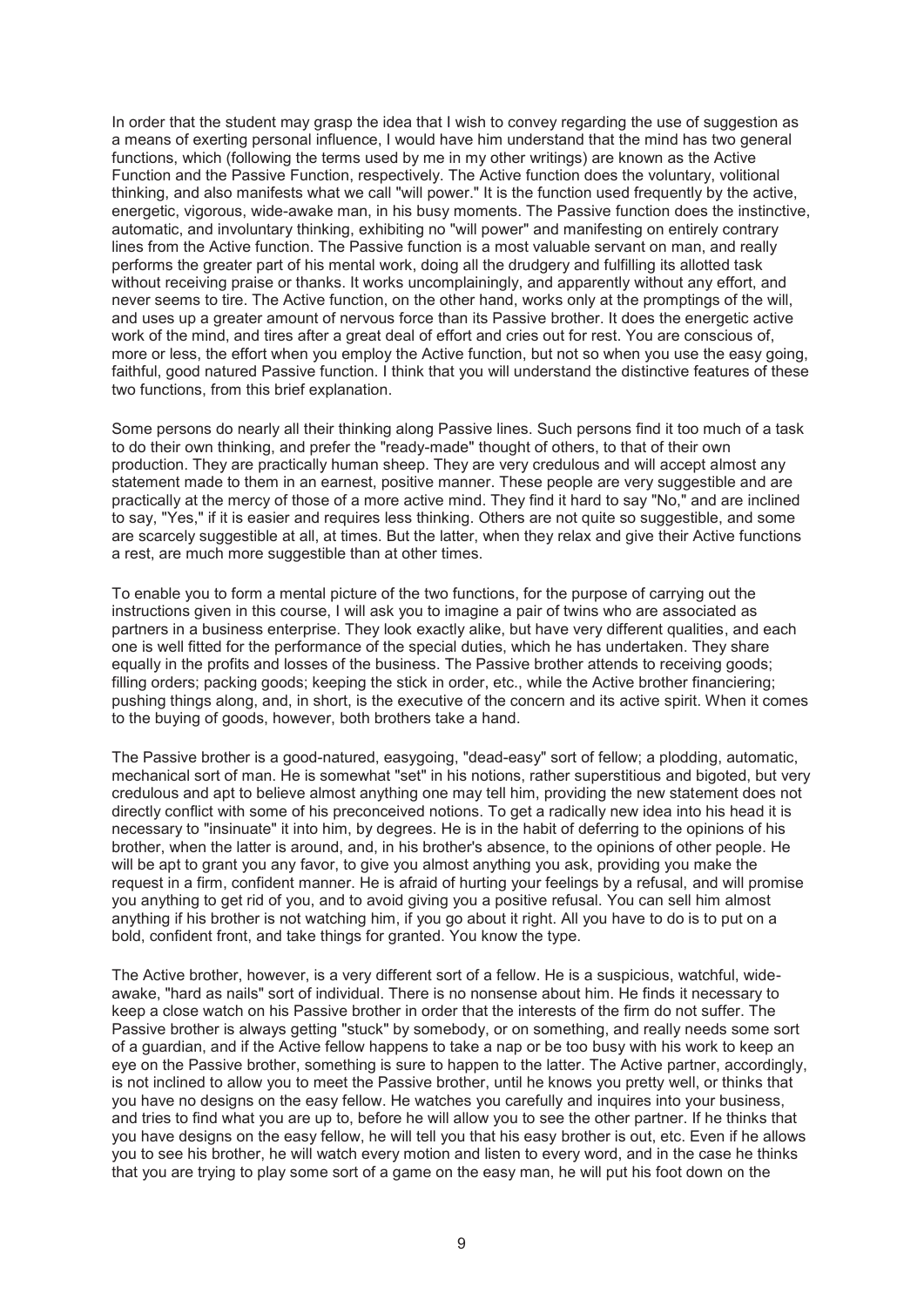scheme and call the deal off. He considers every proposition, and accepts it, if reasonable, or rejects it if not. He grows less suspicious when he becomes accustomed to your presence, and may even grow to have considerable confidence in you. He also may be entertained and amused, at which times he relaxes his vigilance and grows less suspicious. If his suspicions are once allayed, you may be able to get in a word with the other brother, in which case you have made a great advance, for the easy brothers, once acquainted with you, will himself contrive to make the next meeting easier. He feels lonesome and chafes under the restraint imposed upon him by his brother, and when he once makes your acquaintance he will be on the lookout for another chance to have a chat with you. The first step is the hardest.

Please remember that the mind of every man or woman is a partnership, composed of functions represented by the two characters with which I have just endeavored to acquaint you. There is a difference however in firms. The Passive partner is pretty much the same in all cases, although in some he manages to have his own way more, and in others he is kept still further in the background, the difference being caused by the degree of positive-ness in the Active partner. There is a great difference in these Active partners. Some of them are splendid examples of prudence, watchfulness and sagacity, whilst others possess these qualities in a lesser degree, and some are nearly as "easy" as their Passive brothers. Some of them can be "bulldozed," others coaxed, others flattered; and others tired out into relaxing their vigilance. Some of them get so interested in something that they do not notice that the visitor is getting well acquainted with the Passive brother, and may even allow him to give an order for goods. Each one has his own peculiarities, his weaknesses. As a man is no stronger that his weakest point, to obvious rule is to find that weakest point and direct the attack right there. You will readily see that the main thing to be accomplished is to elude the vigilance of the Active partner. There are many ways of doing this - the thing to do is to find out the best way. If one way does not work, try another. If you keep at it you will win eventually. "Faint heart never won fair lady." It can be done if it is gone about properly. It is done every day. It is easy with some, and hard with others, but it can be done with all of these watchful partners if you will only keep pecking away at it.

Never take "No" for an answer. Pursue the same plan in business that you would if you were courting the girl you loved. In the latter case, a "No" or two, or a dozen for that matter, would not count. Pursue the same tactics in your business, and you will win the day. Fortune is feminine, you know, and possesses all of the characteristics of the sex.

Suggestions gain force by repletion. A man may reject a proposition when first made, but upon hearing the same thing over and over again, he will come to believe it. No wonder, you believe it yourself from the mere repletion of it, and why shouldn't he. Moreover, a suggestion may produce no apparent effect at the time it is given, but may be like the seed planted in fertile soil, which will have sprouted by the time you come again. By talking properly to the Active partner and getting him interested you have enabled the passive brother, actuated by curiosity (of which he has a full share) to draw near and overhear your conversation. He will often think over the overheard words after you have gone, and the next time you come he will manage to get an interview with you, in spite of his stern brother. "Love laughs at locksmiths," and so does the Passive fellow at his brother - sometimes. You should carry the above mental picture of the two functions of the mind - the Active partner and his Passive brother. With this picture in your mind, you will be able to direct your suggestions to the best advantage, and also to guard yourself against the suggestions of others.

In influencing a man with whom you come in personal contact, you will not have to depend entirely upon the power of suggestion in overcoming the watchfulness of the Active partner of his mind. You will be aided by two powerful allies, i.e., direct thought waves consciously projected by your mind, and by the involuntary adductive qualities of thought. These powers can be highly developed by the exercises, which will be given you during this course of lessons. You will also learn how to acquire characteristics calculated to aid you in making a good impression upon the Active brother, who is apt to be impressed by external appearances.

There is one thing, which you must learn, however, and that is Confidence and a belief in your ability to master this subject. It is like a boy learning to swim. The swimming power is inherent in every boy, but he doesn't believe it. As soon as he believes that he can swim - he swims; but so long as he believes that he "can't"- he cannot. He may improve in the art of swimming by practice, but he had the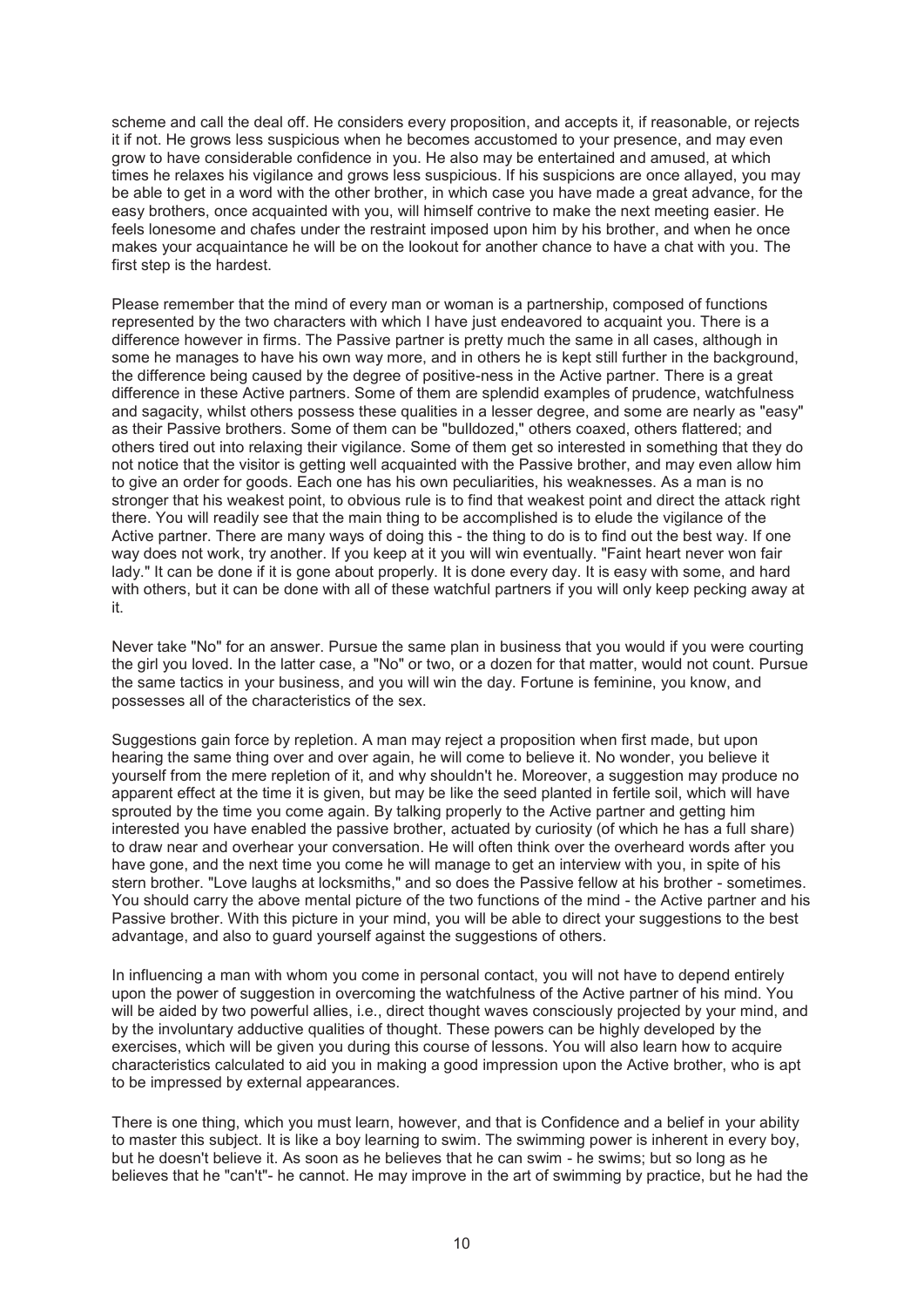swimming power in him from the beginning, and all he needed was belief. You can do it, and have but to strike out. You can begin on easy exercises at first, but you must have Confidences from the start. Some men discover this by accident, and do not know the reason for their success. You know the reason, now, and can do as well and better than the man who has stumbled upon the truth.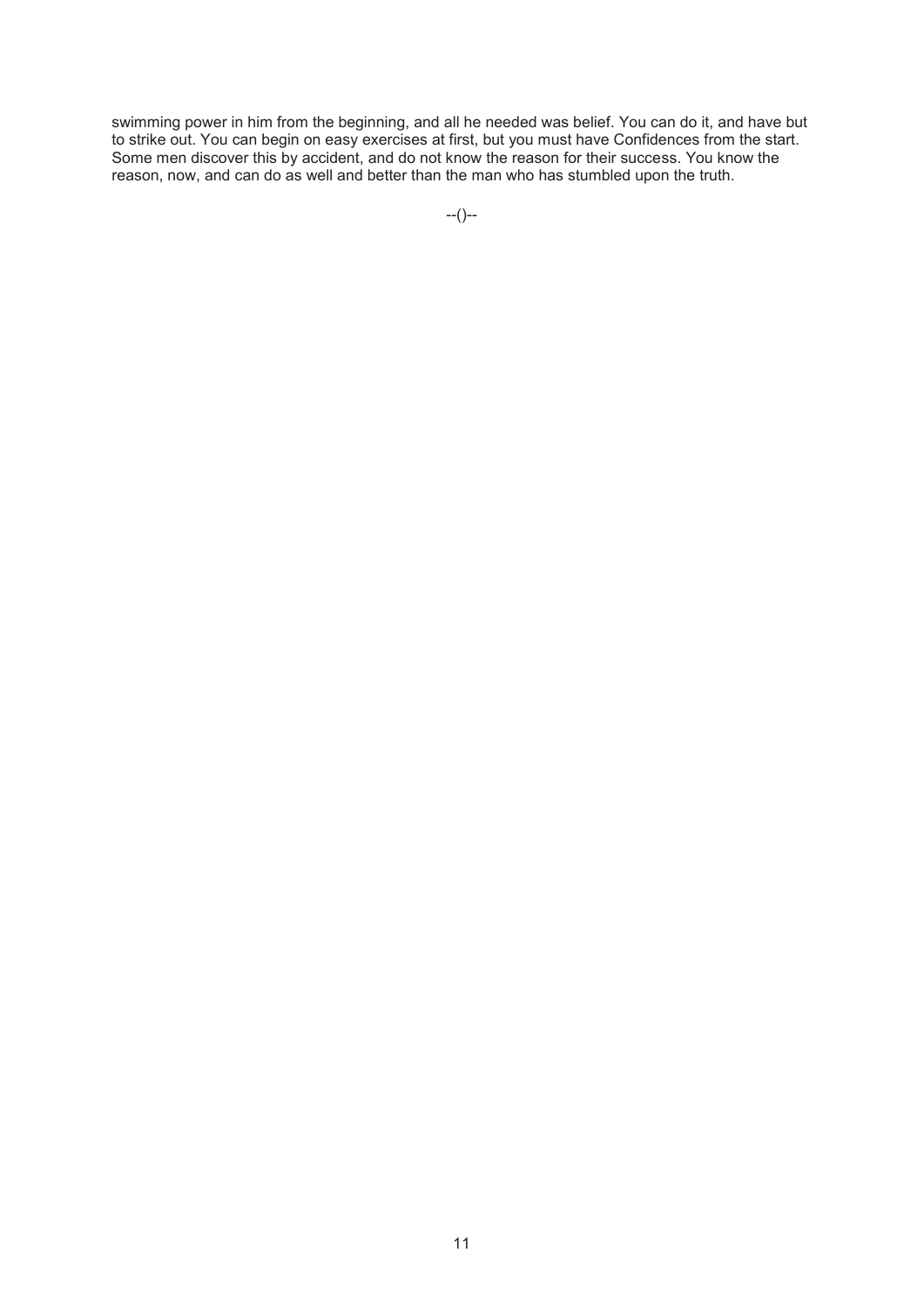#### **A Little Worldly Wisdom**

*How to influence the Active partner - Conversation - The art of listening - Carlyle and his visitor - A delightful conversation - Keep yourself positive - Appearance - Apparel - Clean linen - Perfumes - Cleanliness - Manner - Reserve - Temper - Fearlessness - Self-Respect - Consideration for others - Frankness - Earnestness - Firm handshake - The eye - Tone of voice - A useful rule - How to remedy deficiencies in manner.* 

In the preceding lesson I compared the two functions of the mind of each individual, to the two brothers - partners in a business enterprise. For the convenience of explanation, I will continue this illustration, which is quite applicable to the real state of affairs.

This Active partner is a "particular" old fellow, and needs considerable humoring, and careful handling. He is influenced, to some extent, by the conversation, appearance, manner, voice, eve, etc., and each Active partner has his own tastes and peculiarities, although there are some things, which they all have in common. As to conversation, we should if possible ascertain what interests, but do not make the mistake of talking too much."Give the old man a chance." You should talk until you get him well started on a favorite topic, and then you keep quiet. You should cultivate the art of listening, for it is one of the most valuable accomplishments in the world. Many a man (or woman) has risen to a high position simply by being a good listener. You may remember the old tale told of Thomas Carlyle. A visitor once called on him, and being a good listener and a student of human nature as well, managed to get him started talking on a favorite subject. Carlyle talked for over three hours without giving the visitor "a chance to get a word in edgewise." When the caller at last rose to depart, Carlyle accompanied him to the door, in a surprisingly good humor, and bade him good-bye saying, "Come again, Mon., we've had a most delightful conversation." Do you see the point? Listen attentively to the old Active partner, and act as if each of his words was a bright golden dollar, fresh from the mint - but do not fall under the influence of his spell. Pay earnest attention to what he says, but do not let his thoughts produce any real impression upon you, or else he will be selling goods to you, Passive partner. Keep yourself positive, not negative, for you will have a word to say to the easy brother after the old fellow becomes "intoxicated with the exuberance of his own verbosity," and relaxes his vigilance. By all means cultivate the art of intelligent listening.

As to appearance, I would advise you to avoid the two extremes of flashiness and dowdiness, respectively. Keep in the middle of the road. You should particularly avoid clothing calculated to attract special attention, either by its extreme style or the reverse. The apparel should be simple, neat and clean. Do not wear a shabby hat or muddy, shabby shoes. To this effect, even a fine suit of clothes is lost. Always wear clean linen. These things count. Eschew the use of strong perfumes. To most men, strong perfumes are an abomination. It is scarcely necessary to add that personal cleanliness is an important prerequisite for obtaining a favorable hearing with the majority of Active partners, even though they may not be too particular themselves. Your manner should be pleasant and cheerful, yet not frivolous. A certain degree of reserve is desirable. Your temper, of course, should be well under control. Anger is a sign of weakness - not strength, and the angry man is always placed at a disadvantage. You should be absolutely fearless, both physically and morally, the latter being the rarer quality. If you are quick tempered, or apt to give way to fear of misfortune, or worry, etc., you should pay particular attention to the lesson on Character Building, and correct these defects.

Your manner should convey the idea of self-respect, but should likewise show a delicate consideration for the likes and dislikes of others. If you lack the latter quality, you should cultivate it by all means, as it is of paramount importance in creating friends and in gaining the favor of Active partners, the latter being only human in spite of their rough exteriors. If you will carry in your mind this thought: "I act toward you as I would like you to act toward me," and make the thought take form in action, you will acquire this valuable quality.

Cultivate a frank, open manner. Most people like it. Be earnest when you talk. It not only holds the attention of the people to whom you are talking, but is a valuable aid to you in having your suggestions accepted, and, besides, is an important factor in imparting force to your thought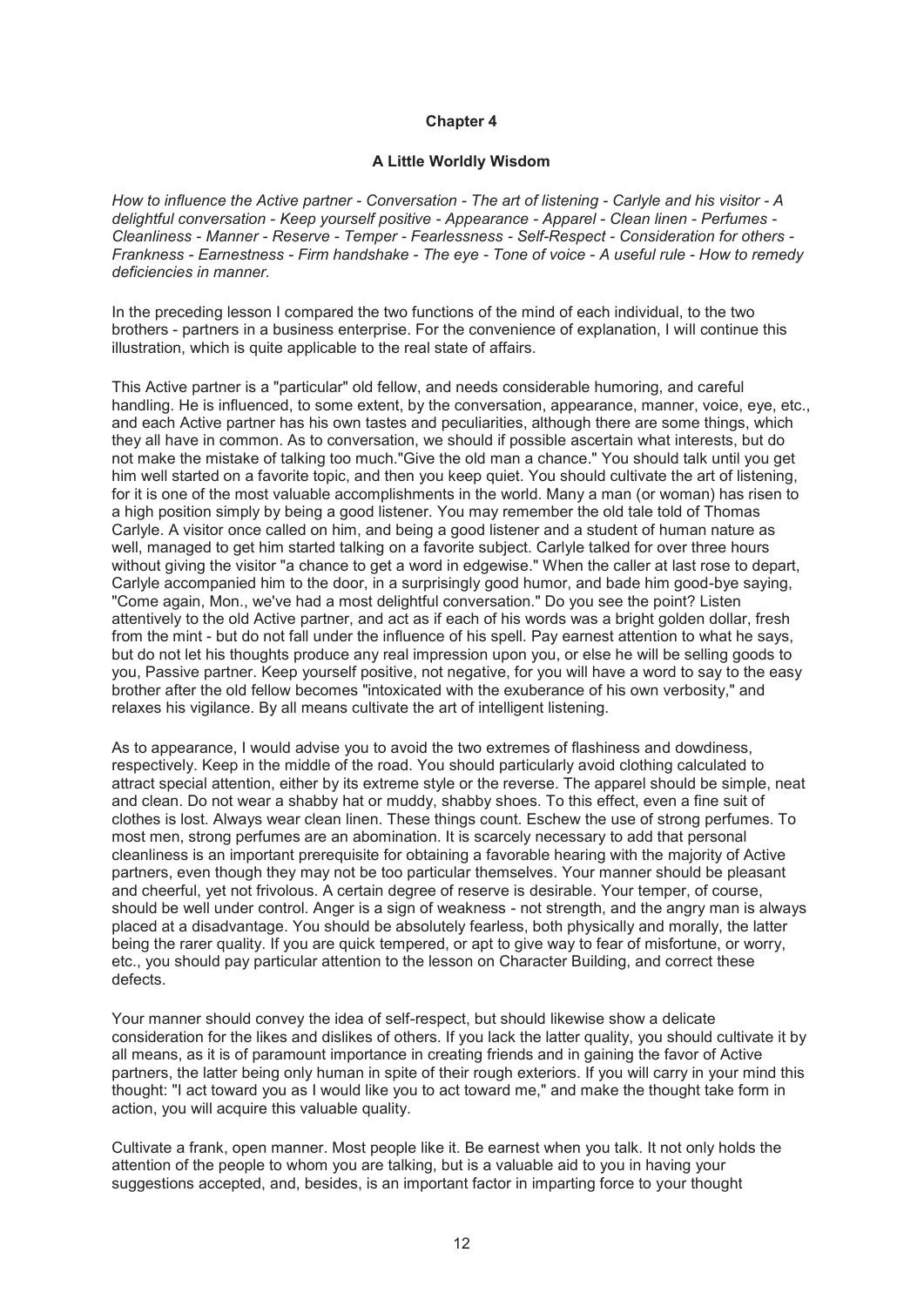vibrations. Cultivate a firm, honest, manly handshake. Nobody likes to have thrust upon him a flabby limp hand. You don't yourself. Do not forget this. If you have not the proper handshake, start to work and get it at once. Shake hands with everyone as if he were your best girl's millionaire father. And then look people square in the eye. I will have more to say about the power of the eye, in the next lesson, but I wish to call your attention to it in connection with the hearty handshake. The two go together.

Cultivate an agreeable tone of voice, avoiding a mumbling utterance on the one hand, and a loud boisterous tone on the other. An excellent rule is to pitch the voice to the tone of the party with whom you are conversing, providing always that you do not shout in order to keep pace with the other person. If the other man shouts, keep you own voice even and subdued, and he will soon drop to your pitch. This, by the way, is a good plan to a adopt with a person who is excited and is attempting to give you a good "tongue lashing." In such a case keep your temper and see that your voice is subdued and steady, and you will find the voice of the other man (or woman) gradually dropping down to your pitch. As he lowers his voice his temper subsides, and he feels ashamed, and you have won the day. Try it. There is much in the voice. A flexible, well-modulated voice is most pleasing, and wins many victories for its fortunate possessor. Let your voice express the shade of feeling, which you wish to convey. This is one of the most potent forms of suggestion. An expressive voice is one of the principal tools of the successful suggestionist.

The student must not despair if he lacks some of the important requisites to success above mentioned. He should know that every one of these gifts is within his reach, if he will but take the trouble to acquire it. I explain this point fully in Character Building.

Another very important medium of influencing others, including our old Active partner, is the Eye. The Human Eye! Who does not know its power, and yet how few know how to acquire the secret offense and defense, and its aid in influencing man and the lower animals, and yet not begin to exhaust the subject. I will devote our next lesson to an explanation of the use of the eye as an influencing medium; how to acquire the "magnetic gaze"; and how to avoid the influence of the eyes of others.

 $-(-)$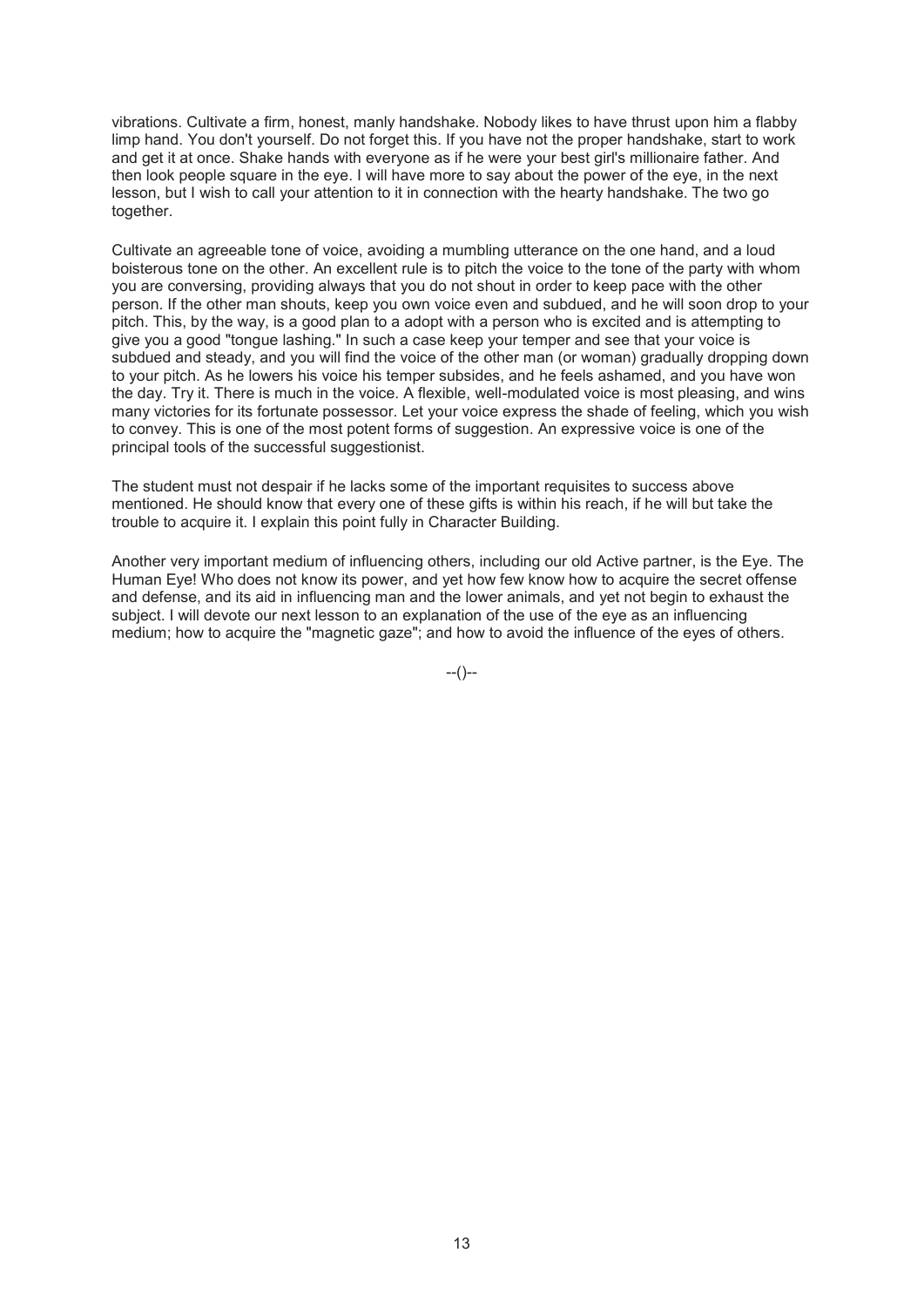#### **The Power of the Eye**

*The most potent means of influencing others - The reasons - The trained eye, a powerful weapon - Mental vibrations conveyed by the eye - Its power over wild beast and savages - Steady gaze almost unbearable - Proper use of the eye - Fascination and hypnotic attraction - The magnetic gaze - The beginning of the interview - How to use the eye to command attention - How to hold attention - How to regain attention - Get what you want before you leave - Self-protection - How to prevent others from influencing you - How to say "No!" - How to give suggestions.* 

The eye is one of the most potent means of influencing others. It not only serves to hold the attention of the person to whom you are talking, thereby rendering it easier to impress your suggestions upon him; but it is also a power in itself, which when properly used is the means of impressing your will upon another. It attracts, fascinates, and holds spellbound the Active partner, and gives you a chance to talk with the easy-going brother. The eye of the man, who has mastered the law of mental control, is a powerful weapon. It conveys the strong mental vibrations direct to the mind of the other party, at short range. You have heard of the power of the human eye over wild beast and savages, and many of you have met with men who seemed to look clear through you and whose steady gaze was almost unbearable. I will give you a few exercises, in our next lesson, which will aid you in acquiring what is known as the "magnetic gaze," a most important acquisition for the student of personal influence. In this lesson, I will assume that you have already acquired the "magnetic gaze." The proper use of the eye, in interviews with other persons, will enable you to exert an influence over them something akin to fascination or hypnotic attraction. This is the result of strong mental vibrations conveyed at short range by means of the magnetic gaze of the trained eye.

You, of course will be governed by the circumstances of each particular case, and it is difficult to give you general directions applicable to all cases. You must adapt these general instructions to suit the emergence of each particular case as it arises.

One of the most important things about the beginning of an interview is that you should look the other person squarely in the eye, with a firm, steady "magnetic gaze." You need not stare at him, but your gaze must be steady and firm, and indicative of strong will power and concentration. During the conversations you may change the direction of your gaze, but whenever you make a proposition, statement or request, or whatever you wish to impress him strongly, you must direct a firm, steady magnetic gaze towards him, looking him straight in the eye. This is highly important and must not be neglected. When you are talking business, have an earnest, determined look or manner and hold the other man's attention. If you have a request to make, make it in a clear, dignified, earnest manner, keeping your eyes fixed upon his, and willing at the same time that he will do as you say. By all means prevent him from looking away from you at this point. You must hold his attention at all hazards. If you have his whole attention, the Active brother, will be too engrossed to bother about his easy brother, and the latter will draw near and hear what you are saying. If the other party avoids your gaze, you can sometimes regain his attention by looking away yourself (watching him all the time out of the corner of your eye) and as soon as he finds that you are looking the other way he will be opt to steal a glance at you. You must watch for this stolen glance, and the moment you find his eye turned towards your face you must quickly turn you eye and give a quick, sharp determined look, keeping your eyes fastened upon his, and holding his look by an effort of the will. Right there is a good point for you to drive in your little nail. You have him at a disadvantage, and the psychological moment has arrived for driving in a strong suggestion.

If you cannot get him to look at you in the way above mentioned, it is a very good plan to have something to show him; a sample, picture, or some other object ascertaining to your business. You will find that after he looks at the object shown him, he will raise his eyes to yours. He will do this every time, and you must be ready for him with a firm, magnetic gaze and a strong suggestion. If you can keep a man's attention, and can manage to look squarely at him during the interview, you will surely influence him to a greater or lesser extent; unless he is well posted on this subject in which case it will be very difficult to influence him by direct means. Very few people, however, possess this knowledge and you need not figure that element into the ordinary calculation. You may find that the other man will begin to feel that you are gaining some sort of influence over him, and he may in self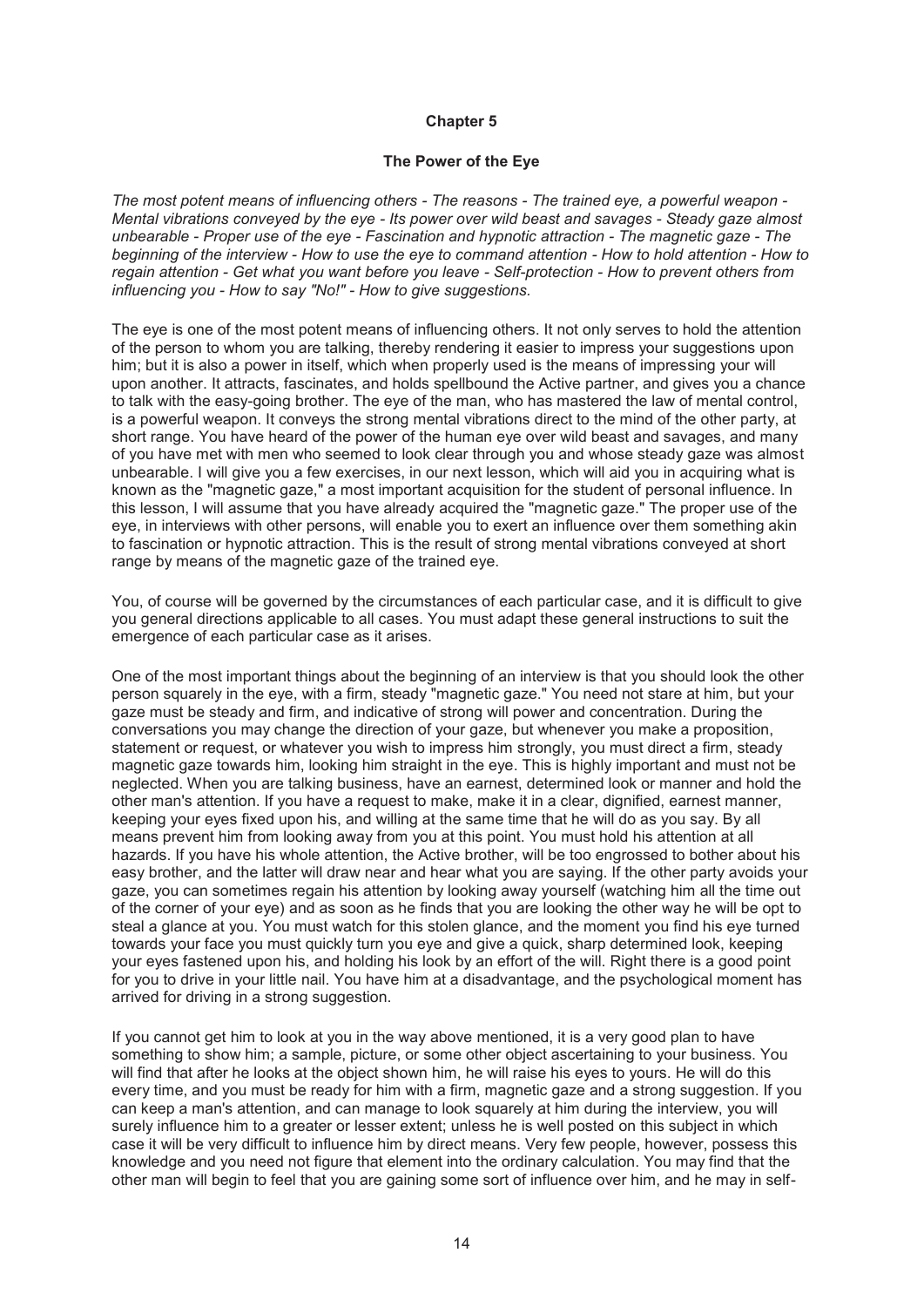defense endeavor to terminate the interview. This you must not permit, for you have gained an influence and you must follow it up. Do not leave him until you get what you came for.

In this connection it may be well to suggest to you that, inasmuch as it is difficult for anyone to reason or deliberate clearly whilst they are under the influence of the magnetic gaze of another, it will be well for you to guard yourself against the use of this power at the hands of anyone else possessing the secret. You must preserve a positive mental attitude when you find that someone is trying to influence you, and hold the thought, firmly, that you are strong and beyond such influence. This mental attitude will protect you and you must, of course, reverse the instructions given you for influencing others. If a man is endeavoring to interest you in a proposition, do not allow him to hold your gaze uninterruptedly during the conversation. You may without seeming to avoid his gaze, look away reflectively at intervals, in an easy way. This will give you time to reflect a little, and maintain your balance. When he makes you a proposition, look away from him in a deliberative manner as if you are carefully considering every word that he is saying. If he manages to drive in a sudden suggestion, or proposition, when he holds your eye, do not answer him until you have taken your eyes away for a minute and regained your positive balance. Then, if your answer is "No," look him square in the eye with a positive glance and say your "No," firmly and deliberately, but of course politely. When in doubt, say "No." Keep a sharp lookout for insidious suggestion given at a psychological moment, for this is where much of the danger lies. Let your own "Active partner" be alive to his duties and do not let the other fellow get in a word with your Passive partner. They will want to get a word with each other, but you must put down your Active foot on it. The man, who is doing the talking, if he understands his business, always is the positive factor in a conversation, whilst the listener is more or less passive. The more intently and earnestly he listens, the more passive he is. The positive is stronger than the negative, and people should always be on their guard to avoid having positives suggestions forced upon them when they are in a negative condition.

You should learn to give suggestions in an earnest, firm; positive manner, your voice showing that you expect them to be acted upon, and your mind assuming the belief that such will be the case. If you have not this desirable quality you should take a few lessons from some good suggestors, and practice on his subjects. The experience thus gained will be most useful. It is almost impossible to convey in a written lesson the manner and tone of voice best adapted for this purpose, which information I always impart to my personal classes by means of actual experiments, under my supervision. If you will form a mental picture of what is implied by the two words Confident Earnestness, you will be able to grasp the idea I intend to convey when I tell you to make your suggestions "in the proper manner." The lesson on Concentration will also aid you in the respect Our next lesson will be devoted to the "Magnetic Gaze."

 $-(-)$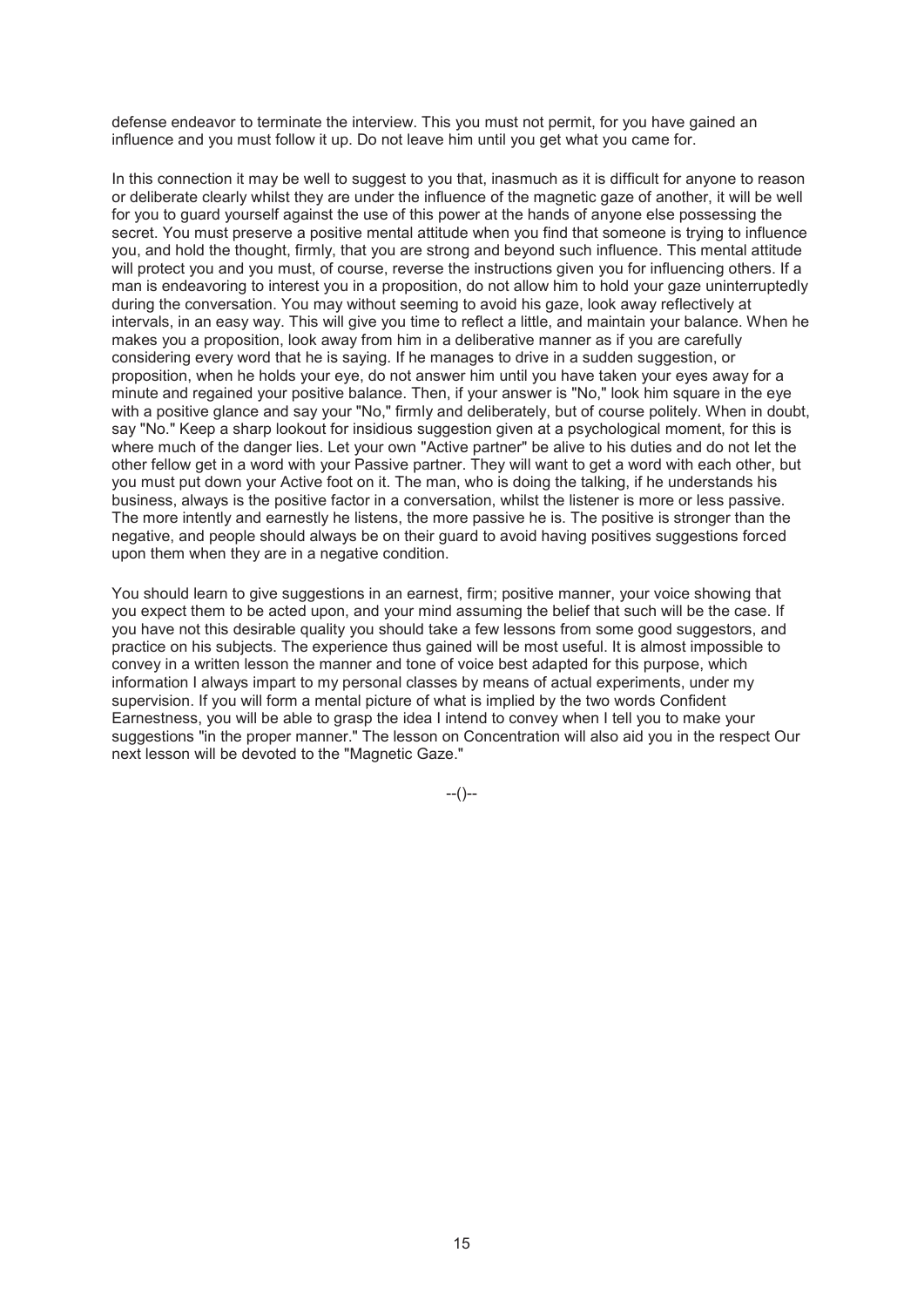#### **The Magnetic Gaze**

*What is the magnetic gaze - Full explanation of exercises - How to acquire the magnetic gaze - An interesting study - People will manifest fear - Experiment on "live subjects" - Exercise I: Full directions for acquiring the firm, steady gaze - Remarkable achievements - A masterful expression - Effects on men and animal - Exercise 2: Mirror exercises for developing the gaze - How to withstand the gaze of others - Exercise 3: Rolling gaze -Exercise 4: Strengthening the nerves and muscles of the eye - Exercise 5: Experiments on others - Trial on animals - Animals will move away - Men unpleasantly affected - Proper use of the power - Keep your own secrets.* 

What is known as the Magnetic Gaze is the expression of a strong mental demand, by means of the eye whose nerves and muscles have been trained for the work, and which is thereby enabled to maintain a firm, steady, positive gaze. The production of the mental effort will be explained in a subsequent lesson, and we will now speak only of the eye itself. The following exercises are very important, and I trust that the student will closely follow the same. By the practice you will so develop this faculty that few will be able to withstand your gaze. This is a most interesting study, and you will have the pleasure of seeing the increase of the power of your eye manifested by the people with whom you come in contact. You will soon find that people will become restless and uneasy beneath your gaze, and some will manifest indications of something akin to fear, if you concentrate your gaze upon them for a few seconds. When once you have mastered this accomplishment and have acquired the strong magnetic gaze, you would not part with your gift for a large sum of money. You should not content yourself with merely performing the exercises given below, but should experiment on persons with whom you come in contact, and note the results. You can acquire a perfect working knowledge of the power of the eye, only by experiment upon "live subjects."

# **Exercises**

1) Take a piece of white writing paper about six inches square, upon which you have drawn a circle about the size of a silver quarter-dollar, the circle then being filled in with black ink so that the spot will stand out black and distinct upon the white background. Pin the paper upon the wall at about the height of your eyes when are seated. Place you chair in the middle of the room and seat yourself directly facing the paper. Fix your eyes steadily upon the black spot, and gaze at it firmly, without winking, for one minute. After resting the eyes, practice the exercise again. After resting the eyes, practice the exercise again. Repeat five times. With the chair in its original place, move your paper three feet to the right of its original position. Seat yourself and fix your gaze on the wall directly in front of you, then, without moving the head, cast the eyes to the right and gaze steadily at the spot for one minute. Repeat four times.

Then, placing the paper on the wall three feet to the left of its original position, gaze steadily at the spot for one minute. Repeat five times. Continue this exercise for three days, and then increase the time of the gaze to two minutes. At the end of three more days, increase the time to three minutes; and so on, increasing the time in one-minute increments every three days. Some persons have acquired the power of gazing steadily for twenty to thirty minutes, without winking or having their eyes fill with water, but I do not advise extending the limit beyond fifteen minutes. The man, who can maintain the gaze for fifteen minutes, can direct as powerful a gaze as he who has attained the thirty-minute record.

This exercise is the most important one, and, if faithfully followed up, will enable you to gaze steadily and earnestly at anyone with whom you are talking. It will impart a strong, masterful expression to the eye, and enable you to maintain a steady gaze, which few will be able to withstand. Dogs and other animals will quail before your gaze, and its effect will manifest itself also in numerous other ways. The practice of the exercises is somewhat tedious, but anyone will be amply repaid for the time and trouble bestowed upon it. If you are practicing hypnotism, you will find this gaze most helpful to you. It will have the further effect of causing the eye to appear fuller, by increasing the space between the eyelids.

2) You may supplement the first exercise with the following, which will add variety, relieve the monotony, and accustom you to gaze into the eyes of others without embarrassment. Stand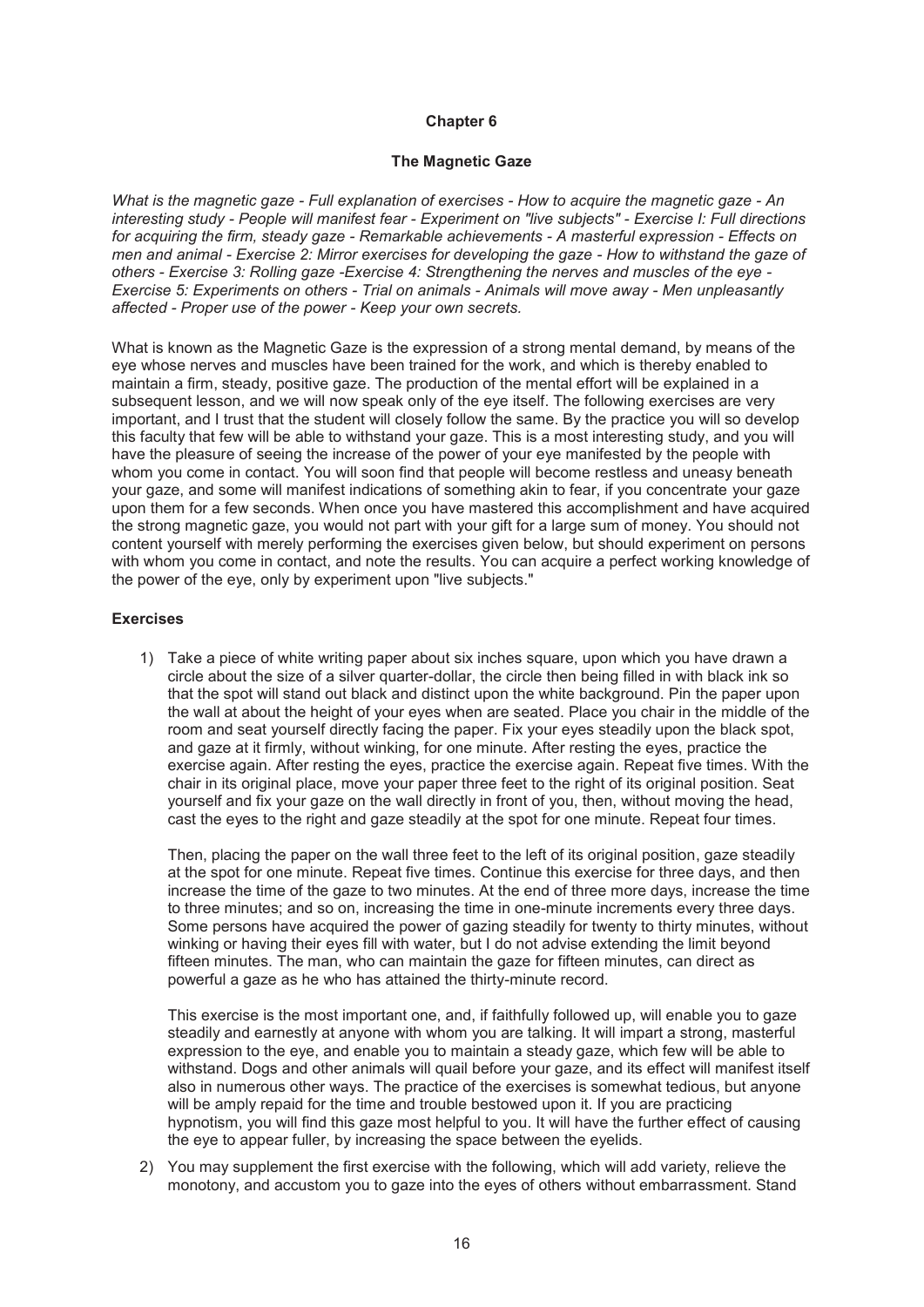in front of your mirror and gaze into the reflection of your own eyes, in the manner mentioned in Exercise No. 1. Increase the time as in the previous exercise. This exercise will accustom you to bear the gaze of others, and also will enable you to obtain the best expression of the eye, and in other ways will be useful to you. It will enable you to see the growth and development of the characteristic expression of your eye when it is acquiring the magnetic gaze. By all means practice this exercise, systematically. Some authorities prefer this exercise to the preceding one, but, in my opinion, the best results are obtained by a combination of the two.

- 3) Stand erect, facing the wall at a distance of three feet. Place your sheet of paper in front of you, with the spot directly in front of the eyes. Fix your gaze upon the spot, and then move your head around in a circle, keeping your gaze fixed upon the spot. As this exercise causes the eyes to roll around and keeping the gaze steady, the nerves and muscles receive considerable exercise. Vary the exercise by circling the head in different directions. Use the exercise mildly at first, and avoid tiring the eyes.
- 4) Stand with you back against the wall, and, facing toward the opposite wall, shift your gaze rapidly from one point of the wall to another - right, left, up, down, zigzag, circle, etc. This exercise should be discontinued when the eyes begin to feel tired, the best plan for concluding the exercise being to gaze intently at one point, which will rest the eyes after the previous motion. This exercise is calculated to strengthen the muscles and nerves of the eye.
- 5) After having acquired a firm gaze, you will gain confidence by persuading a friend to allow you to practice your gaze upon him. Place your friend in a chair opposite your own; sit down and gaze calmly, steadily and firmly into his eyes, instructing him to look at you as long as he can. You will find that you will easily tire him out, and that by the time he cries "enough" he will be in an almost hypnotic condition. If you have a hypnotic subject, he (or she) will answer still better. You also may try the strength of your gaze on a dog, cat or other animal, provided that you are able to induce it to stand still or lie still. You will find, however, that most animals will move away, or turn the head, in order to avoid you steady gaze.

You will find, at first, that your strong, steady gaze may somewhat disconcert those with whom you come in contact, and may embarrass those at whom you are directing your gaze, causing them to become uneasy and "rattled" You will soon accustom yourself to your new power, and will use it discreetly, so as to avoid embarrassment to others whilst producing an effect on them.

I would caution you against discussing or speaking of your eye exercises, or practice of Personal Magnetism, to others, as that course would result only in making people suspicious of you, and in other ways proving a serious detriment to the proper use of your powers of influencing people. Keep your own secrets, and let your force manifest itself by results, not by boasting. In addition to these reasons, there are good occult reasons why you should keep your own council about your new accomplishments. A neglect to observe this advice will be a source of regret to you. Take your time in practicing these exercises, and do not rush things unduly. Follow Nature's rule and develop your power gradually but surely.

--()--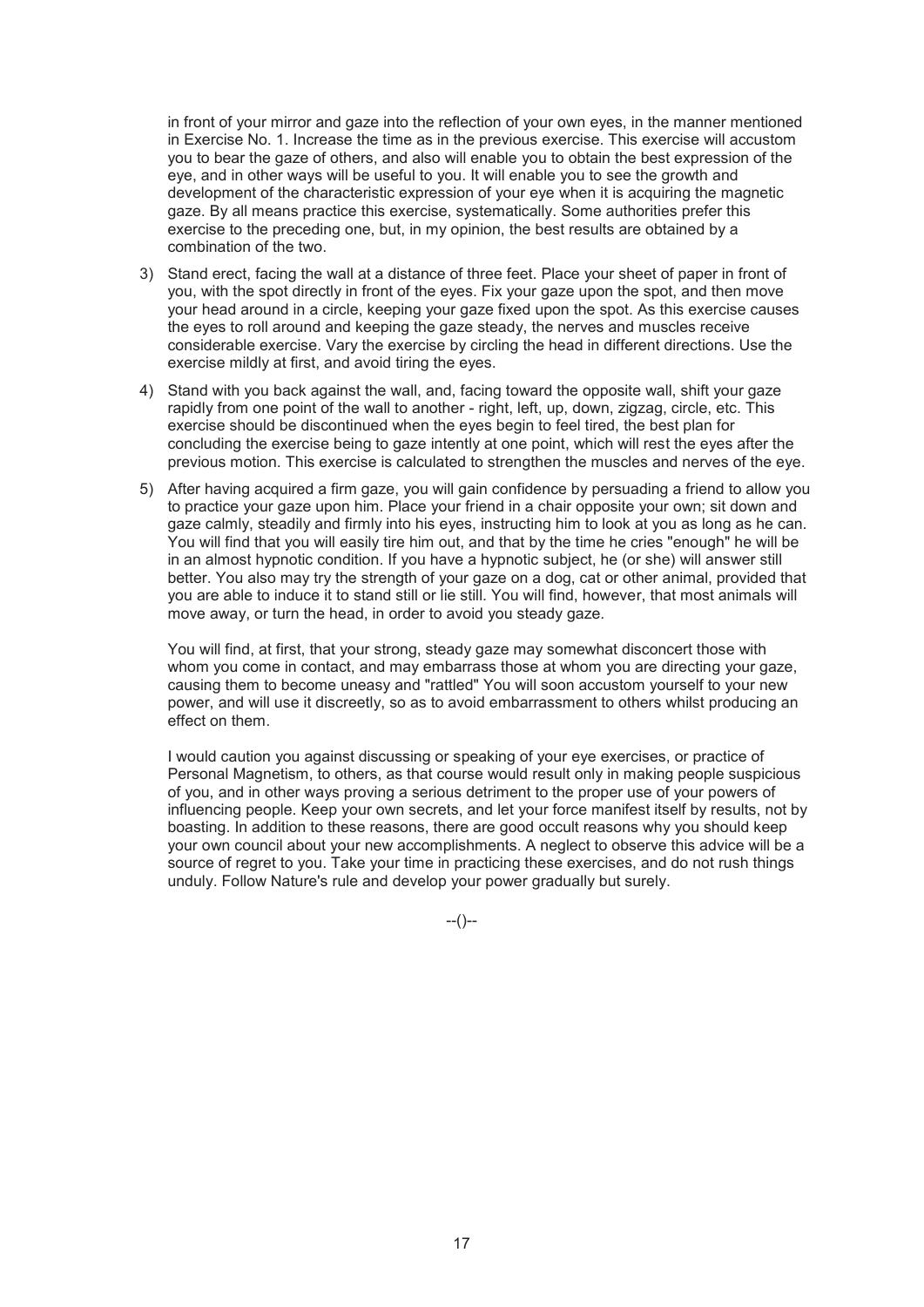#### **The Volic Force**

*Distinction between the adductive Quality of Thought and the Volic Force - Varying manifestations of thought vibrations - Definition of Volation and Volic Force - A most potent force - The real man - The "I Am"- Its recognition - Its importance - Man attains hither to unknown powers - The Soul of Man - The will - The secret of the development of the will - Active and Passive mentation - The projection of thought waves.* 

In the preceding lessons, I have given you an explanation of the manner whereby one person may attract another, in a personal interview, by means of the power of suggestion, etc. The person thus making the impression upon another is aided in his work by two other forces. The first of these assisting forces is what is known as the Adductive Quality of Thought, of which I will speak in subsequent lessons; the second is the Volative influence of the mind of one person over the mind of another. There is a marked difference in these two manifestations of the power of the mind. In the first instances, the Adductive Quality of Thought, once being set in motion, affects others without a conscious effort of your mind; your mere thinking strongly of certain things, setting a mighty force in motion which influences others. In the case of Volation, the mental vibrations are sent out and impelled by the conscious exercise of the will power of the sender, and are directed toward some special object; when the impelling power is withdrawn, the vibrations cease.

I find no term in general use, which is especially applicable to this form of thought force, and I do not desire to continue to speak of it as "the conscious effort of the will, producing thought-vibrations, and impelling the same toward a given object." I am driven, by necessity, to the coining of a name to express this idea. I shall, accordingly, hereafter use the term Volation, to indicate the idea above defined, the said word being derived from the Latin word Volos, the will. This word must not be confounded with Volition, meaning the free exercise of the will in making a choice. I shall also use the term VOLIC (from the same source), meaning "of the will." The Volic power is one of nature's most potent forces, and at the same time is the least understood. It is exerted, more or less, unconsciously by all men. Some are aware of its effects without understanding the laws of its production and development. It may be greatly increased by intelligent practice and training, if one will devote to the task the necessary time and effort. I will give you exercises for the proper development of this power, in the lesson on Concentration.

To be able to make intelligent use of the Volic Force, it is necessary to understand the real nature of the will; and to understand the real nature of the will; you must realize what is the real MAN.

Many of us have been in the habit of thinking of the Ego - the "I" of ourselves - as merely the physical body. This is the materialistic point of view. Others think of their "I" as a mental creature having control of the body, and having his abode in the brain. This is partially correct, but is only half the truth. Others realize that there is a "higher self" in the man, and a few have recognized that "higher self." and live in accord with its dictates. The real Ego, or "I," is as much higher than Mind, as Mind is higher than the body; and both body and mind are subordinate to it. Both are its tools and are used for its work, when it sees fit to use them. The real self is that which we feel when in times of reverie and introspection, we think or say, "I AM." All of us have felt this consciousness of the real self, at certain times in our lives, but have failed to realize its full importance. Lay down this book for a few moments, and, relaxing the muscles of your body and assuming a passive state of mind, think quietly and calmly on the words "I AM," and endeavor to picture your real self, superior to both mind and body. If you have secured the proper state of mind and body, you will perceive a glimmer of the presence of the real self within you. Continue the practice. It will awaken in your mind a perception of the truth. Nothing can injure or destroy the real self. The body and mind may pass away, but the "I AM" is eternal, and impregnable to harm. It is powerful, and, when the mind has learned to adapt itself to its influence, man becomes like another being, and acquire hither to unknown powers.

The purpose of this series of lessons does not permit me to dwell at length upon this subject. Its importance demands a work of many volumes to do it even faint justice, but I wish, at this point, to direct the attention of the student to this vital truth, with all the earnestness of which I am capable. Take whatever view you wish regarding the instructions given you in this course, accept its teachings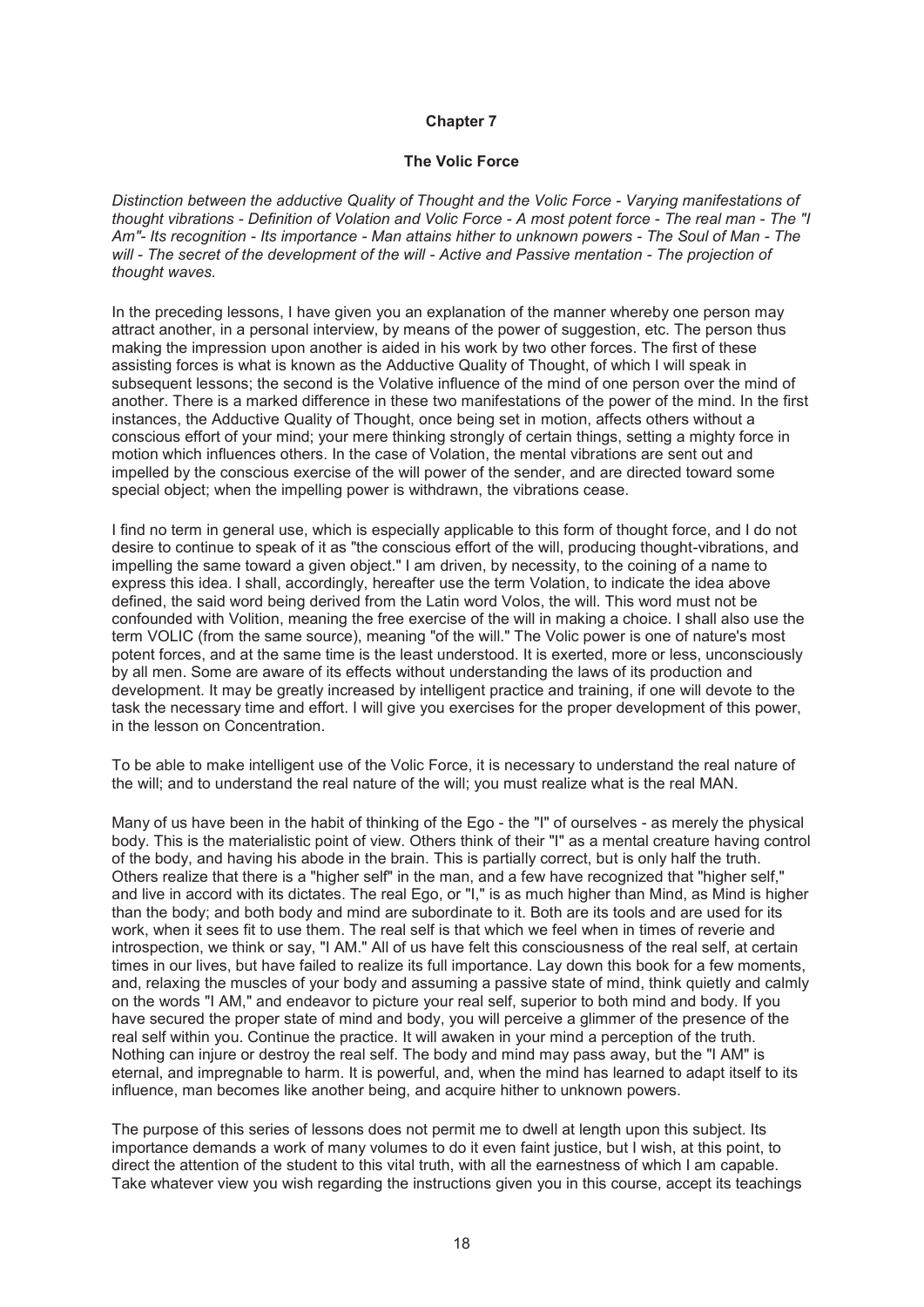or reject them, as you see fit, but let this one thought sink deeply into your mind: THE I AM IS YOUR REAL SELF. When your mind recognizes its master, you will have learned the secret of Life. I have planted this thought seed in your mind, and it will grow and evolve into a beautiful plant bearing a flower whose fragrance will surpass that of earth's fairest blossoms. When its leaves unfold and show the flower in all its beauty, then will you know that you have found yourself.

*Lord of a thousand worlds am I, And I reign since time began; And night and day, in cyclic sway, Shall pass while their deeds I scan. Yet time shall cease ere I find release, FOR I AM THE SOUL OF MAN. Charles H. Orr* 

That which we mean when we say "the will" is a manifestation of; the I AM of the individual, bearing nearly the same relation to it that thought it does to the mind. When we speak of "developing the will," we really mean the developing of the mind to recognize and be controlled by the will. The will is strong enough; it does not need "developing." This is contrary to the generally accepted doctrine, but is it correct, nevertheless. A strong will current is flowing over the psychic wires, but you must learn to raise the trolley pole to the wire, before you are able to move the mental car.

Man thinks along different lines. One class of thinking which we have called Passive Mentation is little more that instinctive effort - it sort of "thinks itself," and requires little or no Volic Force for its production. Another class of mental effort, which we will call Active Mentation, is produced by a greater or lesser demand of the mind upon the power of the will. I can merely call your attention to this fact, as a detailed treatment of the matter is without the scope of this work. I have gone deeper into you. In this work I am called upon to teach "How" and not "Why," and, therefore, I do not care to take you beyond the border of the realm of theory. The more man thinks along the lines of Active Mentation, the stronger and more forceful are his thoughts. The reverse is, of course, likewise true. The man who understands the law of Mental Control is placed at the immense advantage over his brother, who follows the "calf path" of Passive mental effort.

Thoughts of all kinds are projected by the mind, and their vibrations go out from the individual, influencing others to a greater or lesser degree, according to the force of the impelling effort. Passive thoughts are less powerful than active thoughts, but the former, if constantly repeated, have much force. It will be seen, readily, that in order to produce a direct effect upon the mind of another by thought vibrations, an effort of Volation is required; the stronger the effort, the stronger the effect.

The next lesson will be devoted to the subject of the exercise of the power of Volation.

 $-(-)$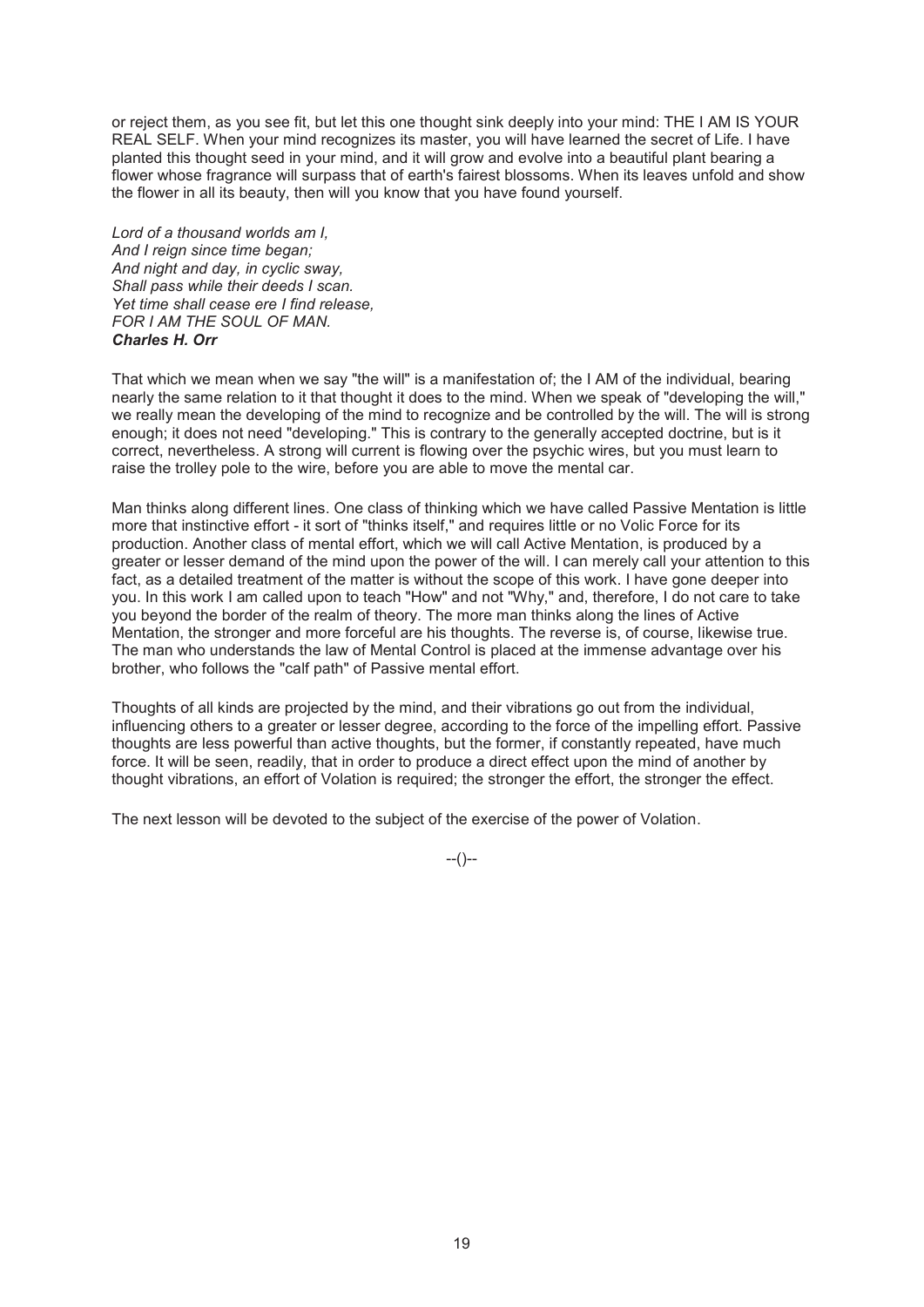#### **Direct Volation**

*Volation, the measure of success - Leaders of men possess it - Unconscious acquirement - Napoleon Bonaparte aware of the truth - Strong men feel the "I" - Desire - Some not willing to "pay the price" of success - Men who have mastered occult power - The vibratory force - Telepathy, thought transference and mind reading - Masters of the art guard their secrets - The prime requisite for acquirement - Exercise of volation in personal interview - Expectation - Some men but puppets - General instructions - Power must not be used to harm others - A warning - Satan's terrible example - How to "will" a thing - Exercise I: Making a person turn around - Exercise 2: Influencing a person in a public place - Exercise 3: Influencing a person without looking directly at him - Comical results - Exercise 4: Suggesting a forgotten word - Remarkable results obtained by a German student - Exercise 5: Directing the motions of another person - Exercise 6: Window exercises - Influencing passers-by - Fascinating experiments - To be used for your own development, not for amusement or to satisfy vulgar curiosity.* 

The exercise of Volation differs very materially, in degree, among different men. It maybe states, broadly, that a man exerts an influence over other men in an exact ratio to his measure of Volation. The ledger of men has developed this power to a comparatively high degree, although perhaps unconsciously and without any knowledge of the workings of the mighty force which is operating in his behalf. Many such men frankly admit that they are unable to explain or account for their power over men. They know that they have some sort of power, but are ignorant of its nature or laws. Napoleon is a striking example of a man of highly developed Volation. His will was imposed upon millions of men who obeyed his commands, and he accomplished results little short of miraculous. From remarks dropped by him, it seems probable that he had, at least, a faint idea of the force at his command, and he acted in accordance therewith, for a while. He afterwards attempted to misuse his power; lost sight of the source of his strength; neglected its laws, and fell. You will notice that all successful men instinctively feel the "I" strongly. They have faith in themselves, and frequently feel that they have a special Providence overlooking their affairs. They, like Napoleon, feel that they have a "star of destiny." This is an instinctive recognition of the I AM. They have but a glimpse of the truth, and have made the most of it, their strong desire for power, fame, or riches pushing them on, and causing them to instinctively avail themselves of the powerful aid of the Ego. There are many who recognize the power of the I AM, some of whom understand its laws, and yet these men do not assert themselves in the struggle for material reward. They have the power within them, but DESIRE is not there. They are content with the lesser material rewards, and are not willing to "pay the price" of what is known as Success or the mastery of men. Many men who have mastered the occult power, scorn wealth, position and fame, and exert no desire for them, feeling that these things are unworthy of their power, and preferring to use the forces at their command for what they consider higher aims. They say with the prophet, "Vanity, vanity, all is vanity," and with Puck, "what fools these mortals be." The law of compensations seems to even all things, and wealth, power and position do not always bring happiness. The old sayings: "uneasy the head that wears the crown," and "There is no rose without its thorn," are literally true.

However, I do not propose preaching a sermon on Life, nor do I wish to point at moral. Every individual must choose for himself, and no man can decide for another. I say, however, that whatever you do, do it right. There is only one way to do things, and that is to do them. You must "put your hand to the plow, and look not backward." Select your goal and then move straight toward it, sweeping from your path all obstacles. To accomplish your aim, you must have Desire strongly present, and much recognize your real self, the I AM, in order to exert what is generally known as "will power," in the furtherance of your plans.

In the preceding lesson I have defined Volation as "the conscious effort of the will, producing thought vibrations and impelling them toward a given object." The vibratory force may be exerted in the ordinary way - at short range, upon the occasion of a personal interview; it may also be exerted in a much less understood way, by means of long-range vibrations (sometimes called telepathy). The first form is quite common, and we all have seen exhibitions of it; the second form is somewhat rare, and those who understand it best have but little to say about it. It is practiced quietly, however, by many more person than we usually dream of in that connection. We see mild examples of it in what is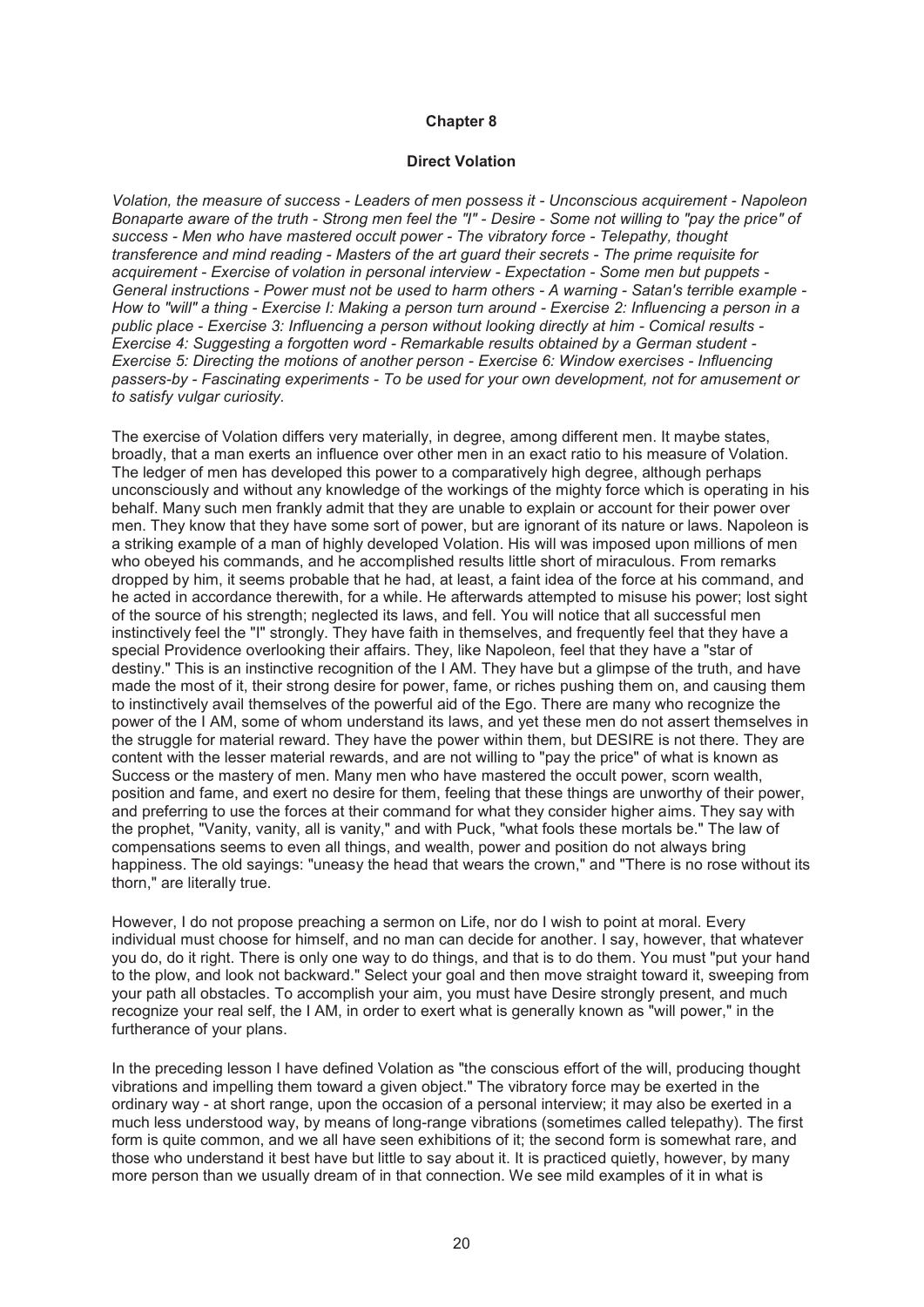known as Telepathy or Thought Transference, mind Reading, etc., but those who understand the subject very imperfectly usually give these exhibitions. I know several persons who have developed this power to a wonderful degree, and in no case will they consent to an exhibition of their power to any but a few chosen friends, with whom they are in perfect sympathy and who happen to be likewise familiar with the subject. These people know the real nature of the power of which they are making use, and will not degrade it by making it the subject of an ordinary show. They are content with their knowledge and seek to convince no one else. They are not looking for converts, and, in fact, discourage any attempt to make public their occult knowledge believing that the time is not yet ripe for such publicity, and that its promulgation at this time would result in its misuse.

The prime requisite for the acquirement of the art of Volation is the recognition of the power of the real self - the I AM. The more complete the recognition, the greater the power. I cannot give you specific directions for acquiring this faculty of recognition. You must feel it rather that reason it out. You will not be in doubt as to whether you are on the right track - you will realize it at once. As near as I can express it to you, is to say that you will feel that your body is as a suit of clothes, which, whilst covering you temporarily, it's not YOU; that you are separate and apart from your body and superior to it, although for the time being connected with it. You will realize that even your mind is not YOU, but that is merely the instrument through which YOU manifest yourself, and which being imperfect, prevents the complete expression of your real self. In short, when you say or think "I AM," you are conscious of the existence of your real self, and feel the growth of a new sense of power within you. This recognition of the self may be but faint; but encourage it and it will grow, and whilst growing will manifest itself to your mind by impressing upon the latter the knowledge of the proper plan for further development. It is an example of "to him who hath shall be given, and to him who hast not shall be taken away even that which he hath." Their mere calling of the attention to the act may awaken the recognition in some, whilst others will find it necessary to reflect upon the idea and awaken to recognition of the truth more slowly. Some will not feel the truth. To such I say: the time is not yet ripe for your recognition of this great truth, but the seed is planted and the plant will appear in time. This may seem like the veriest nonsense to you now but the time will come when you will admit its literal correctness. To those who feel the first indications of the awakening of the real self, I say: Carry the thought with you and it will unfold like the lotus, naturally and gradually; the truth once recognized cannot be lost, and there is no standing still in nature. To those who recognize the truth, I would like to say more, but this is not the place.

The practice of concentration, as explained in a subsequent lesson, will enable anyone to develop this idea of the real self. The thought, "I AM," held in the Silence, whilst you are concentrating, will grow stronger and stronger.

To exercise the power of Volation in influencing others, in a personal interview, you have merely to make a strong mental demand of the other person, accompanied with a consciousness of your right to do so, and the veil that your command will be obeyed. You must fully expect that your command will be obeyed. In all mental processes the earnest expectation is a prime factor in producing the effect. If you have only a faint, half-hearted expectation, you will have only halfway results. You will realize the reason for this after you have completed this course, the matter being explained in subsequent lessons.

Now, do not understand that you will be able to approach anyone, and by simply willing and expecting the results, make that person do just what you will. You could do all of this if the person had no power of mental resistance, no Volic Force of his own to counteract yours. Some persons, unfortunately for themselves, have but little Volic Forces, and are but puppets in the hands of those who know the secret of personal influence; others have a little more of the force, and so on, until the high stages are reached.

I do say, however, that you will obtain some degree of success from this plan from every person with whom you come in contact, the degree of success depending entirely upon the degree of Volic Force of the other person, as compared with you own. You will understand this well after a few trials. Do not hesitate in commencing to practice this form of mental influence at once. You will improve by practice, and will grasp the theory better from having put it into practice. Remember the boy not being able to swim until he believed he could, and tried. You should of course use Volation in connection with the power of suggestion as explained in preceding lessons. You will be able to concentrate your powers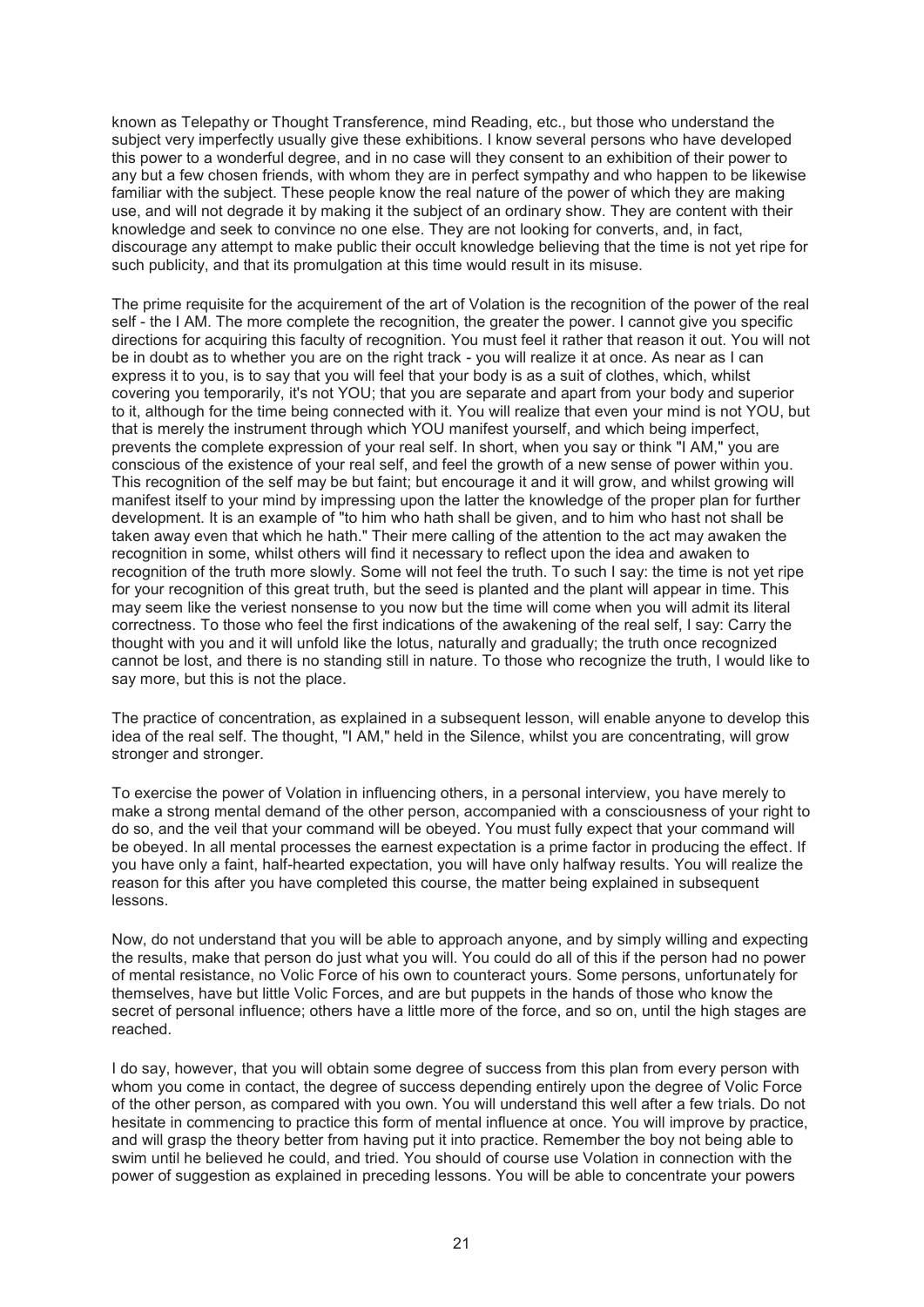of command by observing the exercises given in the lesson on Concentration. In other lessons, I will explain why these occult powers should not be used for any evil purposes or in working harm to anyone, but I think it well, at this point to caution students against any misuse of this power. Such practices, besides being wrong morally, will result to the disadvantage of the practitioner, and if persisted in, will wreck his prospects in the end. He may be successful temporarily but the result in the end will be disastrous. There are good occult reasons for this, and I hope that my warnings will be heeded by anyone reading this course. There is no harm in using this knowledge and information toward promoting your legitimate business interests and your welfare, providing always that no harm is inflicted on the person influenced. You may influence a man to deal with you, and if you treat him fairly, you are making no misuse of your powers. But, on the other hand, if you should influence a man for the purpose of swindling or cheating him or doing him other harm, you commit a great working for which you will some day suffer in proportion to the wrong perpetrated. I am not speaking of punishment in a future life, but right here in this world. "As ye sow so shall reap," holds well in this case. There is very little likelihood of your misusing your powers of Volation, for when you attain them fully; you will instinctively recoil from the idea of working evil by means of your newfound strength. There are, however, a few men in the world, who, like Satan, use their mighty power for evil, but, like Satan, these men are doomed to extreme misery and unhappiness. They are like fallen gods.

The best for the development of Volation is of course Concentration, but it may be interesting to the student to be able to "try his hand" on a few simple tests so as to gain confidence in himself. I append a few exercises for this purpose. Many others will readily occur to the student. Try only easy tests at first, and then gradually work up to more difficult feats. Practice makes perfect.

Let me say here that when you "will" anything, do not get the notion that you must frown or clinch your fists or anything of that sort. The force is attained by a calm, undisturbed attitude, the "willing" being done in the form of a clam, earnest demand, and the thought that what you expect will occur. The earnest expectation is the secret. You will soon get the "knack" of it. Do not be discouraged, but keep at it until you get things working smoothly.

In our next lesson we will take up the subject of "long-range" Volation or, more properly, Telepathic Volation.

## **Exercises**

- 1) Whilst walking down the street, fix your attention upon someone walking just ahead of you. A distance of at least six to ten feet should separate you, and a greater distance is no obstacle. Fasten a firm, steady, earnest gaze upon your subject, focusing the gaze upon the back of the neck, just at the base of the brain. Whilst gazing firmly at this point, will that the subject shall turn his head and look around in your direction. A little practice is required to perfect yourself in this exercise, but after you once acquire the "knack" of it, you will be surprised at the percentage of people whom you can affect in this way. Women seem to be more highly susceptible to this mental influence than are men.
- 2) Fix your gaze upon some one sitting ahead of you in church, theater, concert, etc., focusing your gaze upon the same point as in the previous exercise, and will that the person shall look around. You will notice that the subject will fidget around in his seat, appear more or less uncomfortable, and finally half turn in his seat and direct a quick glance in your direction. This experiment will prove more successful with persons whom you know, than with strangers. The better you know the person, the quicker the influence will manifest itself. The two exercise just given can be indefinitely multiplied by the ingenuity of the student. The principle is the same in all cases, the concentrated gaze and strong, earnest, expectant willing or demanding the result, being the prime factors in producing the phenomenon. You, of course, realize that the concentrated will power can be developed by the practice of the exercises given in the lesson on Concentration. If you find difficulty in producing the above results, you will know that your powers of concentration are not sufficiently developed, and you will accordingly perfect yourself in this respect.
- 3) Select some person who may be seated on the opposite side of a streetcar from you, but several seats to the right or left of the point directly opposite you. You may look straight ahead, so as to appear as if you were not looking at the other party, but you will be conscious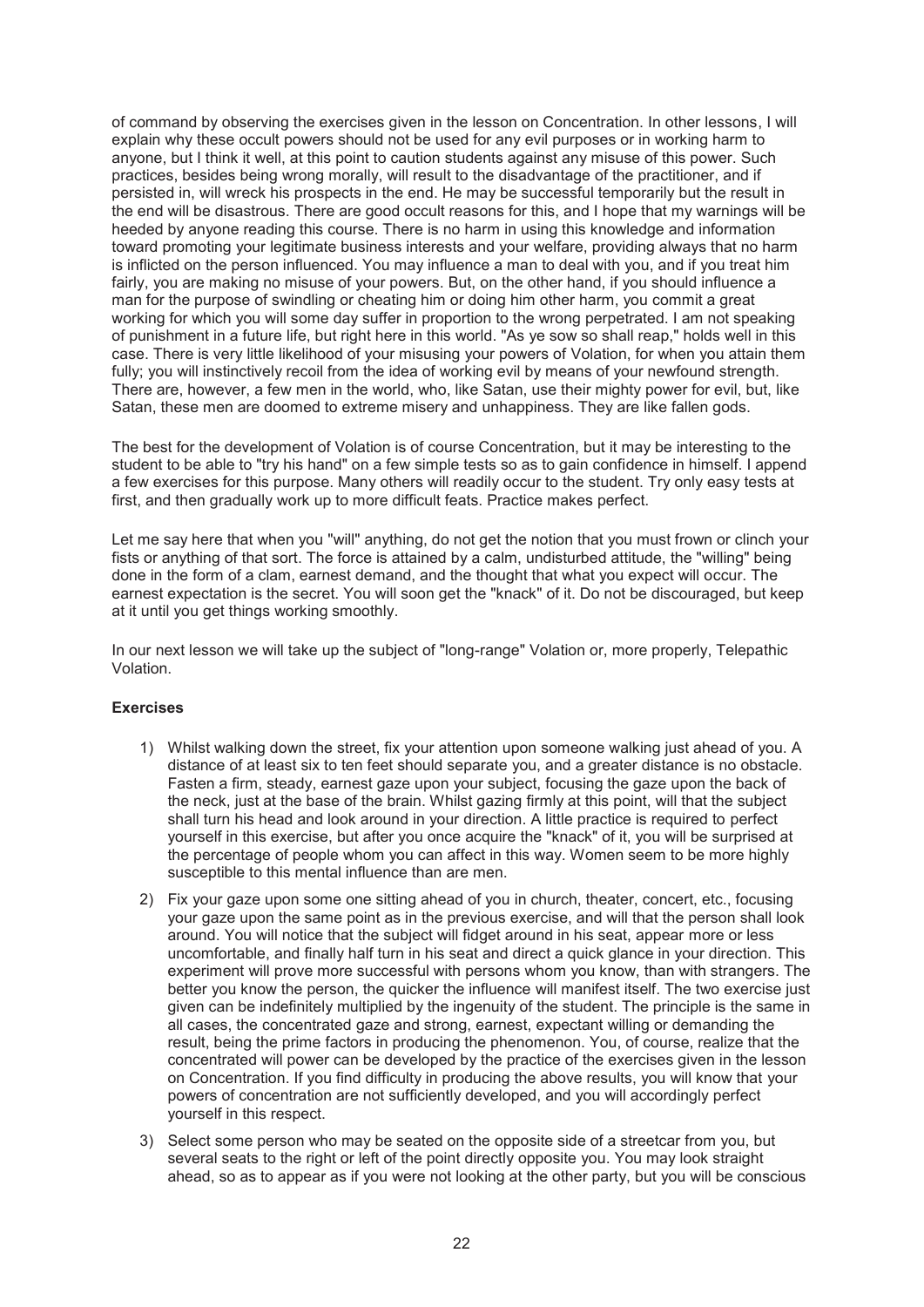of his presence, and will see him out of the corner of your eye. Direct a strong mental demand toward him, willing and expecting that he will look in your direction. If you manage it properly, you will find that in a few moments the party will suddenly glance in your direction. Sometimes the glance will be directed in a seemingly unconscious manner, just as if the party had merely felt a passing fancy to look at you, whilst in other cases the glance will be shot at you, suddenly and sharply, as if the party had been conscious of a mental call. The person obeying the call often will look embarrassed, and somewhat sheepish, when he meets your full magnetic gaze, which you have directed upon him when he turned his eyes in your direction.

- 4) When talking with a person, and he seems to hesitate in the choice of a word, glance sharply at him and give a strong mental suggestion of a word. In many cases he will immediately repeat the word, which you have suggested. Your word must be appropriate, as otherwise his Passive mind may hesitate about using it, and his Active mind will step in and insert another word. Some students have tried this experiment in the case of a public speaker, preacher, etc., and have related many amusing instances in their experience. I remember reading a work, translated from a German writer, in which is mentioned the case of a youth whose powers of Concentration and Volation were most highly developed. He was a student at a leading college, and being more interested in athletic sports than in study, ran a great risk of falling behind in his work. Having discovered his powers, accidentally, he contrived a plan in the furtherance of which he would commit to memory but a few answers in each lesson. When the professor would start to quiz him he would send forth strong vibrations, willing the "professor" to select certain questions, the answer to which he had memorized, the result being that he stood up well in each class. The German writer, however, went on to say that his plan failed, the young man in his examination, as the final questions were being prepared by the faculty and submitted in writing, the student had no opportunity to try the "willing game" on the day of the examination.
- 5) An interesting experiment is that of willing the movement of a person in a certain direction. This can be tried when walking behind a person on the street, by focusing the gaze as instructed. When the person approaches another person walking in the opposite direction, you may will the subject to turn either to the right or left, in passing the other person. You may also try this experiment in the case of a person approaching you in the street. In this case you should walk straight ahead, turning neither to the right nor to the left, keeping your gaze fixed on the approaching party, and making a mental command that he turn to the right or left, as you will.
- 6) Stand at your window and fix your eyes upon an approaching person, at the same time willing that he turn his head and look at you whilst passing. You will find that he will obey your mental attraction, seven times out of ten, providing your powers of concentration are sufficiently well developed. Even without the practice of the Concentrations exercises, you will be able to influence passer by sufficiently often to satisfy you that there is "something in it." You will be able to obtain better results in this particular experiment, if you will stand at a first floor window rather than at a window higher from the ground. The motion of obeying the impulse and merely turning the head being so much easier than the motion of looking up to a second or third floor window, the percentage of results obtained by the first plan will greatly exceed those of the latter one. This exercise may be varied by the plan of compelling the attention of a person seated at a window, which you are passing, and so on. When you once begin to practice these exercises, you will find it so fascinating that you will invent new plans of testing your power, you being governed by the particular circumstances of the occasion.

These exercises will do much to develop confidence in you powers, and to aid you in acquiring the "knack" of sending out the vibratory impulses. They are of course more or less trifling in their natures, and unworthy of the exercise of the mental powers, except as a means of practice. They should not be used merely for the amusement of the student, and never for the amusement of his friends. One should never trifle with these mighty forces, nor exhibit them for the gratification of the vulgar curiosity of others. The student who grasps the real significance of the Law of Mental control will have little or no desire to parade his knowledge.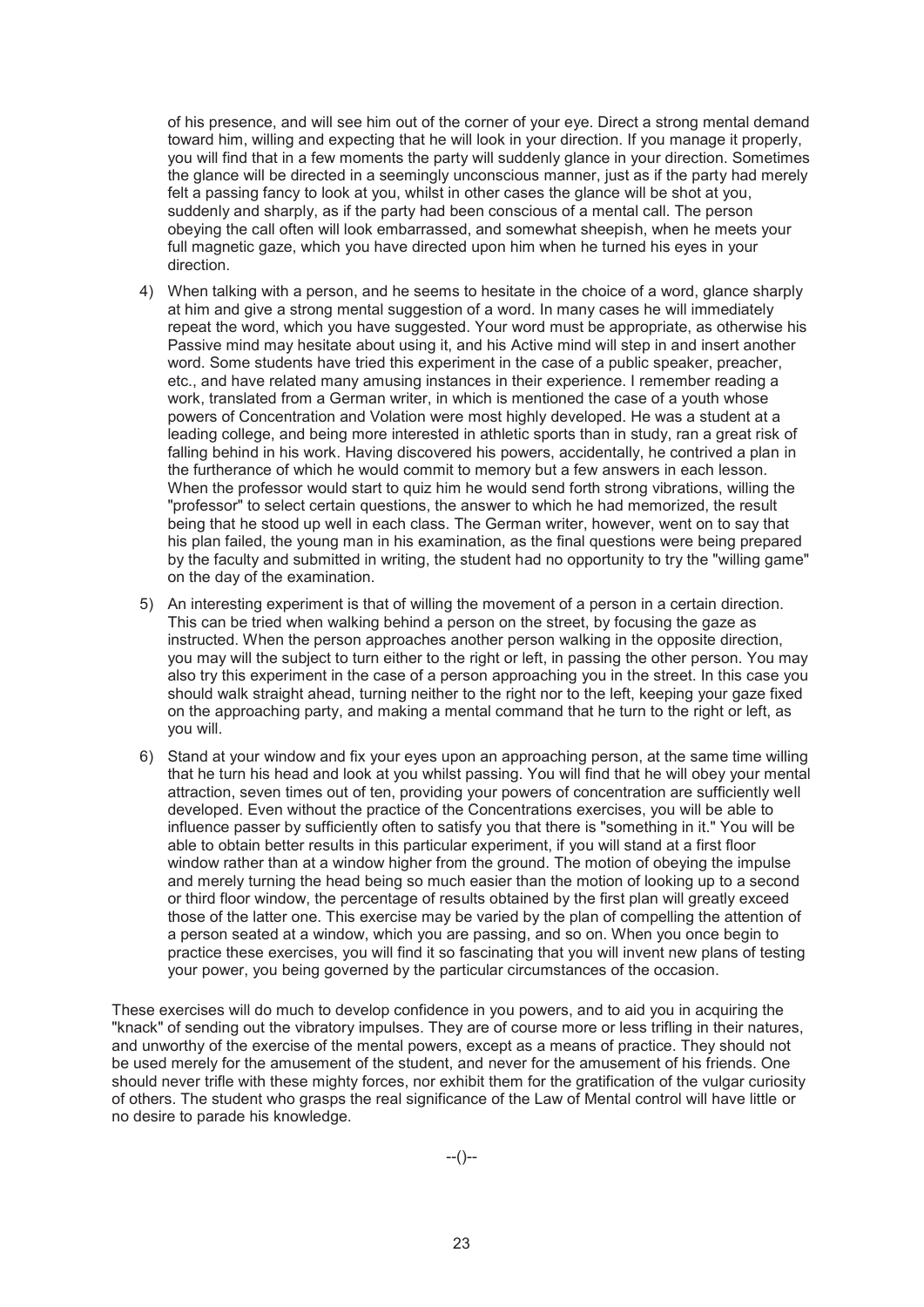#### **Telepathic Volation**

*Telepathy, an accepted fact - Wonderful progress of Psychic Science Thought transference - Vibrations - Wonderful proficiency of some - General knowledge not desirable - Danger of its use for improper purposes - Practical uses taught - General theory - How to obtain the best results - Advantages of concentration - Use of telepathic Volation prior to interview - To attract at a distance - How to obtain en rapport conditions - Full directions - Mental contact at a distance - Telepathic thought waves - Mental pictures - Moving circles of thought waves - The psychic tube - How to form and use it - Self-protection from the thought vibrations of others - Positive mental attitude - To shut out outside thought projections - How to prevent outside Pressure and influences - Effect of previous thought influences in personal interview - Matters rendered much easier - Proper mental attitude - Esoteric teaching for those prepared and qualified to receive it - Man findeth that which he seeketh - Diamonds or coal.* 

I will not attempt to take up your time in endeavoring to convince you of the existence of Telepathy. Psychic science has made such wonderful strides of late, that not only are its students fully aware of the truth of telepathy, but the general public as well are fully posted on the subject, and generally accept it as an established fact, as readily as they do the X Rays or Wireless Telegraphy. In fact, the public has always believed, in a general way, in thought transference, and the recent scientific experiments in telepathy have but served to confirm many people in their beliefs, which have been always entertained by them. The purpose of this lesson, therefore, is not to convince you of the fact that telepathy or thought transference is an existent fact, but to give you an idea of the proper means of using the same to your own advantage.

Every thought, whether voluntary or involuntary, causes thought waves or vibrations to be projected into space; with Vibrations, affect the minds of others to a greater or lesser degree.

There is a way to project thought vibrations toward another person, in a straight line, and thereby attract his attention to you. This plan, compared to the ordinary plan of undirected projection of thought waves, is as a rifle ball compared to a load of mustard seed shot. The rifle ball is vastly superior, providing you aim straight.

Some masters of mental science have attained a wonderful proficiency in the art of Telepathic Volation and some of the results secured by them would be deemed incredible by those not familiar with the laws of directed thought vibration. These results have been accomplished only by years of study, experiment, and the leading of a life far different from that of ordinary men. I fancy that very few of my readers would care to "pay the price" of such attainments.

It is well, perhaps, that this power is not easily acquired, as otherwise many might master it and use it for unworthy purposes. I am in the confidence of some of the masters of this wondrous power, and have witnessed many startling exhibitions of thought transference, but as the promise of secrecy was exacted from me by these friends, my lips are of course sealed. Outside of these-considerations, I would be of very doubtful wisdom to spread, broadcast information of this nature, which would place within the means of unscrupulous persons the power to work their wills upon their fellow men. Even as it is, fragments of this occult knowledge have leaked out and have been misused. Some have stumbled, by accident, upon some of the first principles, and hate pursued the matter as far as their limited knowledge would permit, often securing results which both surprised and startled them.

However, the purpose of this course of instruction is not to attempt to make its students venerable masters of occult lore, mystics, yogis, or wonder workers, but merely to give them a working knowledge of the laws of personal influence by means of the exercise of the powers of the mind - in short, Personal Magnetism. This being the case, I shall not dwell upon the wonderful phenomena produced at will by the masters of this science, but will proceed to give you an idea of the first principle sand practice of Telepathic Volation, which will be useful to you in your every day life. I shall not attempt to carry you further than the mere compelling the attention of the person whom you wish to influence, even if you have hundreds of miles removed from that person. If you wish to pursue the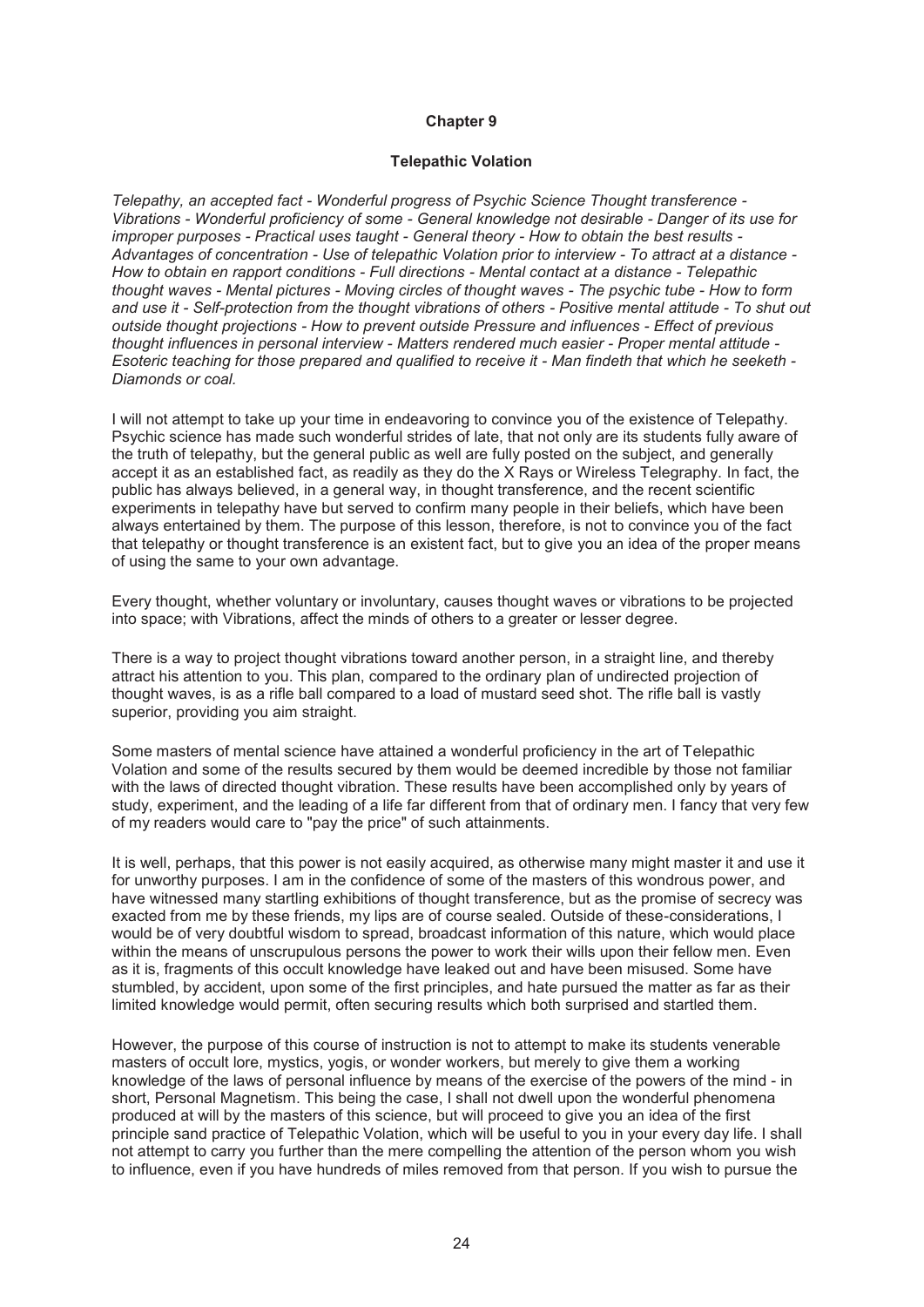subject further, buy reading and experiment, you are at liberty to do so, but I warn you that you will find the attainment of the higher degrees of this science no easy task. The primary degrees, which I will now teach you, are quite easy of attainment, when the theory is once understood, and need only practice to make perfect.

As I have said before, all thoughts produce vibrations, which spread like ripples on a pond, produced by the casting in of a pebble. They affect people in all directions. If, however, you throw the pebble along the surface of the water, their ripples will manifest their energy in the direction in which the stone travels. So it is with the vibrations of telepathic volation, as compared with the vibrations of ordinary thought. For instance, suppose that you wish to attract the attention of any person whom you are desirous of interesting in your behalf. You may think earnestly of your desire to interest him, and if you have read something of Mental Science, you may picture him as being interested in you. By so doing, you will undoubtedly send forth strong thought vibrations in all directions, some of which will reach your man and may affect him to a greater or lesser degree, depending materially upon your degree of positive-ness toward him. At the best, he receives no stronger impulse than does any other person in any way connected with you. But, on the other hand, if you so arrange your mental telepathic apparatus that the strong vibratory impulse travels in a straight line to the desired person, the message will be received far more clearly. The impact of the vibrations will be much stronger.

In order to produce the best results, you should practice the exercise in the concentration given in this course. You will be able to produce some results without knowledge of Concentration, but with it you have ten-fold power. I will assume that you have acquired a working knowledge of Concentration, and have practiced the exercises. Now, for the production of results:

You expect to have an interview with a man, in a few days, in which you hope to interest him in your plans and enterprises. This man is perhaps a stranger to you, or at least is indifferent to you and there exists no attraction on his part towards you. You know that you will be able to influence him by the methods already explained, but you wish, if possible, to open up direct communication with him before the interview - to get en rapport with him at a distance. You are perfectly right in feeling that your chances of success will be improved by these means, as once you manage to get en rapport with a man or woman, you have gained an important point, for that person cannot help feeling an interest in you thereafter - perhaps a strong interest.

The best plan for you to pursue, under the above circumstances, is to establish a mental rapport with your man by means of telepathic volation. Your first step is to get by yourself, in some quiet place, and either lie down, or sit down in an easy chair. Get at ease, and relax every muscle; "let go" of your body until you are as limp as a damp cloth and are scarcely conscious of having a body. Calm yourself and secure a passive, restful frame of mind, thinking of nothing outside of yourself, and, above everything else, shut out all disturbing fear thoughts. You will be able to do this easily by concentration.

After you have secured the proper condition, think intently, but calmly, of the other party. Do not frown or clinch your fists in your efforts to "think," but remain passive and relaxed - the effort must be a calm, steady mental effort. You will be assisted by the closing of the eyes and the production of a mental image of the person with whom you wish to get en rapport. If you have never seen this person, make the mental figure without distinct features. After a few trials you will notice that the mental picture seems more real to you, in fact, you realize that in some way you are in mental contact with the other person. When this stage is attained, then you will let your mind dwell on your wishes in regard to this person, and imagine him doing as you wish. Your principal mind picture, however, must be that of the man himself, as this holds the connection between you - the "day dreams" of his acting as you wish merely shaping the lesser thought waves. These lesser thought waves are, of course, moving in circles in all directions, but are reaching your man with much greater force than usual, the direct line of communication being open. You will improve greatly by practice and experiment.

The best results are obtained when you get the impression of looking through a long tube about one foot in diameter, you being at one end and your man at the other. This impression, which can be acquired by concentration, is an indication of perfect rapport, and indicates that you have succeeded in shutting out all outside impressions and have opened up the psychic line of communication. When you attain this stage, you may rest assured that you are making a strong impression, unless the man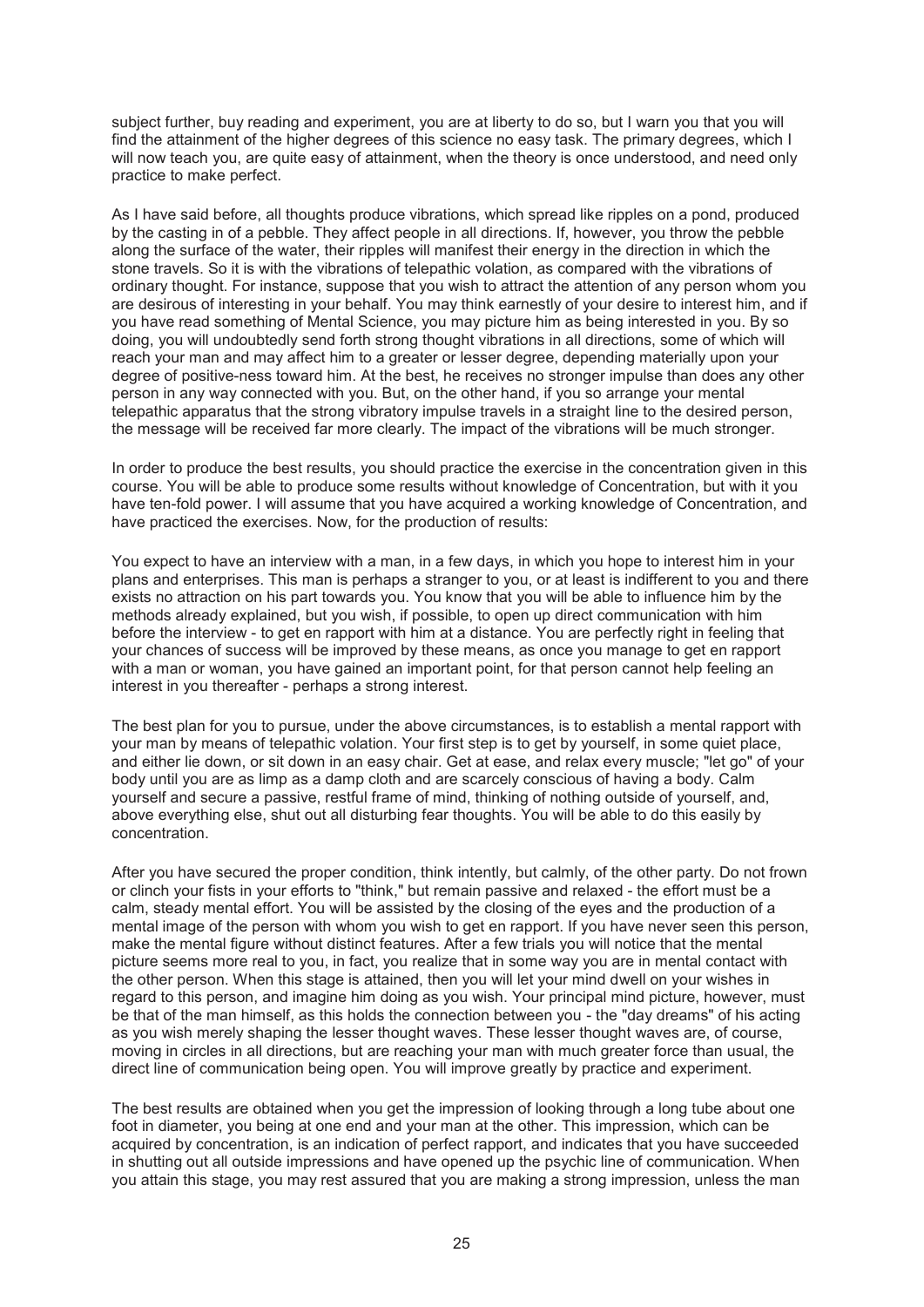at the other end of the psychic tube understands the law of mental control and had felt an indication of thought vibrations being directed toward him, in which case he will assume a "positive" mental state. The more passive the other man may be at that moment; the better will be the results. A little practice will develop this power, and you will get the impression of the "tube" more clearly, and will form a much clearer mental picture of the other person.

Some little practice may be required before you can obtain this mental impression of the long tube, although some students seem to be able to produce it fairly well at the first trial. You, of course will have secured the necessary passive condition in yourself. The next step is to produce the mental impression of the tubular connection. This will appear first as a faint, shadowy ring, which by degrees will become more distinct, and will resolve itself into the shape of an open end of a tube. The tube will then lengthen out, and, later on, you will be able to see clear along its enormous length. You may obtain this result in a few experiments, and, on the other hand, may be required to practice it a number of times. It seems to be greatly a matter of obtaining the "knack" of forming the mental picture. You may obtain good results without the production of the tubular effect, but the best results seem to be obtained by those who can produce this effect.

I may as well tell you at this point, that you should cultivate the "positive mental attitude," as it will enable you to obtain much better results and will prevent your being influenced by the exercise of Volation on the part of others. If you feel an indication of outside influence, you have merely to form the thought recognizing the "I AM" which will impart a feeling of psychical strength to you at once, and render you impervious to the vibrations. By a full appreciation and recognition of the higher self, you will surround yourself with a thought aura, which will protect you, without any voluntary effort of the mind from outside mental influences. Until you fully acquire this recognition you merely have to hold the thought for a moment, assert your real self by the affirmation "I AM," accompanied with the mental conception of the real self. A mental image of yourself surrounded by a protecting thought aura which deflects the vibrations of others, will, of itself, create an aura which deflects the vibrations of others, will, of itself, create an aura of moderate proportions which will last as long as you hold the thought, and will act as a perfect defense against outside vibrations. You should practice the production of these mental pictures, as the results will be of great value to you. If you ever feel that you wish to be alone and able to think without taking the opinions of others into consideration; just sit down and shut out the vibrations as above stated, and you will be surprised at the clearness of thought which will result. I will tell you in my next lesson about the influence of thought vibrations of others, even when not directed at us, move in widening circles, affecting us all more or less. Nature had provided us with instinctive powers of resistance, but nevertheless we are affected more or less by the thought vibrations of others, and what we think are our opinions are often merely the consensus of the opinions of others with whom we are surrounded. The change of residence by a man may result in his changing his views of religion, politics, ethics, etc., to correspond with the general impressions of his new environment, the change being wrought by the effect of the combined thought waves of his new neighbors. A little reflection will remind you of numerous instances of these phenomena: Waves of popular feeling will sweep over a country, arousing nearly every one, and then, will die out as suddenly as they came. A peaceable crowd may be converted into a savage mob, and so on; the emotions and opinions of a man being molded to a greater or lesser degree by the quality of the thought waves reaching him. You will readily see how valuable is the knowledge which will enable you to shut out these outside impressions at will, and allow you to be governed entirely by your own reason, judgment or intuition. Do not pass by this matter lightly, for the time may come when this knowledge will be of incalculable benefit to you. There are times in which clear thinking is of vital importance to every man. A powerful pressure may be brought on you to do a certain thing, and you are undecided just how to act. You need your best thought at this point, and the way to get it is to surround yourself with the protecting thought aura, and whilst secure in your own mental castle, decide what is best to be done. Many of your best decisions will be made in this way. By all means acquire the art.

I have digressed somewhat, in my desire to instruct you in the means of defense, and we will now resume our discussion of offensive methods. We will suppose that you have followed the instructions regarding the opening up of direct mental connections with your man by means of telepathic volation. When, later on, you come into his presence you will find that he seems to evince more interest in you than formerly; he will act as if he is better acquainted with you and has known you for years, and will consequently cause you to feel more "at home" with him that usual. I do not mean to say that he will, of necessity, do just what you have willed that he should (you have not advanced that far), but he will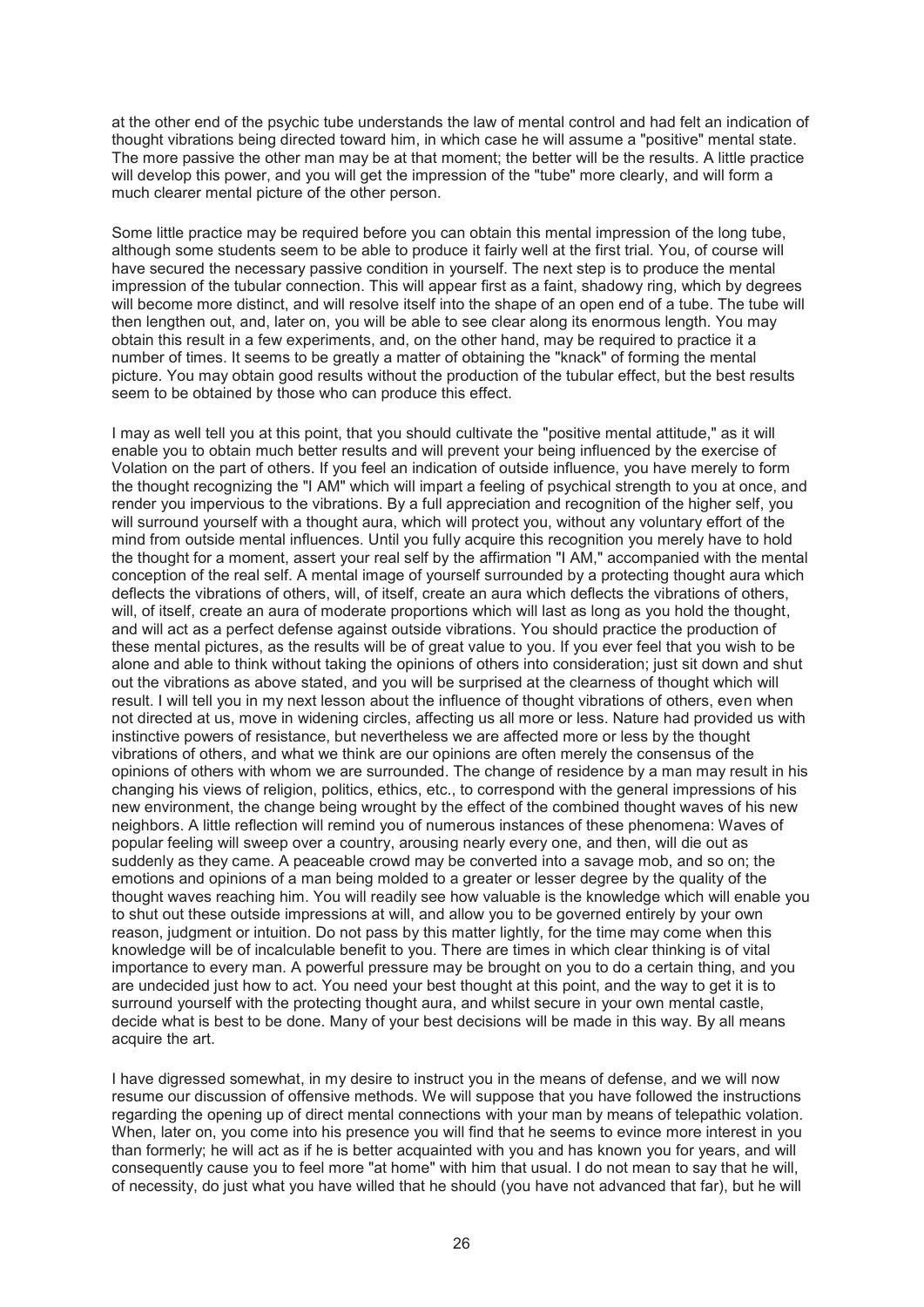show a disposition to meet you half way, and matter will progress much more smoothly than might have been expected. Of course, a repetition of the exercise of telepathic volation will tend to "ease up" matters still more. Do not be discouraged at seeming failures, but keep at it and success will come when you least expect it.

In all interviews maintain a fearless, confident frame of mind, and do not forget to use the power of your eye. The latter often reopens the connection previously established by telepathic volation reestablishes the rapport conditions - and makes the balance of the interview much more in conformity with your desires. You must be governed by circumstances and must learn to apply the above stated methods to widely differing conditions. The above sample is given you merely as an illustration. Its principles are correct and maybe apply, with appropriate variations, to any case in which you wish to influence another at a distance, preparatory to a personal interview. The principle is the same in all cases.

The student who has gone over these lessons carefully will discover much that will be missed by the casual reader. He will be able to read between the lines. If you are on the right track, much that has been stated will appear plainer to you with each reading. You will get new ideas every time you take up a lesson and read it, whilst the casual reader will merely skim over it and not enter into its spirit, the result being that such person will miss the esoteric teachings and will only see the outward or esoteric meaning, and will find the explanations and exercise about as "clear as mud." This is just as it is intended. Man findeth that which he seeketh. One man will find coal plainly exposed, whilst another will find the diamond embedded in the earth, but both diamond and coal are composed of the same material. "Ask and ye shall receive;" "seek and ye shall find." In concluding this lesson, let me say that whilst the powers of the mind, as illustrated in the forms set forth in this and preceding lessons, may appear wonderful, the power of thought as exemplified by what is known as the Adductive Power of Thought, far exceeds the phases of which I have told you. I will endeavor to impart to you an idea of this wonderful subject in our next lesson.

--()--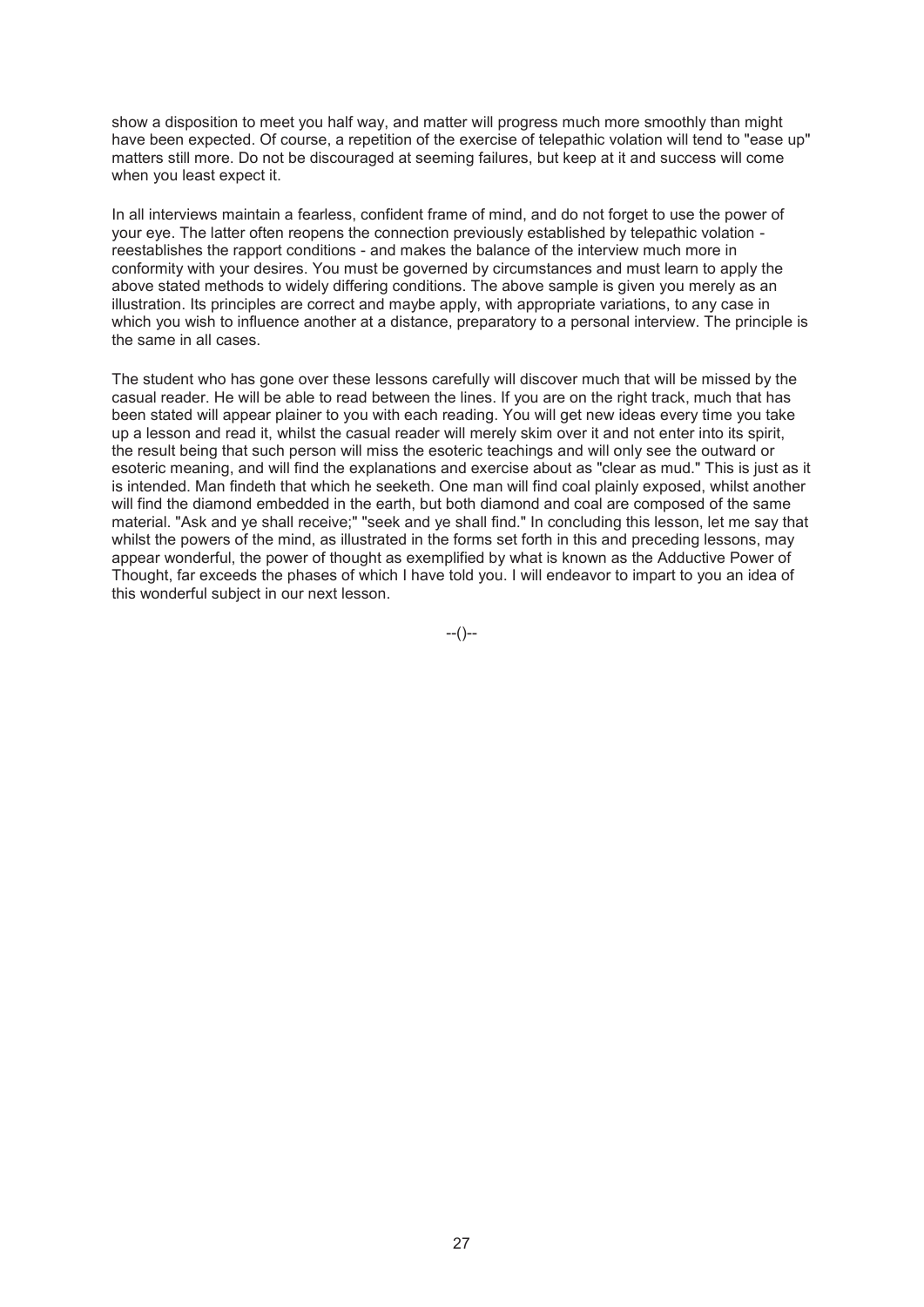#### **The Adductive Quality of Thought**

*Prentice Mulford's theory - Thoughts are Things - Thought a dynamic force - Mind and matter identical - Miracles of Nature - Professor Gray's experiments with vibrations -Wonderful results - Professor Williams' significant statement - Food for thought - Character of thought vibrations - Murky thought waves and fleecy thought waves - Your thought retains a connection with you and affects you - Thought auras - Like attracts like A wonderful manifestation of psychic phenomena - Results of fear or worry thought - Advantage of confident thinking - Successful men the result of proper thought - Realized their ideal - Requisites for success - "I can and I will" - Others attracted toward you - Anything is yours if you only want it hard enough - Helen Wilman's theory.* 

That great writer on the power of the mind - Prentice Mulford, has summed up much of his philosophy in the statement: "Thoughts are Things." In these words he gave expression to a mighty truth, which, if fully apprehended by mankind, would revolutionize the world. Thought is not only a dynamic force, it is a real thing, just as is any other material object. Thought is merely a finer form of matter, or grosser form of spirit - you may call it either with equal correctness. Matter is but a grosser form of mind, mind but a finer form of matter. There is but one substance in nature, but that substance has many forms, ranging from the most material (so-called) forms, to the highest form -Spirit.

When we think, we send out vibrations of a fine ethereal substance, which is as real as the finer vapors or gasses, the liquids, the solids. We do not see thought - neither do we see the finer vapors or gasses. We cannot smell or taste thought - neither do we smell or taste the pure air. We can feel it however, as many can testify - which is more than we can say of the powerful magnetic vibrations of a mighty magnet, which, whilst exerting a force sufficient to attract toward it a piece of steel weighing a hundred pounds, is absolutely without effect upon us. Its vibrations may pass through our bodies and exert its force on the steel, while we may be unaware of its existence. Light and heat send out vibrations of a lower intensity than those of thought, but the principle is the same. The evidence of the five senses is not absolutely necessary to establish the existence of a material substance or force. The annuals of science are full of proofs of this fact, Professor Elisha Gray, and eminent scientist, says in his little book "The Miracles Of Nature."

"There is much food for speculation in the thought that there exists sound waves that no human ear can hear, and color waves of light that no eye can see. The long, dark, soundless space between 40,000 and 400,000,000,000,000 vibrations per second, and the infinity of range beyond 700,000,000,000,000 vibrations per second, where light ceases, in the universe of motion, makes it possible to indulge in speculation."

M. M. Williams, in his work entitled "Short Chapters in Sciences," says, "There is no gradation between the most rapid undulations or tremblings that produce our sensation of sound, and the slowest of those which give rise to our sensations of gentlest warmth. There is a huge gap between them, wide enough to include another world of motion, all lying between our world of sound and our world of heat and light, and there is no good reason whatsoever for supposing that matter is incapable of such intermediate activity, or that such activity may not give rise to intermediate sensations, provided there are organs for taking up and sensifying these movements."

I cite the above authorities merely to give you food for thought, not to attempt to demonstrate to you the fact that thought vibrations exist. The last mentioned subject would be far beyond the scope and purposes of this work, and can only be touched upon herein.

The character of the thought vibrations sent out by us depends upon the nature of the thought itself. If thought had color (and some say that they have), we should see our fear and worry thought as murky, heavy, clouds hanging close to the earth; our bright, cheerful and happy, confident, "I can and I will' thought as light, fleecy, vapory clouds hanging close to the earth; our bright, cheerful and happy, confident, "I can and I Will" thoughts as light, fleecy, vapory clouds, traveling swiftly and mingling with others of their kind, forming fleecy cloud banks, high above the level of the dense, mephitic, foul exhalations produced by fear and worry "I can't" thoughts.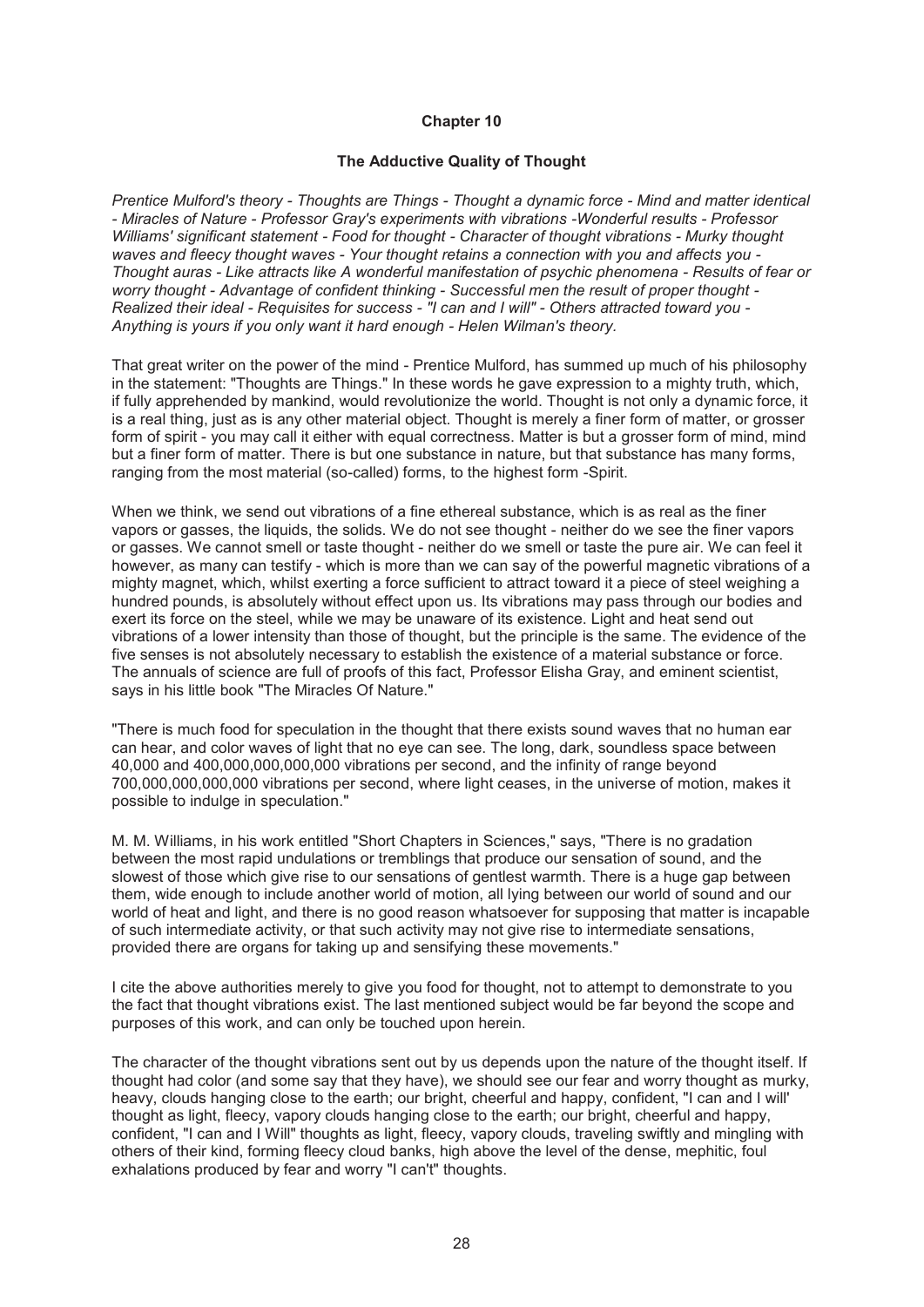No matter how far your thought waves may travel, they retain a certain connection with you and exert an influence over you as well as others. You cannot easily get rid of the influence over you as well as others. You cannot easily get rid of the influence of these "children of your mind." If you have been sending out bad thoughts, you are subject to their influence, and your only hope is to neutralize and counteract them by sending out strong, new thought waves of the proper sort, or by asserting the I AM, and thereby creating a mental aura, or by both means.

The old saying "Like attracts like" and "Birds of a feather flock together," are both literally exemplified by the tendencies of thought waves. There is what is known as the "Adductive Quality of Thought," the word "adductive" being derived from the Latin word adductum, to bring to. The manifestation of this quality of thought is one of the most wonderful features in the realm of psychic phenomena.

Fear or worry thought will attract others of their own kind, and will combine with them, the result being that you will be afflicted not only by the product of your own mind, but also by those emanating from the minds of others, the whole forming a heavy burden. And the longer that you persist in that line of thought, the heavier will be your burden. On the other hand, if you think bright, cheerful and happy thoughts they will draw to themselves others of the same degree, and you will feel brighter, more cheerful and happier from their combined influence. This is absolutely true, but you are not asked to accept it on faith alone. Try it and be convinced. But, in the experiment, be sure to couple the thoughts with a feeling of confidence in the outcome, and you will obtain much better and quicker results. Half-hearted, doubting thoughts have only a small percentage of the force of confident, expectant ones.

If you think along the lines of discouragement, lack of confidence, "afraid to try," "know I can't" lines, you will attract to yourself the force of other murky thoughts of the same kind, and you will find that you really "can't," and moreover, everyone else will seem to entertain just the same opinion regarding your ability. But just brace up and send out earnest, confident, fearless, "I can and I WILL" thought waves, and you will attract to yourself the similar thought waves of others, which will still further stimulate and strengthen you, and help you to accomplish your aims.

If you send out jealous, envious thoughts, they will come home bringing their mates with them, and you will be wretched until the effect passes off. So will waves of hate return to harm you, having gained force and power on their journey. The old proverb "Curses like chickens come home to roost," is much nearer the real truth than is generally supposed. Anger thought arouses anger in the other man (unless he has rendered himself positive to them), and he sends back his return thought waves; besides which other anger waves mingle and help on the vicious work. You have heard people say, "A man always finds what he looks for." Of course he does, he cannot help it, for his thought attracts others of the same sort, and he sees a world of the same color as his mental spectacles.

Good thought attracts good - evil thoughts, evil. If you hate a man and send him your hate thoughts, you will get hate in return, and will face a hating and hateful world. In the thought world, you get back what you send out - with good interest. Send out kind thoughts and kind thoughts will return to you, with compound interest, and you will find yourself greeted by a kind, helping world, and will be much the gainer. If only from a selfish point of view, it pays to think the best thoughts. If you will practice thinking along these lines for, say, one month, you will find the greatest difference in things, the greatest change in yourself, and you will find that you look with aversions and disgust upon your old, mean, low, miserable way of thinking, and would not return to it under any consideration - no, not for a fortune. Before the month will have passed you will be conscious of the helpful force of the responsive thought waves, and your life will seem entirely different to you. Try it. Try it now. You will never regret it.

There are two particularly bad thoughts, which you should root out, first of all, and you will find that, when you have rid yourself of the balance will die out of their own accord. I allude to Fear and Hate. These two following weeds are the parents of most of the others. Worry is the oldest child of Fear, and bears a close resemblance to its father. Envy, Malice, and Anger are some of the numerous broods claiming Hate as their parent. Destroy the "old ones" and you will not be troubled with their offspring. I will speak further on this point in the lesson on Character Building.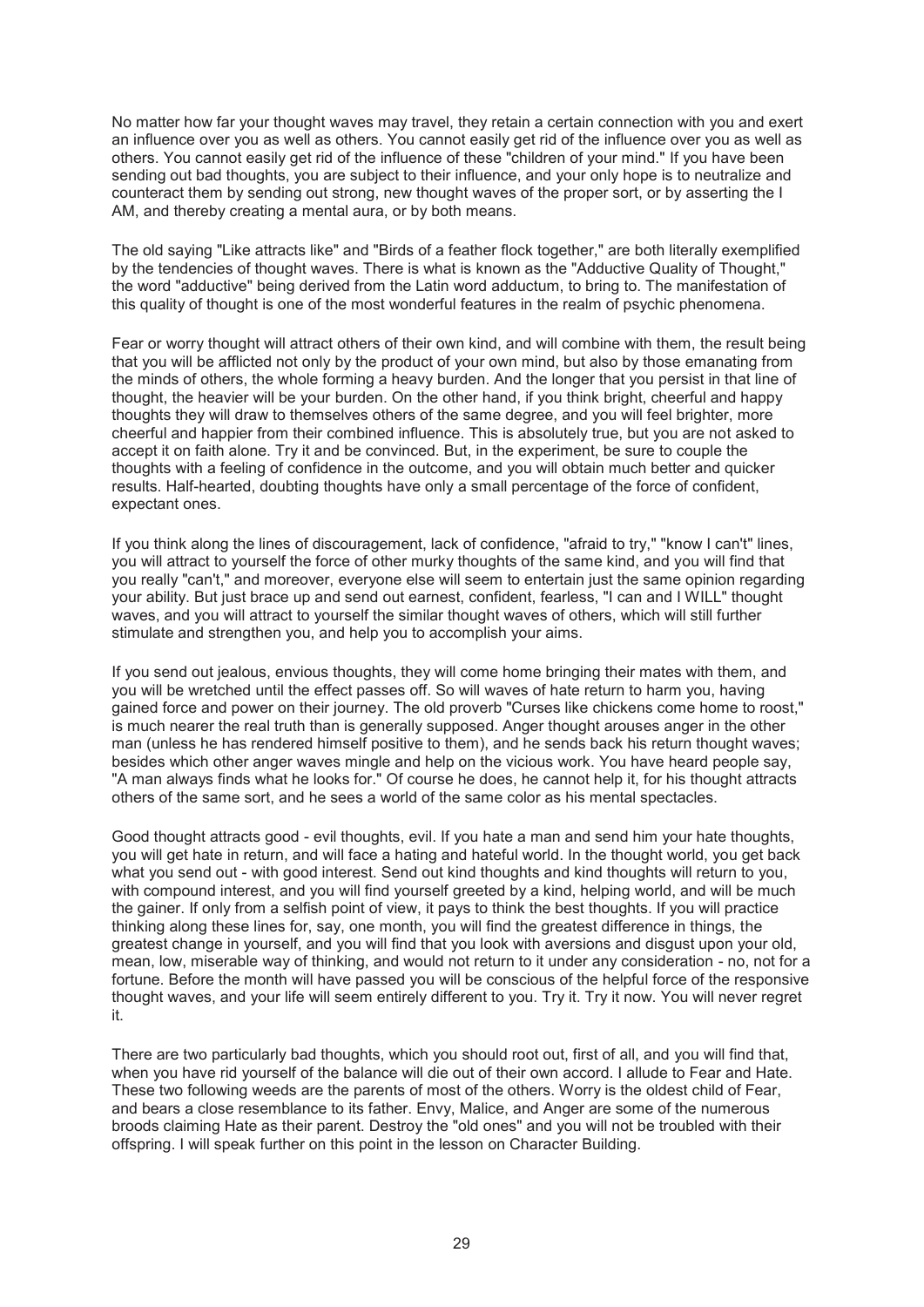I will now process to another phase of the Adductive Quality of Thought. I refer to its exhibition along the lines of Success by right Thinking.

It may seem almost incredible to you, but it is a fact, that all successful men owe their greatness to their earnest, forceful, concentrated thought vibrations. They fixed their mind upon a certain line of thought; brought the aid of Will - the recognition of the I AM - to bear on that line of thought; allowed that line of thought to mold their characters; went straight to the mark at which they and aimed in the beginning. Others had aimed for the same mark, but failed because they failed to hold the thought, and had allowed themselves to become discouraged, intimidated, tempted or coaxed away from their ideal.

The requisites for the successful follow-up of a thought ideal to the end, are, first, an overpowering Desire (not a mere wish); second, a strong belief in your ability to accomplish your desire (not a mere half-hearted faith); and, third, an invincible Determination to win (not a mere back boneless - "I'll try to").

It is a strange thing and difficult to explain (without leading you into metaphysical depths), but the measure of success by this plan seems to depend materially upon your belief in the force. A halfhearted belief will bring only half-way results, whilst an earnest, firm, confident belief that "your win will come to you" will accomplish results little short of marvelous. Cultivate that sort of belief, and accompany it with a firm mental demand for what you want, and you will succeed. "Ask and you shall receive, knock and it shall be opened unto you," but accompany the asking and knocking with the firm belief and expectation of Success.

Helen Wilman says: "He who dares assert the I may calmly wait while hurry fate meets his demand with sure supply."

But the words "calmly wait" refer only to the state of mind - and indicates that calm, confident expectation of a "sure thing." It does not mean that a man shall sit down and fold his hands and do nothing more than "calmly wait" for "hurrying fat" to drop his reward in his lap. Oh, no. Helen Wilmans never meant that - she is not built that way. The man, who is possessed of the dominating desire, and concentrated thought impulses, does not sit down and merely wait - he couldn't do that without sacrificing his keen desire and earnest pursuit. "Thought manifests itself in Action" - the firmer the thought, the stronger the action. You may want a thing in the worst way, and be fully confident of your ability to secure it, but you are going after that thing the best way you know how, and are "going to get it." You will agree with Garfield, who said, "Do not wait for a thing to turn up - go out and turn something up," with all your might and main, but carrying with you the calm demand that that thing will be "turned up as the result of your going out and turning." And you will feel all the time the confident expectation of the "thing" obeying your command.

I wish that my space would allow me to tell you of the wonderful results of this plan of thinking and acting, but I can merely touch upon it and call your attention to the workings of the Law. But, after all, one must learn a thing by experience before they will appreciate its truth. The I AM is not satisfied in any other way. I want everyone who reads this lesson to start in and practice the New Thought plan. You will have to accept what I say on faith, at first, but you will soon begin to demonstrate its correctness by personal experience, and then you will know it to be true, and will push forward toward Success.

Anything is yours, if you only want it hard enough. Just think of it. ANYTHING. Try it. Try it in earnest and you will succeed. It is the operation of a mighty Law.

Our next lesson will take up the subject of Character Building, and will show you that "as a man thinketh in his heart, so is he."

--()--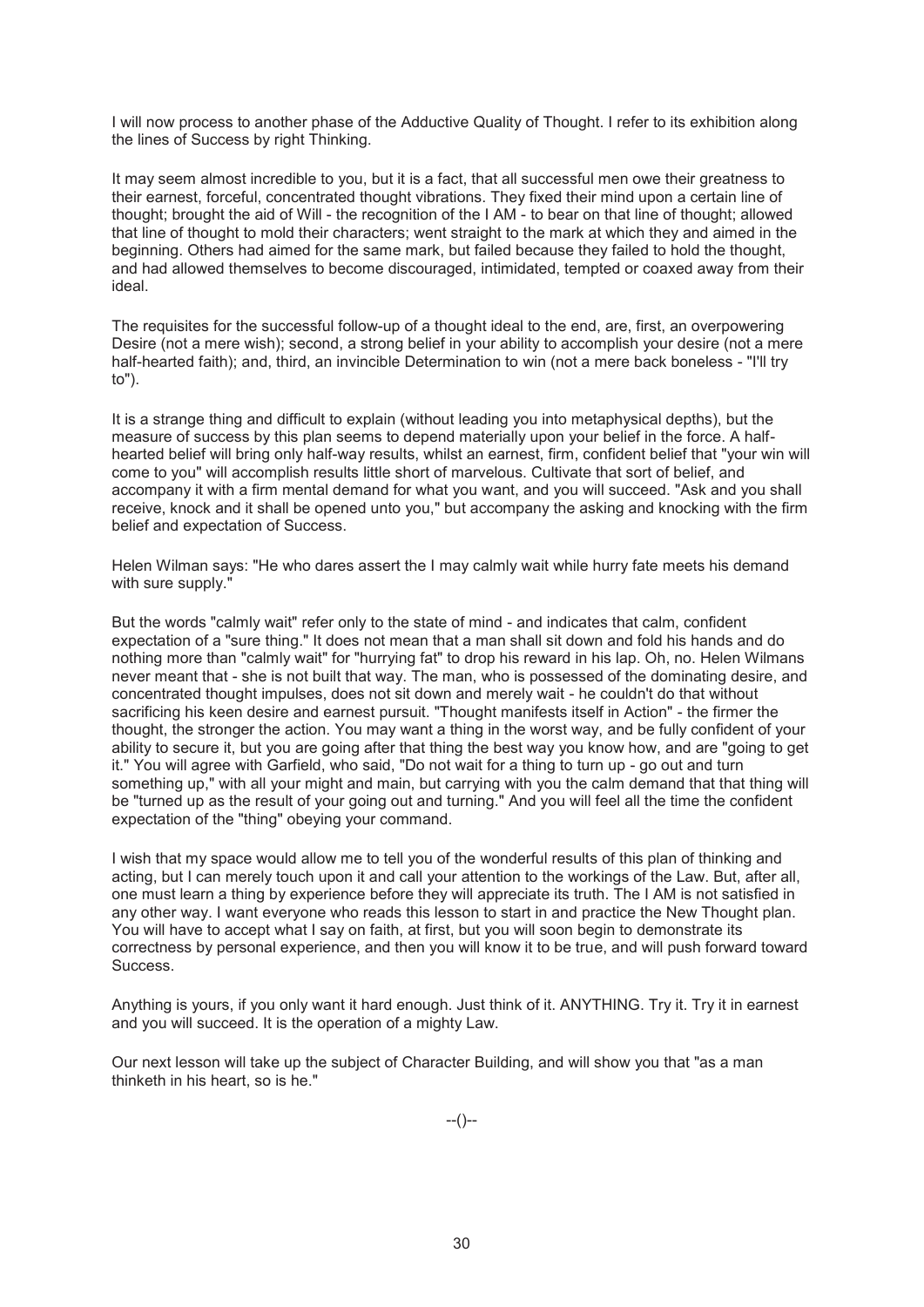#### **Character Building by Mental Control**

*Man can make of himself what he will - Regeneration no idle dream - A living truth - Strong faculties made stronger, weak faculties developed - The new "Regenerator" - The Law of Mental Control - The new path through the woods - Making yourself over - To break up old thought habits and form new ones - The four great methods - Force of Will - Hypnotic Suggestion - Auto Suggestion - Thought Absorption - Ideal treatment - Full instruction in the theory of each of the four methods, showing their respective advantages and disadvantages, with illustrations of each - How to acquire a desired quality of mind - The practice of Thought Absorption - Practical exercises and directions - Exercises 1 to 6 - You are your own master - Make of yourself what you will.* 

The student who has read the preceding lessons has doubtlessly said, after reading some of the statements contained therein, "yes, that is all true enough, and I could accomplish these results if I but possessed the necessary qualities of mind and character."

This seems to be the great stumbling block to many. They know just what is necessary to produce Success, but because they do not possess the characteristics of the successful man they fancy, that the prize is beyond their reach. There is no greater mistake in the work that this false belief, this kind of fear thought, this lack of recognition of the power of the I AM.

Man can so mold his mind by the power of the will that can make of himself practically what he will. He can "make over" himself, without a doubt. A man is just what he wills himself to be. This is a bold statement, but it is absolutely true and we have hundreds of instances of it in every city in this land. Hundreds of men can testify to its correctness, and many hundreds of others are on the road. Regeneration is no idle dream. It is a living truth. You will realize just what this means, if you will stop to consider that every effect has its cause. Business success is due to certain qualities of mind, character or temperament. Of these three qualities, the first is the only real one, as the last two are but the results of the first. Those who have the given qualities, produce the given result; those lacking the said qualities, fail to obtain the result. When once you realize that these qualities are within your grasp - that you can make them a part of yourself, you will readily see that wonderful possibilities are open to you. The acquirement of these qualities is key to the situation.

You know just what these necessary qualities are: Energy, Ambition, Determination, Courage, Confidence, Perseverance, Patience, Prudence, and the rest of the list.

All persons possess some of these qualities, and lack others. Some are strong in some of these qualities, and weak in others. And every man instinctively knows in just what respect he falls short. He may not admit it to his friends, or even to his wife, but deep down in his inner consciousness lurks the knowledge of the truth. If he could acquire the missing qualities by a mere wish, he would know just what to wish for. No doubt about that.

But he lacks the confidence and perseverance thought to be necessary for the acquirement of that which he knows he needs. He is not willing to pay the price of attainment. If some great scientist would announce to the world that he had discovered some wonderful chemical combination, or some new "serum," that would develop the shrunken and atrophied faculties of the mind, and which would render a man stronger in the qualities wherein he had been weak, what a rush there would be for the new "regenerator." Thousands would want it, and every man would be able to tell just what brand of serum he needed. He would need the diagnosis or prescription for that. Every man would be able to diagnose his own case and order the serum indicated by his symptom. One would want triple extract of Energy; another, the "Stick-to-it" brand; another, the vial bearing the confident "I CAN" label; and so on. They would be able to round out their characters, and command success. Now, there is no drug that will produce this result. And there never will be. But the desired result can be obtained by the operation of the law of Mental Control.

I can give you but a general idea of the workings of this great law, but if you will pay attention to what I have to say on the subject, you will grasp the principle, and will be able to work out your own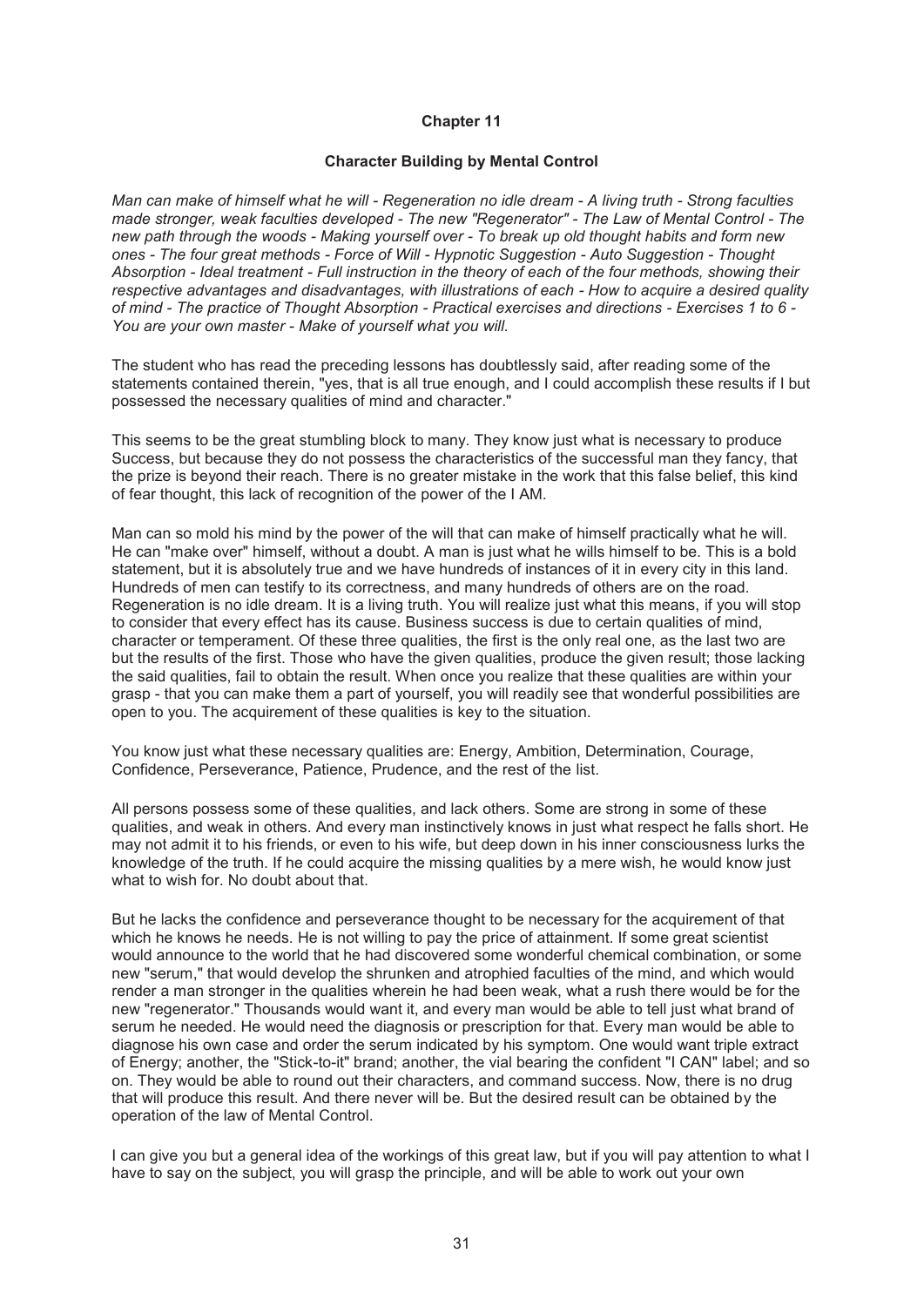salvation. The first point to remember is that we are all creatures of habit, bodily and mentally. Our characteristics are largely the result of habits of thought. We may have inherited impulses which made it easier to form certain habits, and more difficult to form certain habits of thought, and more difficult to form others, and we consequently move along the lines of the least resistance; but the character is, after all, the result of certain acquired habits. We follow well worn mental paths, in preference to making new paths through the woods, even though we know that the new path would be the better, by far, and that is would be as easy to travel over as the present one, when it was finally formed. We know all this. It is an old story. Then why do we not start in to make the new path? Simply because "it is too much trouble." We lack the will power, determination and persistency to do it. I admit that it is no easy task, but think of the reward.

These things are "ancient history" to you, of course, but I have something else to say to you on the subject that is not so "antiquated." I propose to make you a present of a labor saving "path maker," which is guaranteed to clear away the underbrush and rubbish in but a fraction of the time, and with much less labor, that the old plodding clearing away process.

This new plan is very simple, but very effective, and will enable you to "make yourself over" without the ripping apart process dependent upon the other method. I will tell you about it in as few words as possible. I have already explained to you that your mind possess two planes of effort, two functions, the Active and the Passive. The Active function does the volitional, original thinking, whilst the Passive function does only what it is told to do by the Active function (or by others). The Passive function is the easygoing partner of the firm, to whom I introduced you in a previous lesson. It is this part of the mind upon which hypnotists operate, after lulling to sleep the Active function, the critical partner. The Passive function, although in a sense the inferior, really rules us, unless we know how to manage it. It is the habit-function, the beaten-track function, of whose existence we are all conscious. It is easily influenced, but nevertheless is "set" in its ways. Tell it a thing over and over - something, which you wish it to believe - and it will end up accepting the new thought and being as "set" in the new notion as it was in the former one. This is the secret of breaking up the habits of thought; action; disposition; and character. The suggestion upon which the Passive function acts may come from your own Active mind, or from the mind of another. This is the explanation of the beginning of a habit, good or bad. To break up old thought habits, and to replace them with new habits of thinking, one or more of several plans may be used. One may accomplish the results by sheer force of will; another by hypnotic suggestion from an experienced qualified operator; to your Passive mind, a fourth by that which I will term Thought Absorption. Breaking up thought-habits by sheer force of will is a most difficult task, as most of us know, for we have all tired it. It is a plan by which only the strongest succeed whilst the weaker are defeated and relinquish the effort, experiencing additional discouragement and despair. We accomplish this result by the "strengthening of the will," or more correctly by the strengthening of the Active Function of the mind by the will, enabling it to step in and simply command the Passive function to drop the old thought-habit and adopt the new in its place. It is a magnificent feat, but very difficult of performance. The same result can be obtained by an easier plan. The very habit of making the Passive mind more amendable to the commands of the Active function can be acquired by the easier plan of which I will speak in this lesson.

The second plan, the changing of the thought-habit by Hypnotic Suggestion, has been followed by many, with excellent results, provided, always, that the operator was a proper person, thoroughly understanding his profession, and being fully acquainted with the latest methods of eradicating undesirable thought-habits. In this connection, I would say that one should be very careful in whose hands they place themselves for treatment of this sort. One should not trust their case to a person just because that person could give hypnotic suggestion; one would not employ a man as cashier of a bank just because the applicant could keep books, and count money rapidly.

The third plan, which of producing the result by autosuggestion is good, especially when accompanied by Thought Absorption. In autosuggestion you simply keep on repeating to the Passive mind the statement that the new habits exists (ignoring the old on), and the Passive mind, although inclined to be a little rebellious at first, will eventually accept what you say as thought. It will adopt the new thought-habit as its own thought just as do some people under like circumstances. Autosuggestion is practically self-hypnosis of the passive mind by the Active mind. It is a case of "every man his own hypnotist."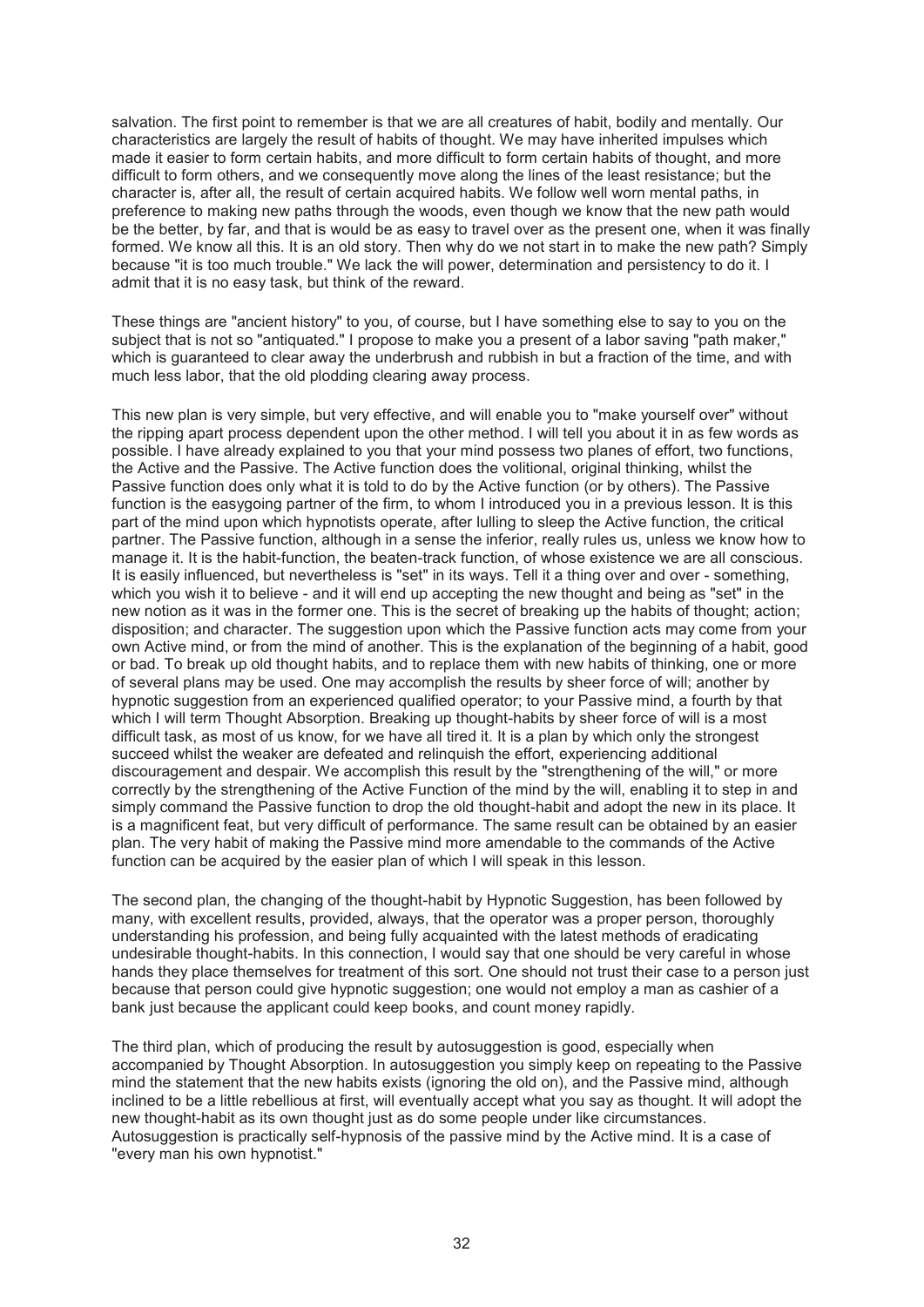The third plan, taught Absorption, consists in the placing of yourself in a perfectly passive condition, at frequent intervals and fixing the mind intently upon the idea or mental statement, that the new habits exist; picturing yourself, by an effort of the imagination, as being a man possessed to the desired qualities. You should "carry the thought" with you continually, picturing yourself as possessing the desired habit, in every leisure moment, day and night, and in other ways acting out the belief. This is purely an action of the Passive mind, assisted by the imagination. It seems very simple, but the results, which have been attained by it, seem little short of marvelous. It is by far the easiest, and one of the most effective methods of making over your character. The imagined thing becomes a reality in a comparatively short time, and action follow close upon the heels of thought.

In my opinion the combination of autosuggestion and Thought Absorption afford the ideal treatment in Character Building. If persisted in, it will accomplish the most marked results in a comparatively shore space of time, the effect being felt from the very first. Do not pass over this lightly; because it seems so simple. It is a secret worth thousands of dollars to you, and one, which you would not part with for any money, once you have experienced its benefits.

I will now give you a brief explanation of the several methods above referred to. Let us take the Fear (worry) thought-habit, as an illustration. It affords an excellent illustration of the bad habits of the rest of the bad thought, for it does more to unfit one for the duties of life than all the rest of the bad thoughts combined, and also brings with it the vile brood of miserable weakening thought-habits of which it is the parent. The man who has torn out by the roots the vile Fear thought (worry thought) has progressed a long distance on the road to Freedom. Fear thought never helped anyone, and never will; but it has wrecked the careers of thousands of men and women, paralyzing their energies, preventing their progress, enfeebling their minds, and diseasing their bodies. We have all felt it, and those of us who have banished it would not return to its thralldom under any consideration. Life is an entirely different thing to the man who has rooted out this noxious weed. He becomes an entirely different order of being. Most of the things we fear never occur; and the few that do occur can be rooted by a bold front, aided by the strength, which the absence of Fear and Worry imparts. The energy and vital force wasted on Worry is more than sufficient to enable us to conquer our real troubles when they occur. You remember the tale of the old man on his deathbed, giving his son good advice, who said: "John, I have lived eighty years and have had many troubles, the majority of which never occurred." The old man merely voiced the experience of all men or women who have lived to old age. The moral is obvious.

I will suppose that you are a victim to Fear thought (and I am very likely correct) and that you are about to try the four plans of ridding yourself of it. I will suppose that you will try them in turn one after the other. You will first try the power of the Will, and will say to yourself: "I will not Fear," "I command Fear to depart." This is the heroic remedy. I shall not go into details of this treatment. You know all about it, already. You have all tried it. You will next try the effect of Hypnotic Suggestion, and will employ a good suggestionist who will place you in an easy position; cause you to relax every muscle; quiet every nerve and assume a state of mental calm; and who, having secured your undivided, concentrated attention, will give you strong, repeated suggestions of Fearlessness, Courage, Hopefulness, Confidence, etc. The capable suggestionist will study each case closely, and by carefully selected, and properly administered suggestions, will plant the seed of the new thought-habit with its designed to supplant and crowd out the old one. Splendid results are obtained by this line of treatment. The writer has cured many persons of undesirable thought-habits in this way, when they felt that they preferred outside help. He has also used this form of treatment in order to get the patient started on the right mental path; to give him confidence in himself and in the efficacy of this form of mental development; and then instructed him in the theory and practice of auto-suggestion and Thought Absorption, leaving him to finish the fight himself. You will then try the power of autosuggestion by constantly repeating to yourself the words: "I am Fearless"; "I am Confident"; "I have abolished Fear"; "I Fear Nothing," etc. These autosuggestions must be made earnestly, just as if you were suggesting to another person, and you must endeavor to live up to them.

Let your Passive mind see - that you believe what you say, and it will have confidence in your statements, and, accepting them as correct, will act accordingly. If you go about this practice in good faith and in earnest, you will notice an improvement from the first. You must remember, however, that if the Passive mind thrusts a Worry thought upon your consciousness, you must double your assertion of Fearlessness, until the intruder retreats. This may bother you at the first, for the Worry thought is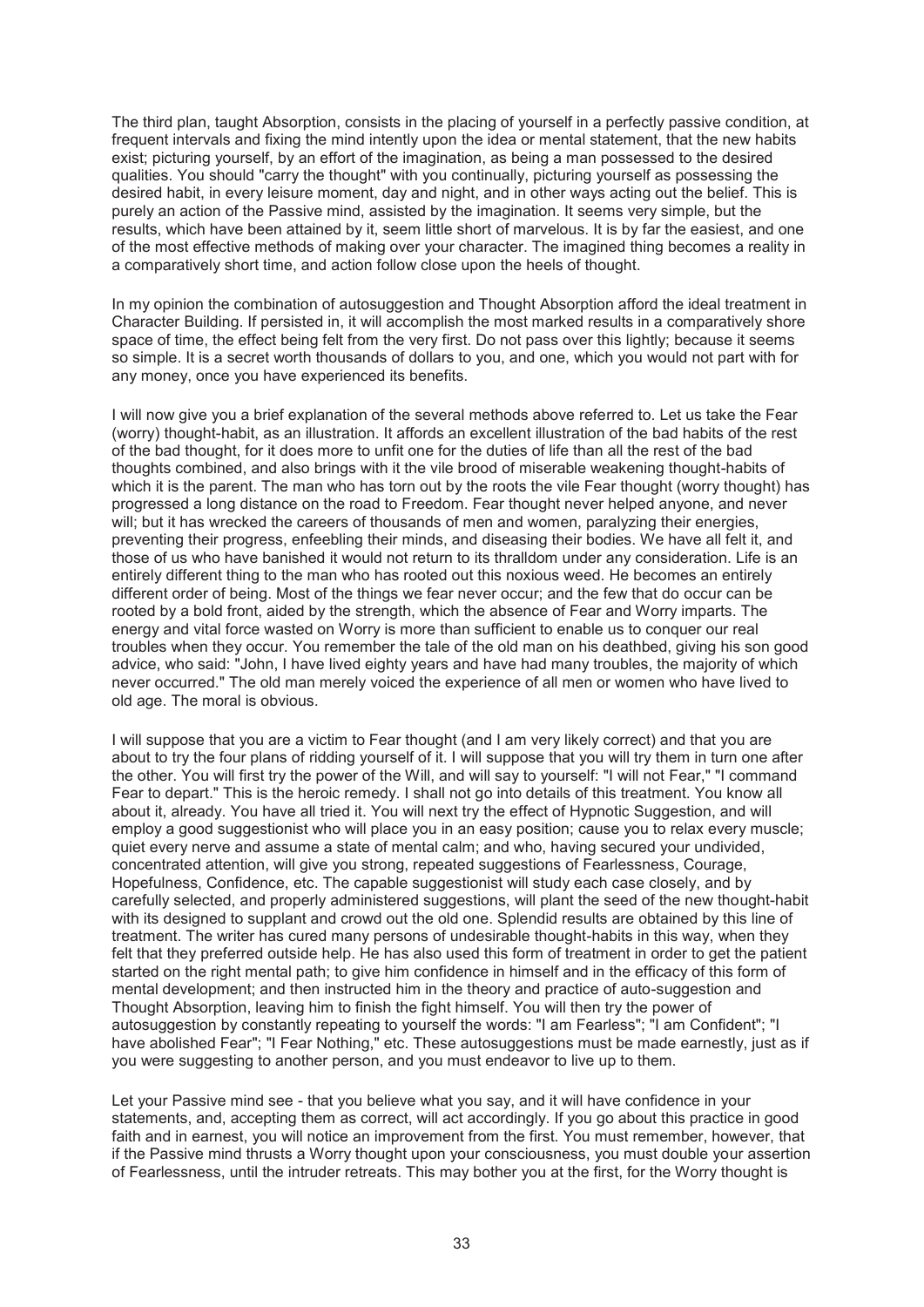pretty confident of a friendly reception, but like any other mangy cur it will soon learn that you carry a club, and will bear a hasty retreat at the mere sight of it.

Carry this idea of the cur and the club in your mind, and you will have but little trouble with the brute. You will learn to despise the Worry thought as you do the snarling, snapping cur, and will not hesitate to deal him a good sound whack with your mental club, provided he stays long enough to be hit. He will soon retreat with his tail between his legs, and will thereafter manifest a wholesome respect for the club. Don't wait until he actually bothers you, but get in the habit of reaching out for the club at the first sight of the yellow hide of the mongrel.

And now you are ready to try the effects of Thought absorption. In this case you place yourself in the suggestible, passive condition, just as you did at the bidding of the suggestionist when was preparing to give you helpful suggestions. The more passive you become, the better will be the effect. In other words, you relax, let go, and become perfectly passive, bodily and mentally. You thus relieve the Active mind from duty and allow the Passive mind to have undisputed control. You then carry the thought of "I am Fearless," and the others above given, calmly and firmly. You also picture yourself, on your imagination, as being Fearless, acting fearlessly, having moral and physical courage, and as driving away the Worry mongrel with our mental club.

Give your imagination full scope, but hold it down to the desired line of thought. You will find the exercises in concentration most valuable here. You also will carry the thought of Fearlessness with you all the time, and endeavor to act the part naturally. I mean adjust what I say; act the part just as does the actor when he assumes a role. The assumed character will soon become more real, and in time will be the "real thing" with you. After a little practice, it will become second nature to you; and eventually will become your real nature.

As I have said before, the combination of Thought Absorption and Autosuggestion forms the ideal treatment in Character Building. I will close this lesson with a few exercises designed to aid you in Thought Absorption. Do not forget to practice the Concentration exercises, but do not wait to master them before commencing your fight on the Fear thought cur. Commence this flight at once. Cut your club today, and just "lay" for the brute. Once you get him out of the way, you will be able to pursue the study of this subject, without the annoyance of having him around, howling and yelping at you. The treatment for lack of Energy, Confidence, Perseverance, etc., is identical with that directed for Fear thought, the words of the auto-suggestions and affirmations, of course, being, altered to suit the particular case.

--()--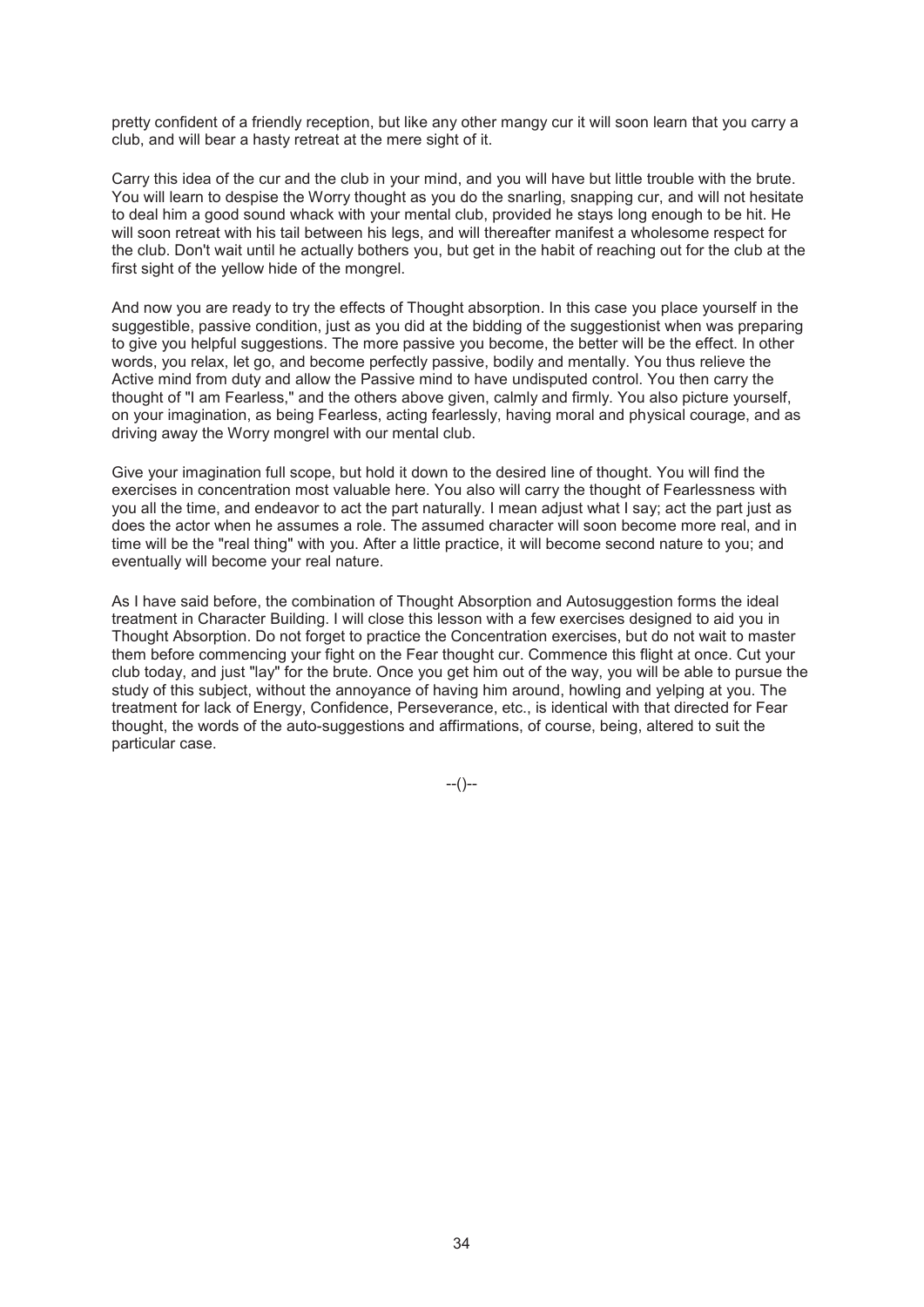#### **The Practice of Thought Absorption**

- 1) Find a secure, quiet place, as far as possible removed from the scenes and sounds of the outside world. If the ideal conditions cannot be secured, you must content yourself with the best obtainable conditions. The idea is to shut out the distracting, impression, and enable you to be alone with yourself.
- 2) Place yourself on a couch, bed or easy chair, obtaining a position of absolute ease and comfort. Relax every muscle; withdraw the tension from every nerve; allow yourself to be perfectly "limp" all over, from head to feet. Breathe deeply and slowly, retaining the breath for several moments before expelling it; continue the deep breathing until a feeling of calm, restful quiet manifests itself.
- 3) Concentrate your whole attention inwardly upon yourself, shutting out all outside impressions. Concentration exercises will enable you to do this.
- 4) Having obtained the proper conditions of bodily and mental relaxation, fix your thought firmly, calmly and steadily upon the word "FEARLESS," letting its outward form sink into your mind, as they dive into the wax. Give yourself up to the thought and the word. Then think of the meaning of the word, the characteristics of a person possessing that, quality, etc.
- 5) Form the mental picture of yourself possessed of the desired quality, act it out in your mind, as in a dream; think of yourself doing certain things by reason of the possession of the woman, you being possessed of the desired quality. In short, indulge in a pleasant "day dream," having for its theme your possession of the quality desired. Give your imagination full sway, merely insisting upon it sticking to the text, and it's always showing you successful the scenes and occurrences of the dream. Always conclude this "dream" with a strong impression and thought of "I AM."
- 6) Repeat these exercises as often as possible. It is like the dripping of the water on the stone. The repeated thought takes root and grows rapidly. It is a good plan to practice this exercise when you retire for the night, and also during your waking hours at night, if you have any. The exercises will not keep you from slumber, but will rather tend to induce the desire for sleep. If you feel yourself dropping into a doze, do not resist it, as the impression, which you carry with you into sleep, will dwell with you, and will do its work even while you are slumbering.

In the above exercises, I have used the word "Fearless" and its accompanying thought, to illustrate the process of inducing Thought Absorption. You will understand that you are to use the word expressing the quality of which you are desirous of acquiring. If you wish to rid yourself of an undesirable quality, select the word expressing the opposite thought. For instance, if you are inclined to be indolent, select the word "Active" or "Energy," etc., and so on. You must remember that when we wish to brighten a room, we do not have to drive out the darkness first; we merely open the blinds and admit the light, and lo, the darkness has departed. Do not bother about the undesirable thought, but concentrate on their opposites, and the positive will neutralize the negative. Do not become discouraged if the results do not come as soon as you would like. Remember, they are sure to come, in time. All that you require is repeated practice. The mind can be developed just as can be the muscles, and by the same process - continued practice.

You have been given the means of remedying your defects. If you do not avail yourself of its benefits, it is simply because you do not want to. If you have Desire strong within you, you will do it. If you lack the strong desire, I cannot help you. If you prefer to sell your glorious birthright of Mental Control for the mess of pottage of present indulgence, that is your own business. You are your own master. Make of yourself what you will.

--()--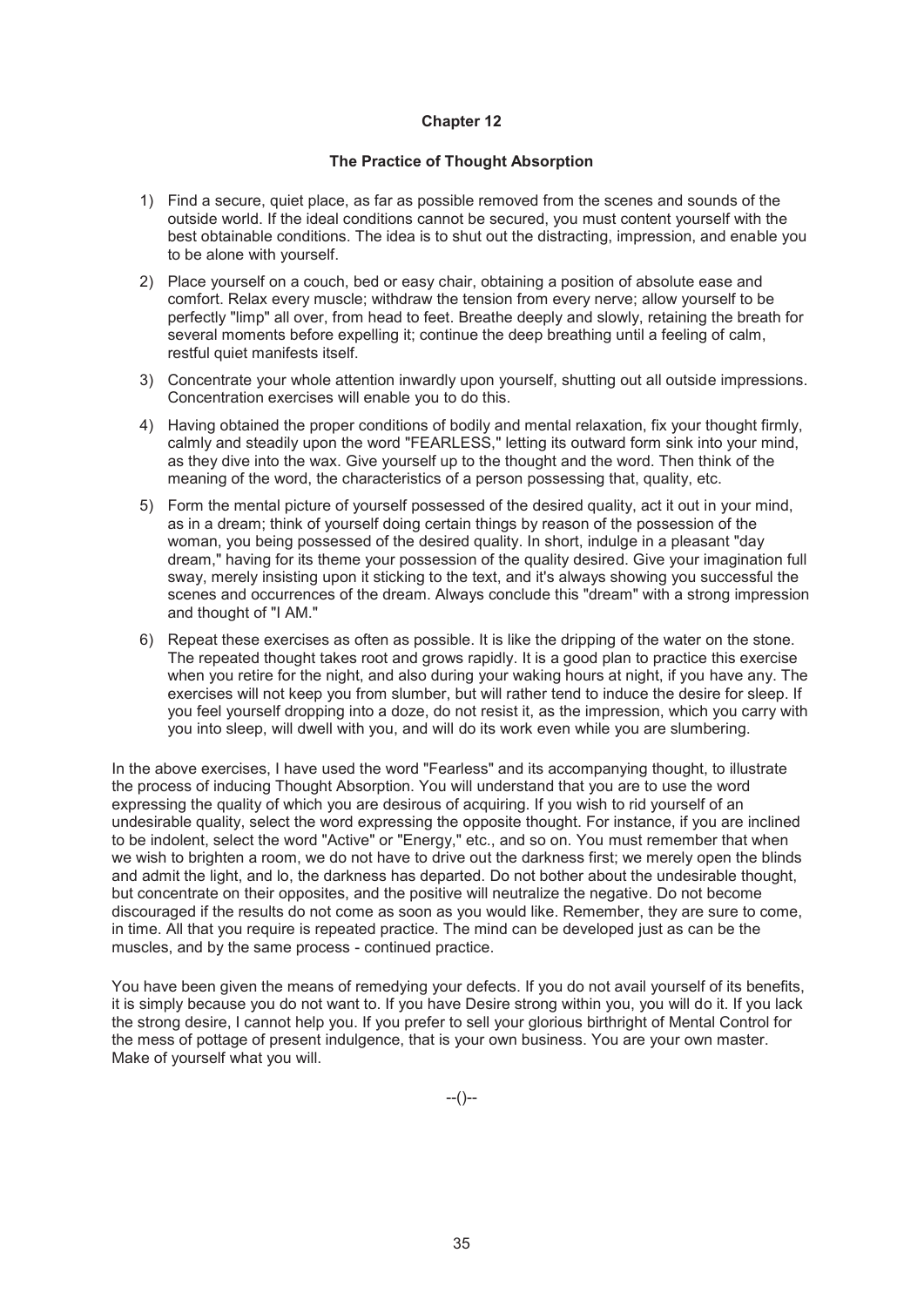#### **The Art of Concentering**

*Definition of the term - Exoteric and esoteric meanings - A valuable acquirement - Thought combined with action - Volitional concentering - How to "arrive" - Advantages of concentering - Means of doing the best work - Getting the full result of your work - Cure for discouragement - Work out your own salvation - Don't be a human doormat - Get down to business "Heaven's" not a loafing place - Work robbed of its terrors - Remedy for the "blues" - A specific for discouragement - Concentering no easy task - A simple experiment - Advantages of concentering - No more waste effort or lost motion - Focusing the attention - Focusing thought - A valuable remedy for mental and physical exhaustion - Explanation - Requisites of concentering.* 

In ordinary conversation, we make frequent use of the word "Concentration," in the sense of "bringing together," or "diminishing in bulk and increasing in strength," or "consolidating," etc. In order to avoid an erroneous conception, I have preferred to use the term "Concentering." A plain definition of the word "Concentering" is "the bringing to a common center," or "focusing." Carry in your mind the analysis of the word, thus "Con-CENTER," - "to bring to a center."

The word "concenter" has its exoteric, or common meaning, and its esoteric, or hidden, meaning, when used in connection with the exercise of the powers of the mind. The exoteric idea is the concentering of the mind upon the one particular thought or action, inhibiting all outside thoughts or impressions. The esoteric idea is the concentering of the mind upon the Ego, the I AM, inhibiting all outside thoughts or impressions. The esoteric idea is the concentering of the mind upon the Ego, the I AM, inhibiting all thoughts of the material body or of the grosser self, and dwelling the higher regions of the Soul. The First mentioned form of concentering is a most valuable acquirement for man in his everyday life; the second form is a most desirable acquirement for those who would know more of their real self, and who aspire to know something of the secrets of THE SILENCE. In this lesson I will speak exclusively of the practical side of concentering, that being the purpose of this work. I have, however, given the reader hints of the esoteric phase, that he may know how to proceed if he is attracted to the same.

The art of concentering upon a give thought or action is one of the most desirable acquirements, which a man can possess. We have been told the advantage of "doing a thing with all our might," and "doing one at a time, and doing it well," etc. We all know of the painter who attributed his excellent work to the fact that he "mixed brains in his painting," and of the miner who "put a little brains into his pick."

We know that the simplest task is better performed, if we but combine concentered thought with the action. Workmen differ in degree according to the amount of concentered thought placed in their work. The man who "takes an interest in his work," and who finds an intellectual pleasure in his daily task, is the man who does the best work, and is also the happier man. The man who keeps his eye on the clock, or who "leaves his pick in the air at the sound of the whistle," is a mere machine, and will never amount to anything, unless he changes his point of view regarding work. The man who "thinks with his hands," or who can "carry a message to Garcia," is in demand. He is a scarce article, and many employers are looking for him. When will our boys learn to appreciate this fact?

Well, what has all this to do with Concentering? Just this, that the interest and brains that a man puts into his work is the result of an exercise of volitional concentering. The man who practices concentering in his daily life, shuts out distracting impressions, and gives his best thought force to the task before him, and does better work by reason thereof, whether he be day laborer, architect, clerk, salesman, poet, painter or banker. Every man who has "arrived" has developed the art of concentering. He may not realize it, but he has, just the same. And more, any man who will develop the art of concentering will "arrive." Try it and be convinced. Why, you can see it for yourself; it cannot help producing the result. If you concenter on an object, and hold the thought firmly, you cannot help doing the best work, and if you do the best work you will receive the proper reward, providing you have the sense with which you were born, and have not allowed yourself to be hypnotized into a belief that you are a worm of the dust, or a human doormat. If you do the best work, you will find a market for your services; if your present employer doesn't appreciate you, there are plenty of others who will.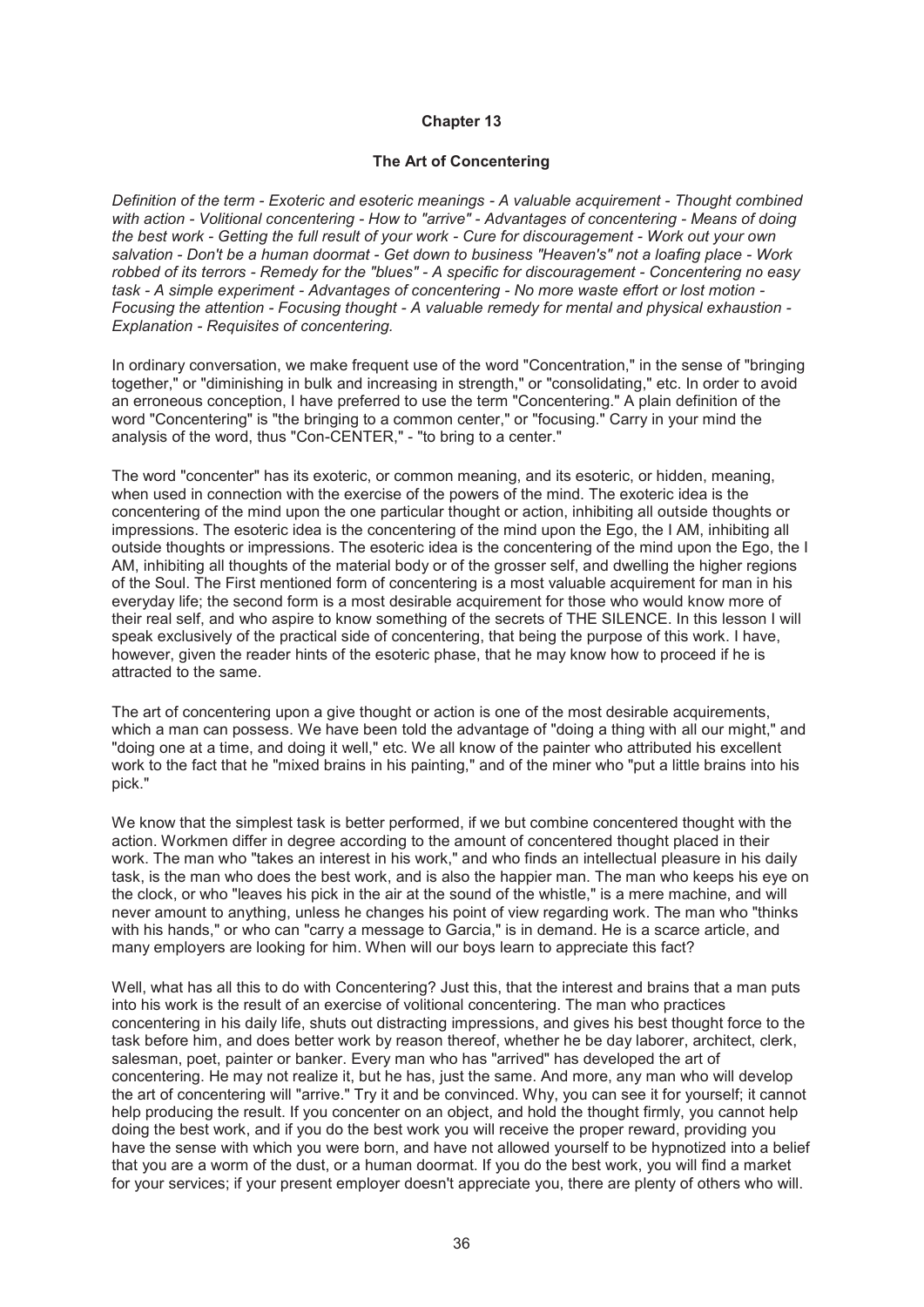But you will have to do the work - don't forget that. No man is going to be fool enough to pay you for something that you do not do. Oh, no, he is not built that way, and he would not "arrive" if he did. But, just the same, he will not permit you to leave his employ for that of his rival, if you do the best work, and you will do the best work if you only will get down to business, and concenter. If you have been discouraged by your apparent lack of success in your vocation, just you learn how to concenter and do it; spit on your hands and take a fresh grip, a little high up, and pull for all you're worth. You just pull hard enough, and something will be sure to give at the other end of the rope. Don't you waste your time complaining of the "oppression of Capital" and all that sort of thing. If you are a "concentering" man, Capital will soon fall all over itself to secure your services, or to buy your goods. Can't you see it, man? Of course you do. Well, then, stop fooling around about it, and get to work in earnest. Get a move on, and hustle. If you refuse to accept the means of financial salvations now offered you, why just lie around and be a human doormat all your life; who cares! If a man is too lazy to be saved, why, just let him be -the other thing. It serves him right. Some of you fellows need a man around you with a spiked club, with instructions to give you a good bang every time you slack up and engage in mental wool-gathering. Stop your "moaning" and get down to business. Some people spend their life in dreaming of the hereafter, where they expect to spend their time "loafing around the throne." Now, they're sure to be fooled about that. All Nature is in motion, and God is working hard every day, and I believe that when you get to the other shore you will be confronted with a sign having thereon inscribed the words, "NO LOAFING PERMITTED." If you take an interest in your work, you rob it of its terrors. Start in, man, and work out your own salvation from poverty and unhappiness. Do it, and do it NOW.

The man who can concenter has at his hand a sure remedy for the "blues." How? Why, just by shutting off the unpleasant thought and concentering on a brighter subject. Now, don't say that you can't do this. You can do it, if you acquire the "knack." Thousands of people have found this plan a specific for the "blues," discouragement, worry, fear, and the rest. Try it, and you will find that life will appear entirely different to you. Try it, and you will feel so good that you would not call the President your cousin. Try it, and you will "feel the thrill of life along your keel," and will thank God that you are alive, instead of curing the day when you were born. You will do your work better; you will feel better; you will be better. Is it not worth the trial?

You may have an idea that you know something about concentering. Well, maybe you do; let's see. Take up a lead pencil and try to sharpen it properly. Take your time at it, and turn out a first class job. Now, see if you can concenter on that pencil sharpening, to the exclusion of all outside thoughts; try to devote your best energy and thought to the task at hand. For the moment, live for the sole purpose of getting an A-1 point on that pencil.

Well, how did it feel? Pretty hard job, wasn't it? Yes, I thought so. You need practice young man. Take up the exercises given in this lesson, and go over them until you can do anything, whatsoever, without your thoughts wandering. Anyone can concenter upon an agreeable task, but just give them an unpleasant or monotonous, job, and you will find that their thought will wander away in spite of them; that is, until they learn to concenter by an effort of the will. That is the test - the ability to concenter upon an unpleasant, unattractive, monotonous task. When you have overcome these troubles, you will know that you have broken the backbone of Waste Effort of Lost Motion. By concentering you are able to focus your attention, thought and energy upon a given thing, thereby obtaining the best possible results. The rays of the sun, when focused upon an object by means of a sunglass, produce a heat many time greater that the direct relay of the same source of light and heat. So it is with that attention. Scatter it and you get but ordinary results; but focus it upon the thing to be done, and you obtain a wonderful amount of energy. The concentering man focuses his attention, and thought force, upon an object, and the result is that his every action, voluntary and involuntary, is in the direction of the attainment of that object. As I said in a previous lesson, a man can have everything he wants if only he wants it hard enough. If his energies are focused upon a thing, to the exclusion of everything else, the force so generated and focused must bring the result.

The moral of all this is: "Whatsoever you do, do it with all your might." Do it in earnest. "Do one thing at a time, and do it well."

In order to obtain the best results from the thought-coerces, as explained in preceding lesson, you should acquire the art of concentering. By focusing the thought, you add to its strength, as a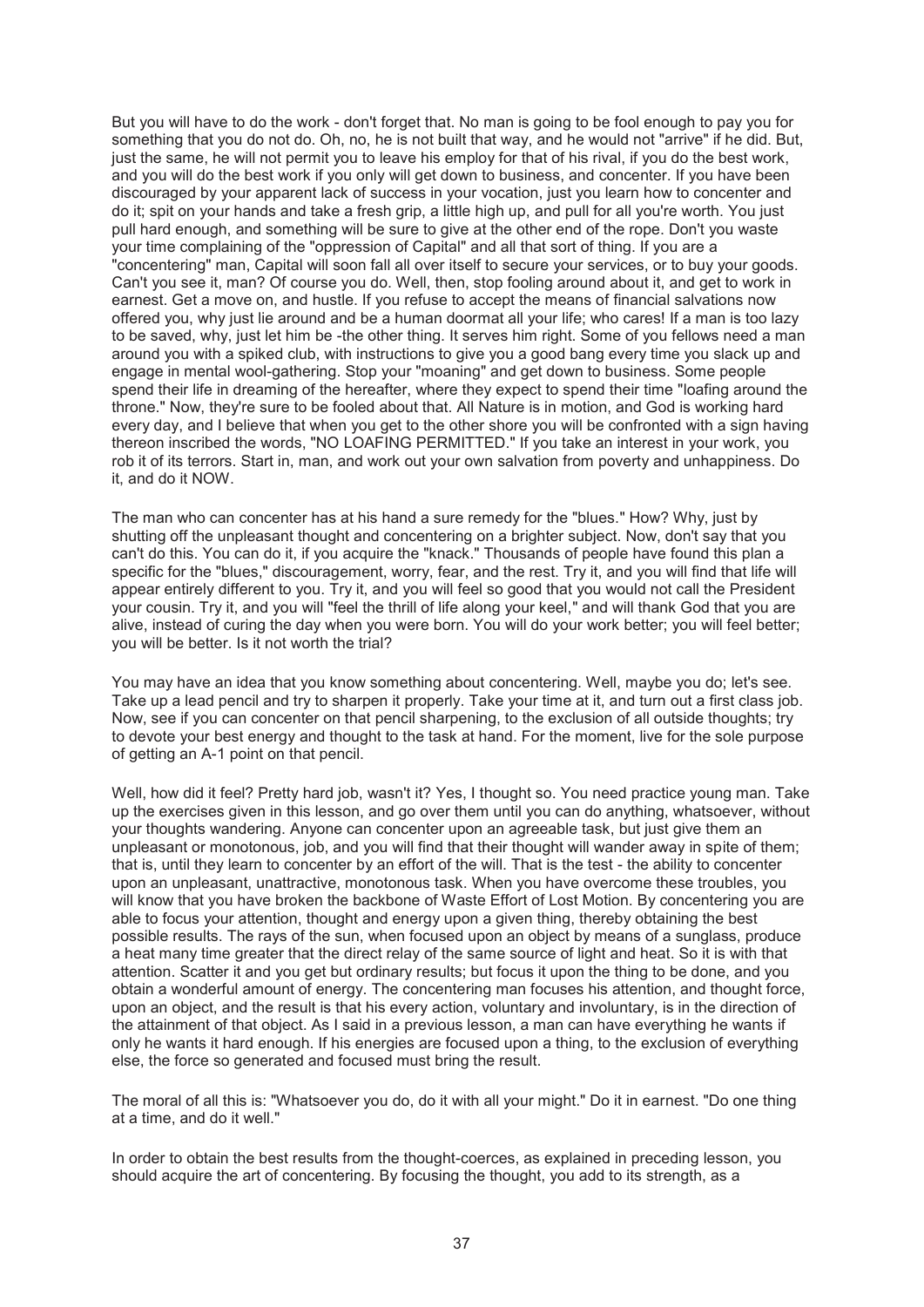moment's reflection will show you. The exercises accompanying the preceding lessons should be accompanied by the exercises in concentering. These exercises are more or less tedious and monotonous, but should be persisted at until perfected. You will be repaid for your work by the conscious increase in your powers of concentering, which will be apparent from the first.

There is one thing more that I wish to say to you, before starting in with the exercises, and that is to point out to you the advantage of concentering, as a means of mental and physical rest. If this were the only result obtainable by the exercises, it would be worth your while to acquire it. Suppose you feel completely tired out by some physical or mental labor, and are sadly in need of rest. If you lie down, the thought, which has been occupying your mind, returns to haunt you, and prevents your mind from obtaining the much-needed rest. Now, the theory is that each thought calls into operation and activates certain sets of brain cells - the other cells of course taking a rest in the meantime. This being the case, you will see, readily, that when one set of brain cells become utterly fagged out by excessive exercises and work, its only chance of getting an entire rest is for you to concenter upon an entirely different line of thought, shutting out the cells which you have just tired out, and which are still vibrating with excitement from the strong impetus given them. By concentering upon the new thought, the old cells are relieved from further work and obtain a much-needed rest. These cells are hungry for work, and may attempt to return to their task in spite of you, but if you have acquired proficiency in the art of concentering, you have learned to master them. You doubtless remember the time when your brain felt exhausted by the hard work of the business day, but when you pickup up an interesting novel you became so interested in it that your old brain cells "knocked off" for a while, and when the novel was completed you felt completely refreshed, not withstanding the fact that the reading of the book was in itself no slight exercises of the mind. That is the theory. Now, put it into practice, and you will have no need to complain of mental overwork. You will be able to put thoughts off and on, like your coat, changing them whenever you see fit.

I will now give you a few exercises, the practice of which will enable you to develop the power of concentering. In leaving this phase of the subject, I again would remind you that the underlying principle of concentering is the focusing of the attention upon a certain thought or action. Any exercise, which will strengthen the faculty of volitional inhibition of non-essential thought, will be of value, the exercises herein given here being merely furnished as suggestions of others.

 $-(-)$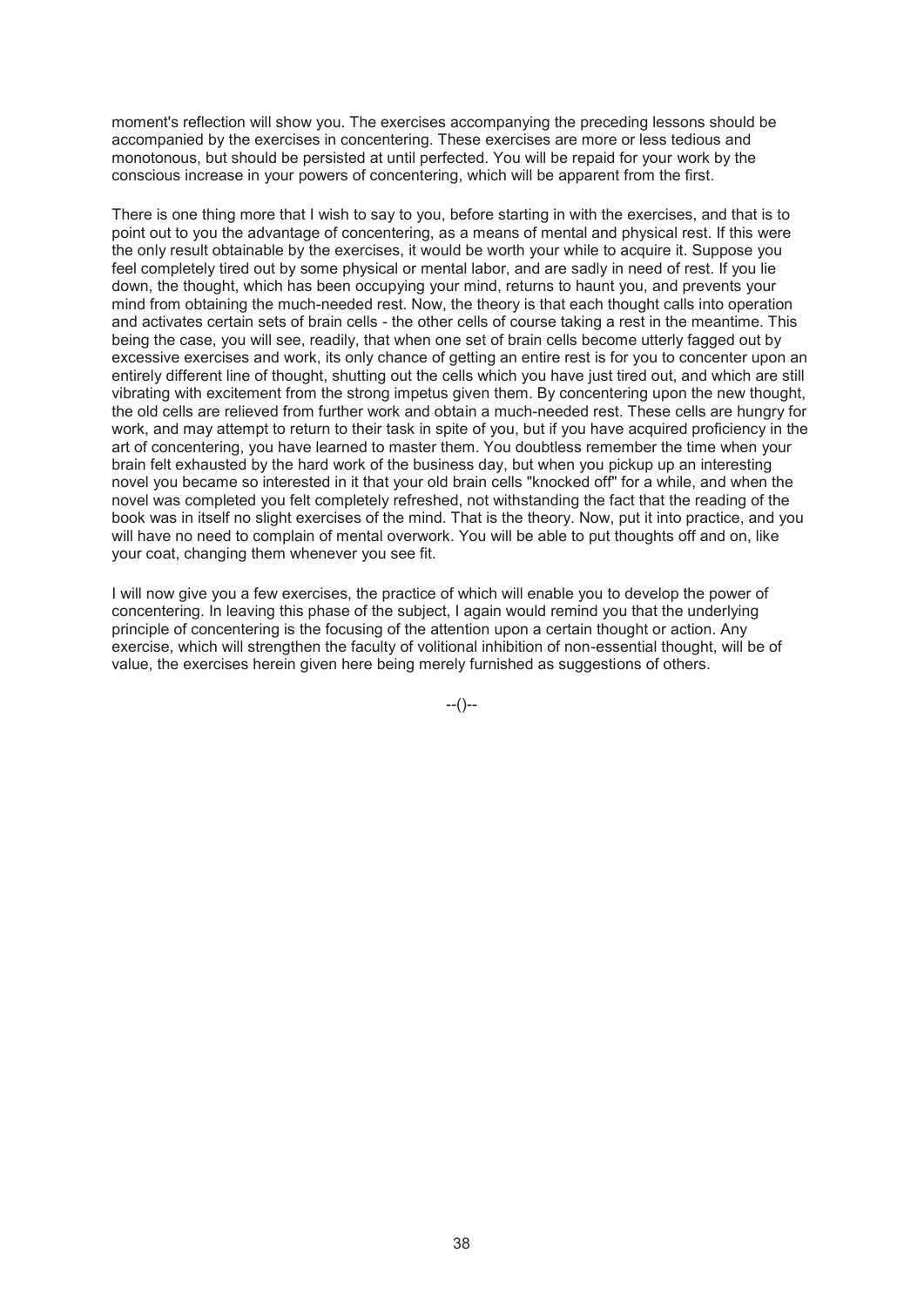## **The Practice of Concentering**

*Exercises in the concentering - Shutting out outside impressions - Conquering inattention - Cultivating will power - Training the body to obey the will - Volitional control of muscular movements - Not so easy of acquirements - Sitting still exercises - Controlling muscles of the arm â€ Exercises -Steadying the muscles - Exercises - Cultivate equanimity and mental and physical ease - Examples-Getting rid of ugly habits of motion - Volitional attention - Exercises developing same - Direction for additional exercise - Concentered attention upon outside object - General explanation - Miscellaneous exercises.* 

The fist requisite of concentering is the ability to shut out outside thoughts, sounds and sights; to conquer inattention; to obtain perfect control over the body and mind. The body must be brought under the direct control of the mind; the mind under the direct control of the will. The Will is strong enough, but the Mind needs strengthening by being brought under the direct influence of the Will. The Mind, strengthened by the impulse of the Will, becomes a much more powerful projector of thought vibrations, than otherwise, and the vibrations have much greater force and effect.

In these exercises I will begin with training the body to readily obey the commands of the Mind.

The first exercise, and one which must be mastered before the succeeding exercises are undertaken, is the control of the muscular movements. This, at first sight, may appear very simple, but a few experiments will convince you that you have much to learn. The following exercises will be of great benefit to you in acquiring perfect control of the muscles.

- 1) SIT STILL. This is no easy task. It will at first try your powers of concentering, to refrain from involuntary muscular movements, but by a little practice you will be able to sit still, without a movement of the muscles, for fifteen minutes or more. The best plan is to place yourself in an easy chair, assuming a comfortable position, then relax all over, and endeavor to remain perfectly quiescent for a period of five minutes. Continue this exercise until you can accomplish it with ease, and then increase the time to ten minutes. After you have mastered the ten minutes exercise, increase the time to fifteen minutes, which is about as far as you need pursue the exercises. You should not tire yourself with this, or any of our other exercises. The better plan is to practice a little at a time, but as often as possible. Bear in mind that you must not sit in a rigid position; there must be no strain on the muscles; you must relax completely. This plan of relaxing will prove valuable to you when you wish to get a good rest after fatiguing physical exertion. It is an ideal "rest cure," and may be taken either sitting in a chair or lying down on a couch or bed.
- 2) Sit erect in your chair, with your head up and your chin out, and shoulder thrown back. Raise you right arm until it is level with your shoulder, pointing to the right. Turn your head and fix your gaze on your hand, and hold the arm perfectly steady for one minute. Repeat with the left arm. When you are able to perform this feat, perfectly, increase the time to two minutes, then to three, and so on until you are able to maintain the position for five minutes. The palm of the hand should be turned downward, this being the easiest position. By keeping the eyes fixed on the tips of the fingers; you will be able to see whether you are holding your arm perfectly steady.
- 3) Fill a wine glass full of water, and taking the glass between the fingers, extend the right arm directly in front of you. Fix the eyes upon the glass, and endeavor to hold the arm so steady that no quiver will be noticeable. Commence with one-minute exercises, and increase until the five-minute limit is reached. Alternate right and left arms.
- 4) In your everyday life, endeavor to avoid a tense, strained conditions of the muscles, when you should be at ease. Endeavor to acquire a self-poised attitude and demeanor. Cultivate an easy, self-possessed manner, in preference to a nervous, strained, over-anxious appearance. Mental exercise will help you to acquire the proper carriage and demeanor. Stop beating the "devil's tattoo" on the table or chair. Such actions indicate a lack of self-control. Don't tap on the floor with your foot, nor swing your feet backward or forward while talking or sitting. Don't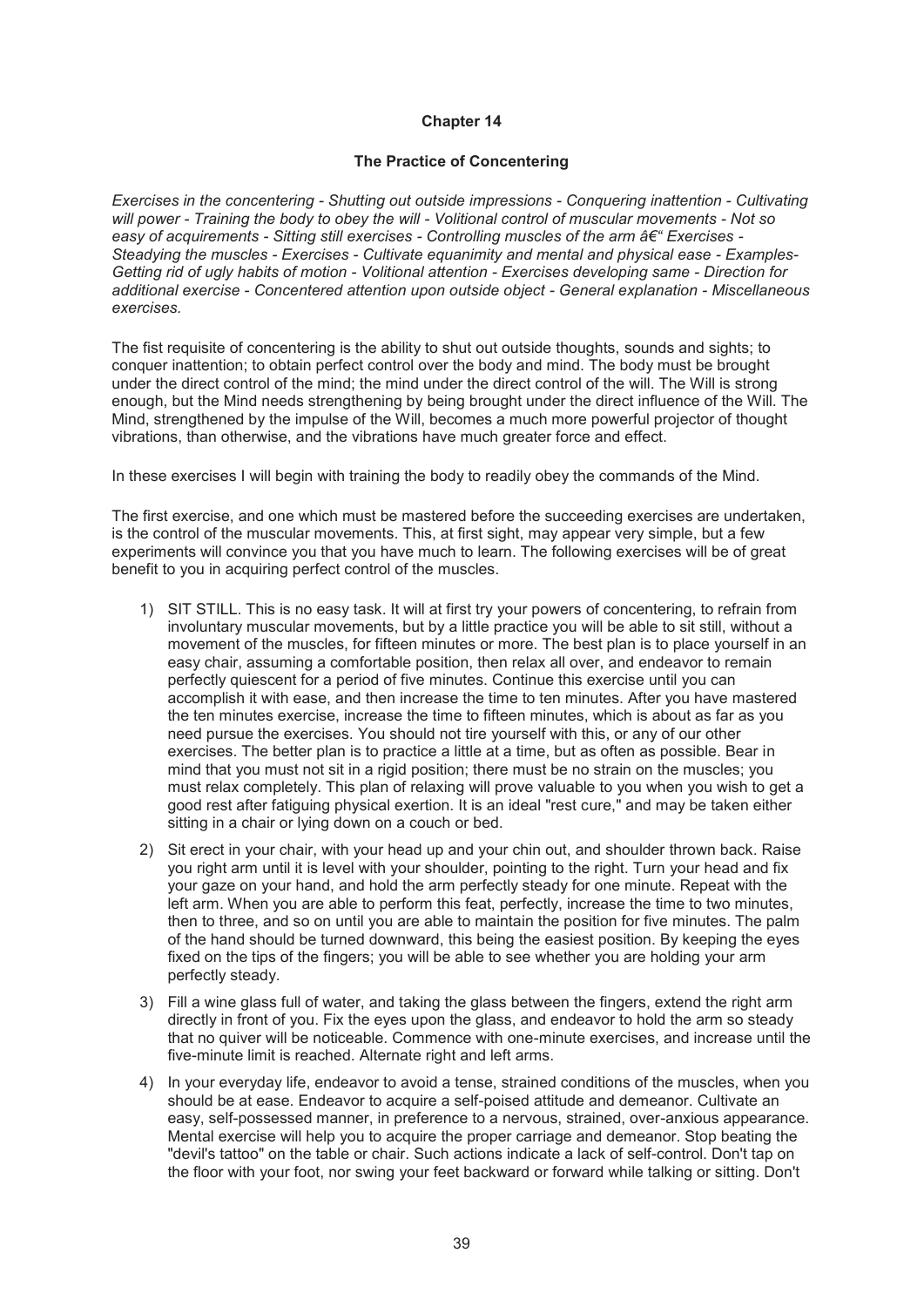rock backward and forward in a rocking chair, as if you were working a machine at so much an hour. Don't bite your nails, nor chew your lips or cheek, don't wiggle your tongue around in your mouth, whilst reading or studying, or writing. Don't wink or blink your eyes. Get rid of any habit of twitching or jerking of any part of the body, which may have become second nature to you. You can stop it easily by "carrying the thought" and practicing concentering. Train yourself to bear with equanimity and composure, noises which have been startling you heretofore, such as the banging of a suddenly closed door, the dropping of a book or other object, etc. In other words, keep yourself well in hand. The above exercises will be of great assistance to you in getting yourself just where you want.

The above exercises were given to teach you the art of controlling involuntary muscular movement, thus bringing your body under the control of the voluntary functions. The following exercises are designed to enable you to bring you voluntary muscular movements under the direct control of the Will, in other words, to train the mental faculties producing voluntary muscular movement.

1) Sit in front of a table, placing your hands upon the table, the fists clinched and lying with the backs of the hands on the table, the thumb being doubled over the fingers. Fix your gaze upon the [right] fist for a while, and then slowly extend. Then reverse the process, closing first the little finger and continuing the closing until the fist is again in its original position, with the thumb closed over the fingers. Repeat with the left hand. Continue this exercise five times at a sitting, and then increase it to ten times.

This exercise will make you "tired," but you must persevere as it is of importance to you in the directions of training your attention by directing it to trivial and monotonous exercises; in addition, it will give you direct control over all of your muscular movements. You soon will feel the benefit accruing from these simple and apparently unimportant exercises. Do not fail to keep the attention closely upon the closing and unclosing of the fingers. That is the main point, if you neglect it; you lose the entire benefit of the exercise.

- 2) This exercise is nothing more or less than the old trick, often observed among our country cousins, known as "twirling the thumbs." Place the fingers of one hand [through the fingers of the other hand], leaving the thumbs free. Then slowly twirl the thumbs one over the other, with a circular motion. Be sure to keep the attention firmly fixed upon the ends of the thumbs.
- 3) Place the right hand on the knee, the fingers and thumb closed, with the exception of the first finger, which must be pointed out in front of you. Then move the finger slowly from side to side, keeping the attention firmly fixed upon the end of the finger.

These exercises may be extended indefinitely, and you may exercise your ingenuity in supplying additional one under this head. The main idea is that the exercise shall consist of some trivial, familiar, momentous muscular movement, and that the attention must be kept firmly fixed upon the moving part of the body. Your attention will revolt at the slavery enforced upon it, and will endeavor in every possible way to escape its thralldom. This is where the training comes in, and you must insist that your attention does its work, from beginning to end, and not wander away to more congenial scenes or occupations. Think of yourself as a strict schoolmaster, and of your attention as a playful, fun loving boy who tires of looking at his book and wishes to steal sly glances out of the window and door at the more attractive sights on the outside. Your business is to keep the boy at his book, knowing that it will be better for him, although he cannot see it just that way now. Before long, you will notice that you have much better control over your muscular movements, carriage and demeanor, and will also observe an increased power of attention and concentering in your everyday affairs, which will be of considerable advantage to you.

This class of exercises is intended to aid you in concentering your attention upon some material object not connected with yourself. Take some uninteresting object, such as a pencil, and concenter your entire attention upon it for five minutes. Look at it intently; everything of it; turn it over; consider it; think of its uses; its objects; of the materials of which it is made; the process of manufacturing, etc. Think of nothing else but the pencil. Imagine that your chief object in life is the study of that pencil. Imagine that there exists nothing else in the world but you and the pencil. "Only one world, and but two things in it, the pencil and I." Do not let your attention get away from the pencil, but keep it down to its work. You will realize what a rebellious creature your attention is when you try this exercise, but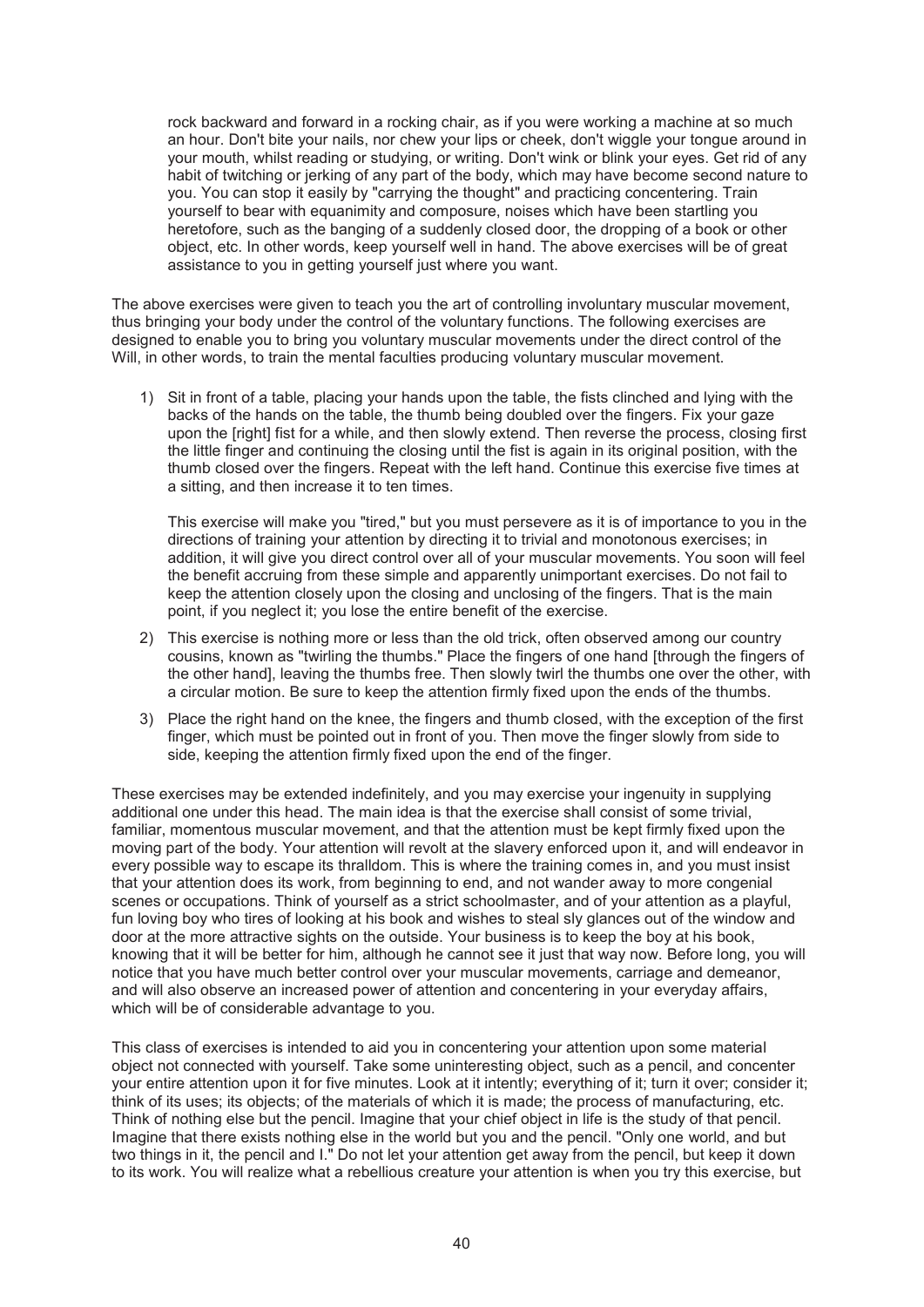don't let him get the upper hand of you. It is very tiresome to him, but it is for his own good, so stick to it. When you have conquered the rebellious attention you will have achieved a greater victory that you now realize. Many a time in after life, when you need the closest attention upon some matter before you, you will thank me for "putting you on" to this exercise.

This exercise can be varied each day, always choosing some uninteresting and familiar object upon which to concenter the attention. Don't select an interesting object; for it requires no effort to concenter upon that. You need something that will seem like "work" to the attention. The less interesting the object - the more the work - and the better the exercise. The trouble with this exercise is, that you will soon run out of material, as the continued concentering of the attention upon uninteresting objects will, in the end, cause the attention, in self defense, to take an interest in the things upon which it concenters. However, when you have reached this stage, you will have but little further need of the exercise, as you then will be able to concenter your attention upon anything, or anybody.

The above exercises will be sufficient for your purpose, it being understood that you will extend the several exercises by material supplied by your own invention and ingenuity. You may practice upon something occurring in your everyday world. You will not be at a loss for material upon which to practice, now that you have the main idea impressed upon you memory.

The exercises given in the preceding lessons can be practiced more intelligently, now that you understand the advantage to be gained by concentering. You will be able to "carry the thought" better, to direct more energy into suggestions, and into the projection of thought vibrations. Your eye exercises will take on a new phase, and so will the exercises in Telepathic Volation, etc. You will be able to overcome bad habits, and acquire good habits in their place. In short, by the acquirement of the art of concentering, you will be able to do everything better than formerly. You will have acquired a firm control over body and mind, and will find that you are now the master of your inclinations, not their slave. The power gained over yourself will manifest itself in the power to control others. The man, who conquers himself, has no trouble in impressing his will upon others. Continue the practice of concentering and developing the amenability of the Mind to the Will, and you will become a giant, compared to men who have not acquired this power. Try your will power on yourself in different ways, until you feel confident that you have won the mastery of self. Be satisfied with nothing else. When you have gained that, the mastery of others is already yours.

 $-(-)$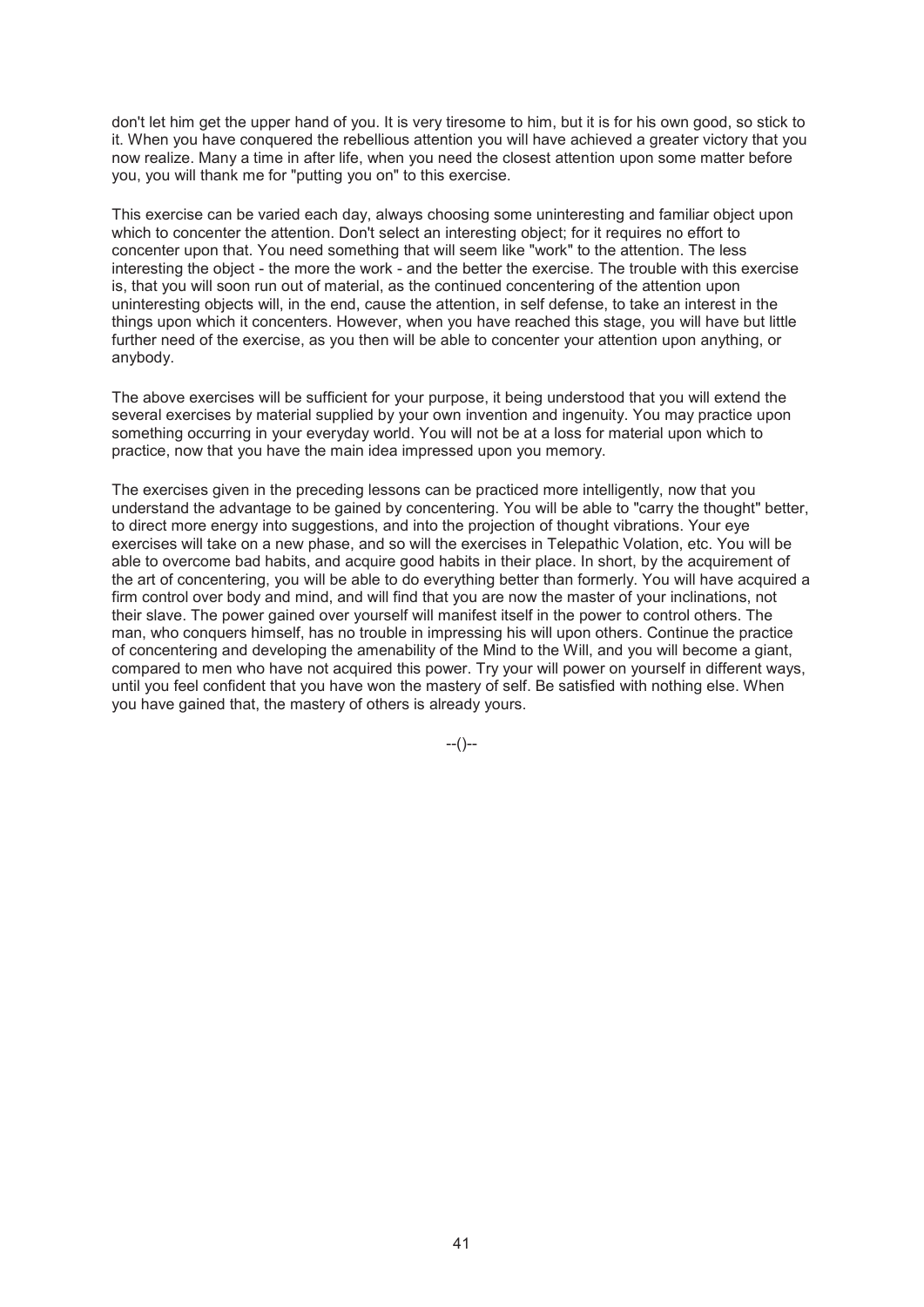#### **Valedictory**

*Intuitive perception of the truth - A mere hint at a great truth - Latent powers developed - The practical side - The occult side - An understanding of the Science of the Mind has an elevating effect - Recognition of the Ego - A literature of froth and bubbles - A few grains of wheat among the chaff - Practical knowledge scarce, but demanded - Advice to seekers after the truth - The small flame within you - A three-fold mighty dynamic force - "I AM" strength - New resolves, new strength - The Brotherhood of Man - Self-respect -Do not be imposed upon - Don't be a yellow dog - A short rule of action - Do not misuse your new found power - A hint at a great truth - Farewell advice* 

I feel that those who have followed me through the preceding lessons must have felt within them the intuitive assurance of the Truth contained in the instruction herein given. In a work of this size and character, I can do no more that merely direct the Mind; to give them a hint of the great Truth; to acquaint them with a few exercises which, if followed conscientiously, will enable them to develop their latent powers. More than this would be beyond the scope of this work, which is intended to give popular instruction in the exercise and use of Personal Magnetism and Psychic Influence in the affairs of everyday life. The average reader will rest satisfied with the "practical" side of the subject, and will not feel inclined to enter into the occult phase. To the few who feel an inclination to pursue the subject still further, who would penetrate behind the veil, there are other sources of information open, which I will be pleased to point out to those who may so request. A letter will reach me if address to me at 30 Auditorium Building, Chicago.

Without attempting to go further into the subject, I would say that in my opinion, an intelligent understanding of the laws underlying the Science of Mind, supplies one with a most elevating rule of life and conduct; brings to man a realizing sense of his own individuality, strength and power - a consciousness of the reality and immanence of his real self, the I AM. The recognition of the Ego carries with it a sense of new duties and the means of performing them.

The student of what is known as the "New Thought" finds himself surrounded with a mass of literature, much of which consists of froth and bubbles. Grains of thought are there, but are surrounded by bushels of verbal chaff. The searcher for ideas receives - words, words, and words. The works on the subject, which are really worth the time and trouble of reading, are few, and the student, alas, knows not where to find them Practical. Understandable works on this subject are being demanded by many minds and following the invariable rule, which causes the production of the thing which is earnestly demanded, works of this kind are sure to appear. Speed the day.

To the student I would say, do not be deluded by "isms" or leaders; you possess within you the real Truth, and it will manifest itself to you, in time developing gradually and naturally, as the flower. The recognition of the I AM will bring its reward. The small flame within will throw light on all subjects and illuminate them.

Pursue your way through life, earnestly and calmly. Hurry is not Hast; Bustle is not Energy; Noise is not Strength. The man of quiet calm, earnest and persistent qualities reaches the goal long before his brother of opposite tendencies. Confidence, Expectation and Calm Demand is a three-fold, mighty dynamic force, which would solve many problems if man but realized it. The wise man uses that which the fool neglects. "The stone which the builders rejected becomes the cornerstone of the temple."

Do not crawl on your belly, like a worm; do not humble yourself in the dust and call upon heaven to witness what a despicable creature you are; do not call yourself a "miserable sinner," worthy only of eternal damnation. No! A thousand times, No! Rise to your feet; raise your head and face the skies; throw back your shoulders, and fill your lungs with Nature's ozone. Then say to yourself, I AM a part of the Eternal Life Principle: I AM created after the Divine image; I AM filled with Divine Breath of Life; Nothing can hurt ME, for I AM a part of the ETERNAL.